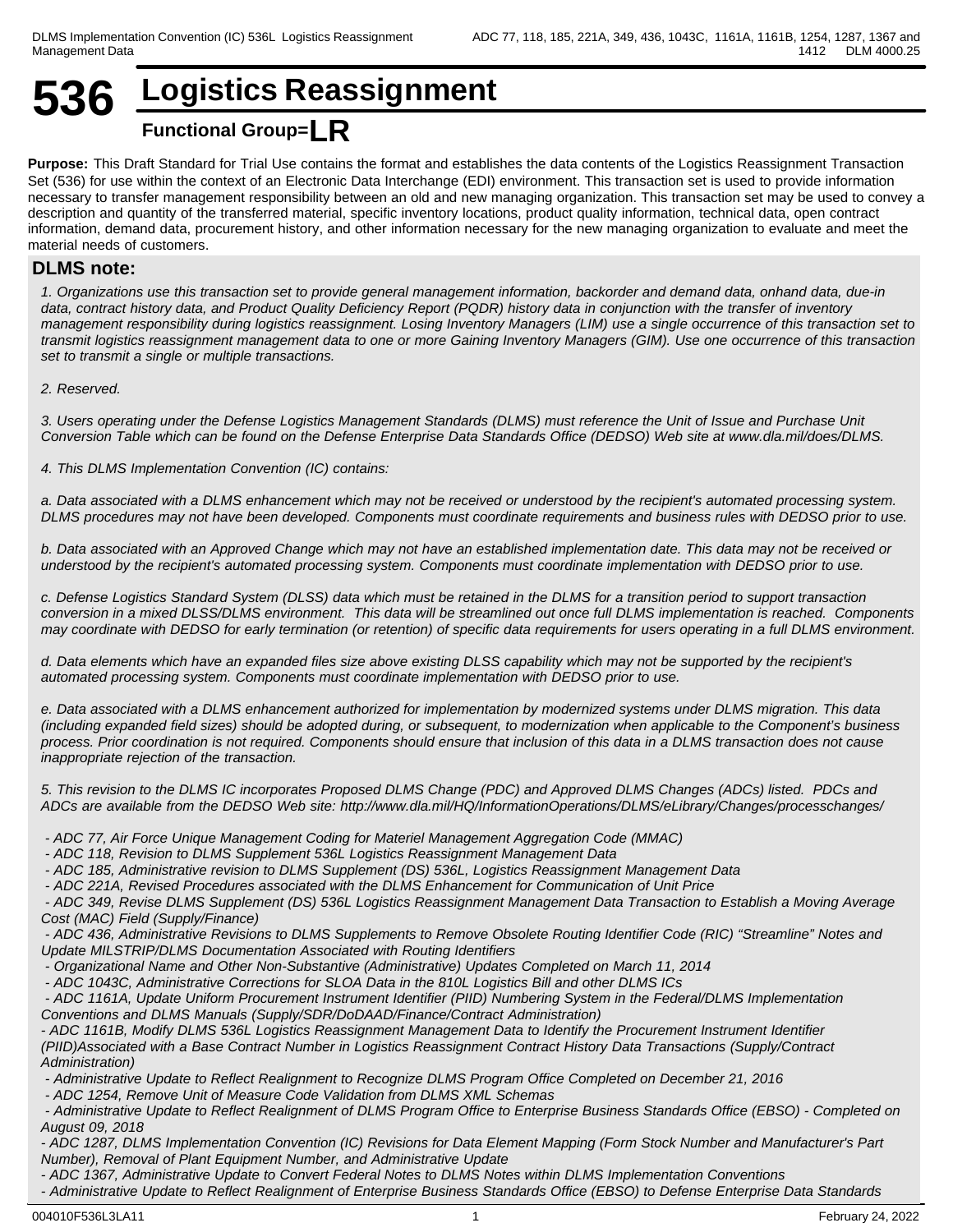### *Office (DEDSO) - Completed on February 24, 2022*

*- ADC 1412, Replacement of Data Universal Numbering System Number with Unique Entity Identifier and Electronic Funds Transfer Indicator to Wide Area Workflow*

| Heading: |  |
|----------|--|
|          |  |

| ັ              |                           |                                              |     |                |               |              |              |
|----------------|---------------------------|----------------------------------------------|-----|----------------|---------------|--------------|--------------|
| <b>Pos</b>     | $\underline{\mathsf{Id}}$ | <b>Segment Name</b>                          | Req | <b>Max Use</b> | <b>Repeat</b> | <b>Notes</b> | <b>Usage</b> |
| 10             | <b>ST</b>                 | <b>Transaction Set Header</b>                | M   |                |               |              | Must use     |
| 20             | <b>BR</b>                 | Beginning Segment for Material<br>Management | M   |                |               |              | Must use     |
| $*30$          | N <sub>9</sub>            | Reference Identification                     | O   | 20             |               |              | Not Used     |
| $*$ 40         | G62                       | Date/Time                                    | O   | 10             |               |              | Not Used     |
| * LOOP ID - LM |                           |                                              |     |                | 20            |              |              |
| 50             | <b>LM</b>                 | Code Source Information                      | O   |                |               |              | Not Used     |
| 60             | LQ                        | <b>Industry Code</b>                         | M   | 100            |               |              | Must use     |
| LOOP ID - N1   |                           |                                              |     |                | 20            |              |              |
| 70             | N <sub>1</sub>            | Name                                         | O   |                |               |              | Used         |
| $*80$          | N <sub>2</sub>            | Additional Name Information                  | O   | 2              |               |              | Not Used     |
| $*90$          | N <sub>3</sub>            | Address Information                          | O   | $\overline{2}$ |               |              | Not Used     |
| $*100$         | N4                        | Geographic Location                          | O   |                |               |              | Not Used     |
| 110            | G61                       | Contact                                      | O   | 10             |               |              | Used         |

## **Detail:**

| $\underline{\mathsf{Pos}}$ | $\underline{\mathsf{Id}}$ | <b>Segment Name</b>                | <b>Req</b> | <b>Max Use</b>          | Repeat   | <b>Notes</b> | <b>Usage</b> |
|----------------------------|---------------------------|------------------------------------|------------|-------------------------|----------|--------------|--------------|
| LOOP ID - HL               |                           |                                    |            |                         | $\geq 1$ |              |              |
| 10                         | HL.                       | <b>Hierarchical Level</b>          | M          |                         |          |              | Must use     |
| 20                         | LIN                       | Item Identification                | O          |                         |          |              | Used         |
| 30                         | <b>CS</b>                 | <b>Contract Summary</b>            | O          |                         |          |              | Used         |
| 40                         | QTY                       | Quantity                           | O          | >1                      |          |              | Used         |
| 50                         | <b>RCD</b>                | <b>Receiving Conditions</b>        | O          |                         |          |              | Used         |
| 60                         | N9                        | Reference Identification           | O          | >1                      |          |              | Used         |
| 70                         | CON                       | <b>Contract Number Detail</b>      | O          | >1                      |          |              | Used         |
| 80                         | G62                       | Date/Time                          | O          | 50                      |          |              | Used         |
| 90                         | <b>CTP</b>                | Pricing Information                | O          | 10                      |          |              | Used         |
| 100                        | G69                       | Line Item Detail - Description     | O          | 30                      |          |              | Used         |
| $*110$                     | DD                        | <b>Demand Detail</b>               | O          | 100                     |          |              | Not Used     |
| 120                        | <b>LDT</b>                | Lead Time                          | O          | 3                       |          |              | Used         |
| 130                        | <b>MEA</b>                | <b>Measurements</b>                | O          | 5                       |          |              | Used         |
| $*140$                     | <b>PKG</b>                | Marking, Packaging, Loading        | O          | 5                       |          |              | Not Used     |
| 150                        | <b>PWK</b>                | Paperwork                          | O          |                         |          |              | Used         |
| 160                        | <b>MSG</b>                | Message Text                       | $\circ$    | 10                      |          |              | Used         |
| <b>LOOP ID - LM</b>        |                           |                                    |            |                         | 20       |              |              |
| 170                        | LM                        | Code Source Information            | $\circ$    |                         |          |              | Must use     |
| 180                        | LQ                        | <b>Industry Code</b>               | M          | 100                     |          |              | Must use     |
| LOOP ID - N1               |                           |                                    |            |                         | 50       |              |              |
| 190                        | N <sub>1</sub>            | Name                               | O          |                         |          |              | Used         |
| $*200$                     | N <sub>2</sub>            | <b>Additional Name Information</b> | O          | $\overline{c}$          |          |              | Not Used     |
| $*210$                     | N <sub>3</sub>            | Address Information                | O          | $\overline{\mathbf{c}}$ |          |              | Not Used     |
| $*220$                     | N <sub>4</sub>            | Geographic Location                | O          |                         |          |              | Not Used     |
| 230                        | G61                       | Contact                            | O          | 10                      |          |              | Not Used     |
| 240                        | <b>SE</b>                 | <b>Transaction Set Trailer</b>     | M          |                         |          |              | Must use     |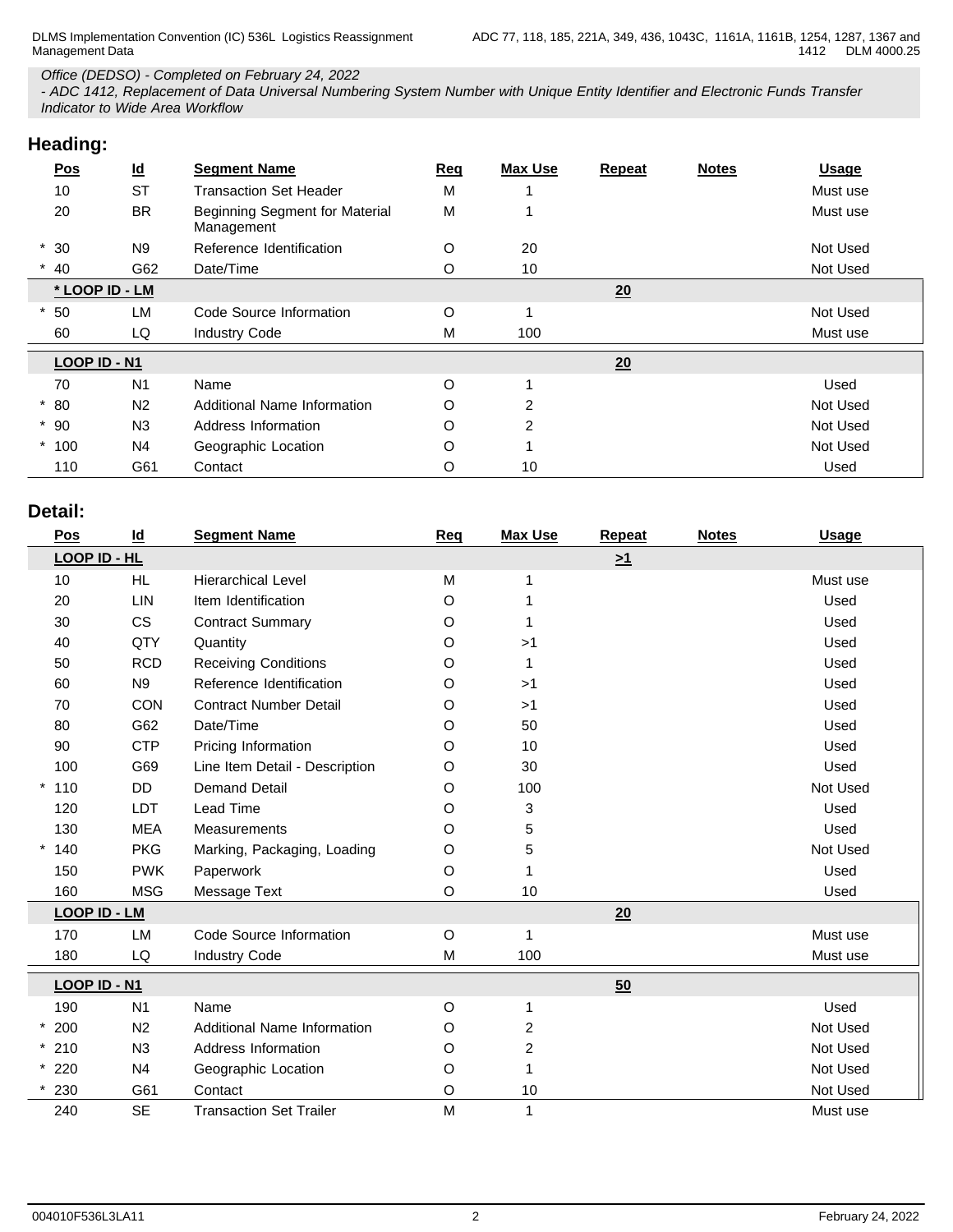## **ST Transaction Set Header Pos: 10 Max: 1 Max: 1**

**Heading - Mandatory Loop: N/A Elements: 2**

**User Option (Usage):** Must use

**Purpose:** To indicate the start of a transaction set and to assign a control number

## **Semantics:**

1. The transaction set identifier (ST01) used by the translation routines of the interchange partners to select the appropriate transaction set definition (e.g., 810 selects the Invoice Transaction Set).

| <b>Ref</b>       | $\underline{\mathsf{Id}}$ | <b>Element Name</b>                                                                                                                                                      | Req | <u>Type</u> | Min/Max | <b>Usage</b> | <u>Rep</u> |
|------------------|---------------------------|--------------------------------------------------------------------------------------------------------------------------------------------------------------------------|-----|-------------|---------|--------------|------------|
| ST <sub>01</sub> | 143                       | <b>Transaction Set Identifier Code</b>                                                                                                                                   | М   | ID          | 3/3     | Must use     |            |
|                  |                           | Description: Code uniquely identifying a<br><b>Transaction Set</b>                                                                                                       |     |             |         |              |            |
|                  |                           | CodeList Summary (Total Codes: 298, Included: 1)                                                                                                                         |     |             |         |              |            |
|                  |                           | Code Name                                                                                                                                                                |     |             |         |              |            |
|                  |                           | 536<br>Logistics Reassignment                                                                                                                                            |     |             |         |              |            |
| ST <sub>02</sub> | 329                       | <b>Transaction Set Control Number</b>                                                                                                                                    | M   | AN          | 4/9     | Must use     |            |
|                  |                           | <b>Description:</b> Identifying control number<br>that must be unique within the transaction<br>set functional group assigned by the<br>originator for a transaction set |     |             |         |              |            |
|                  |                           | <b>DLMS Note:</b> A unique number assigned by<br>the originator of the transaction set, or the<br>originator's application program.                                      |     |             |         |              |            |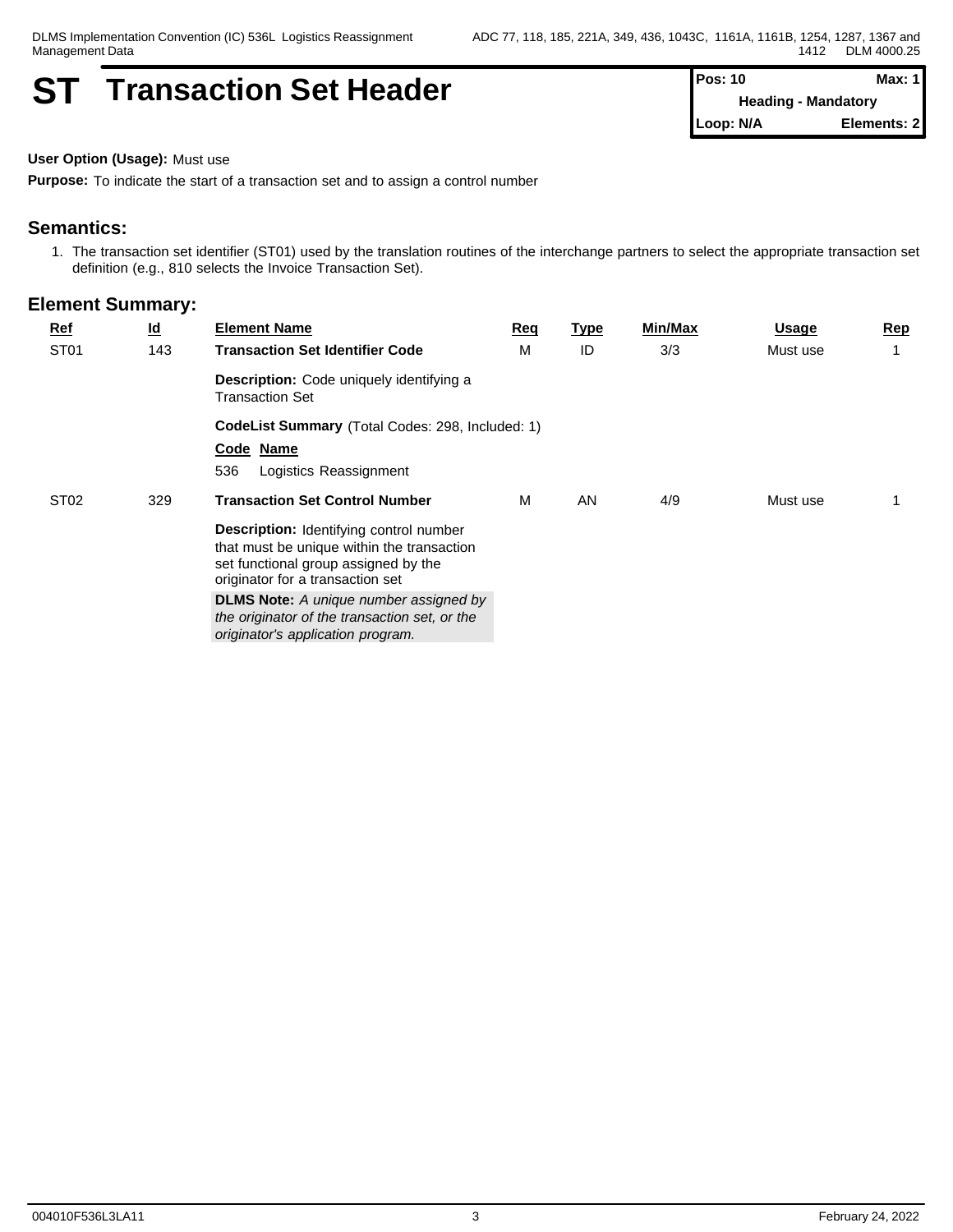## **BR Beginning Segment for Material Management**

| Pos: 20   |                            | Max: $1$    |
|-----------|----------------------------|-------------|
|           | <b>Heading - Mandatory</b> |             |
| Loop: N/A |                            | Elements: 4 |

## **User Option (Usage):** Must use

**Purpose:** To indicate the beginning of a material management transaction and transmit identifying numbers and dates

## **Syntax Rules:**

- 1. C0504 If BR05 is present, then BR04 is required.
- 2. P0708 If either BR07 or BR08 is present, then the other is required.
- 3. P1011 If either BR10 or BR11 is present, then the other is required.

## **Semantics:**

- 1. BR03 is the date of the transaction set preparation.
- 2. BR09 is the time of the transaction set preparation

| <b>Ref</b>       | $\underline{\mathsf{Id}}$ | <b>Element Name</b>                                                                                                                                                                                                                                                                                                                                                    | <b>Req</b> | <b>Type</b> | Min/Max | <b>Usage</b> | <b>Rep</b>   |  |  |  |  |  |  |
|------------------|---------------------------|------------------------------------------------------------------------------------------------------------------------------------------------------------------------------------------------------------------------------------------------------------------------------------------------------------------------------------------------------------------------|------------|-------------|---------|--------------|--------------|--|--|--|--|--|--|
| <b>BR01</b>      | 353                       | <b>Transaction Set Purpose Code</b>                                                                                                                                                                                                                                                                                                                                    | M          | ID          | 2/2     | Must use     | $\mathbf{1}$ |  |  |  |  |  |  |
|                  |                           | Description: Code identifying purpose of<br>transaction set                                                                                                                                                                                                                                                                                                            |            |             |         |              |              |  |  |  |  |  |  |
|                  |                           | CodeList Summary (Total Codes: 65, Included: 2)                                                                                                                                                                                                                                                                                                                        |            |             |         |              |              |  |  |  |  |  |  |
|                  |                           | Code Name                                                                                                                                                                                                                                                                                                                                                              |            |             |         |              |              |  |  |  |  |  |  |
|                  |                           | 00<br>Original<br>77<br><b>Simulation Exercise</b>                                                                                                                                                                                                                                                                                                                     |            |             |         |              |              |  |  |  |  |  |  |
|                  |                           | <b>DLMS Note:</b>                                                                                                                                                                                                                                                                                                                                                      |            |             |         |              |              |  |  |  |  |  |  |
|                  |                           | Use to identify a simulated mobilization exercise transaction set. Activities initiating simulated<br>mobilization exercises must ensure complete coordination with all activities involved. All transaction set<br>recipients must use extreme caution to ensure that individual transactions do not process as action<br>documents which affect accountable records. |            |             |         |              |              |  |  |  |  |  |  |
| <b>BR02</b>      | 640                       | <b>Transaction Type Code</b>                                                                                                                                                                                                                                                                                                                                           | M          | ID          | 2/2     | Must use     | $\mathbf{1}$ |  |  |  |  |  |  |
|                  |                           | Description: Code specifying the type of<br>transaction                                                                                                                                                                                                                                                                                                                |            |             |         |              |              |  |  |  |  |  |  |
|                  |                           | CodeList Summary (Total Codes: 446, Included: 1)                                                                                                                                                                                                                                                                                                                       |            |             |         |              |              |  |  |  |  |  |  |
|                  |                           | Code Name                                                                                                                                                                                                                                                                                                                                                              |            |             |         |              |              |  |  |  |  |  |  |
|                  |                           | LR.<br>Logistics Reassignment                                                                                                                                                                                                                                                                                                                                          |            |             |         |              |              |  |  |  |  |  |  |
|                  |                           | <b>DLMS Note:</b>                                                                                                                                                                                                                                                                                                                                                      |            |             |         |              |              |  |  |  |  |  |  |
|                  |                           | Use to indicate this transaction set provides logistics reassignment management information.                                                                                                                                                                                                                                                                           |            |             |         |              |              |  |  |  |  |  |  |
| BR <sub>03</sub> | 373                       | <b>Date</b>                                                                                                                                                                                                                                                                                                                                                            | M          | DT          | 8/8     | Must use     | 1            |  |  |  |  |  |  |
|                  |                           | <b>Description:</b> Date expressed as<br><b>CCYYMMDD</b>                                                                                                                                                                                                                                                                                                               |            |             |         |              |              |  |  |  |  |  |  |
|                  |                           | <b>DLMS Note:</b> This date corresponds to the<br>Universal Time Coordinate (UTC).                                                                                                                                                                                                                                                                                     |            |             |         |              |              |  |  |  |  |  |  |
| <b>BR09</b>      | 337                       | Time                                                                                                                                                                                                                                                                                                                                                                   | O          | TM          | 4/8     | Must use     | 1            |  |  |  |  |  |  |
|                  |                           | Description: Time expressed in 24-hour<br>clock time as follows: HHMM, or HHMMSS,<br>or HHMMSSD, or HHMMSSDD, where H =<br>hours (00-23), $M =$ minutes (00-59), $S =$<br>integer seconds (00-59) and $DD = decimal$<br>seconds; decimal seconds are expressed<br>as follows: $D = \text{tenths}$ (0-9) and $DD =$<br>hundredths (00-99)                               |            |             |         |              |              |  |  |  |  |  |  |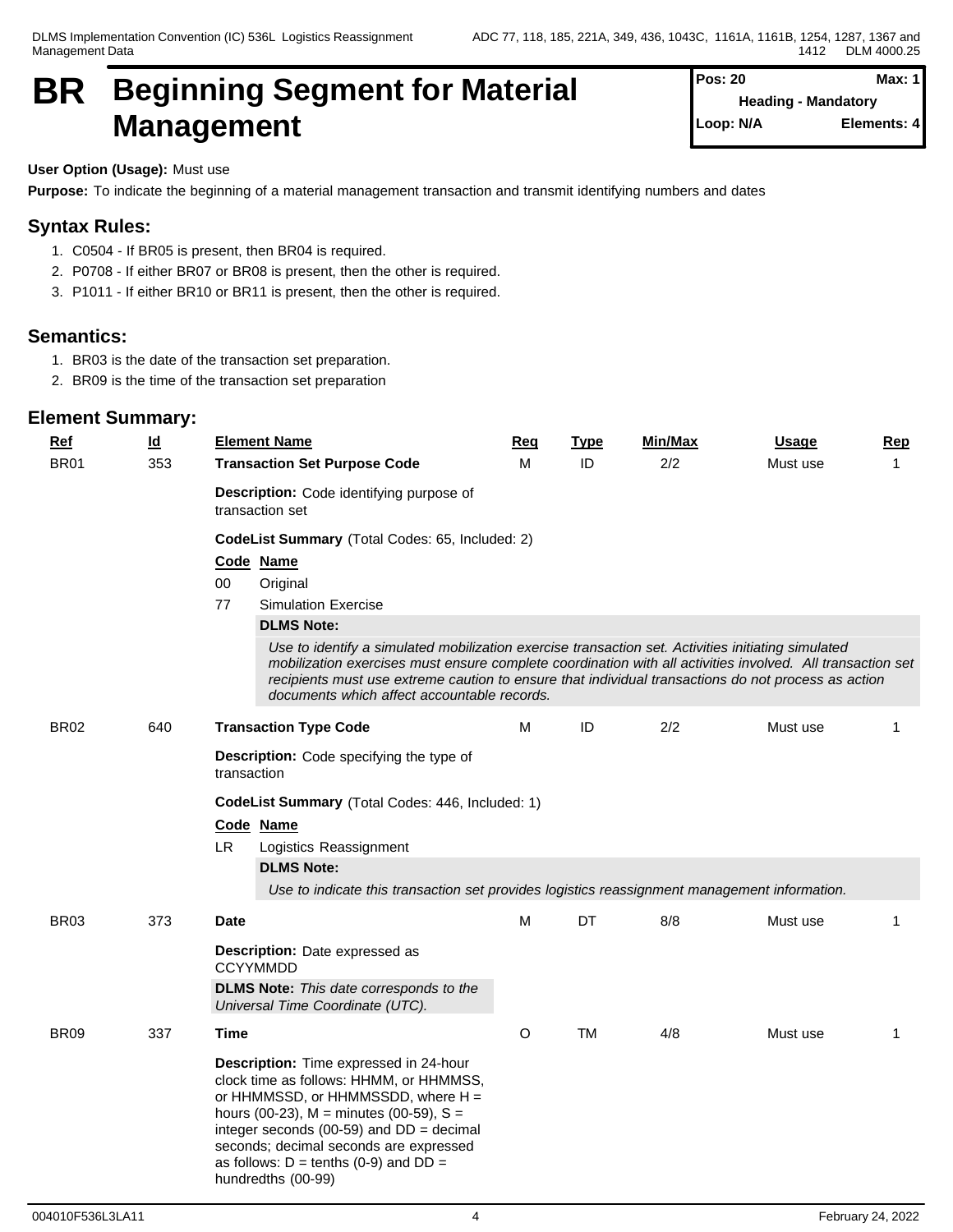| Ref | ld | <b>Element Name</b>                                                     | Reg | Type | Min/Max | <u>Usage</u> | <u>Rep</u> |
|-----|----|-------------------------------------------------------------------------|-----|------|---------|--------------|------------|
|     |    | <b>DLMS Note:</b> 1. Express the originating<br>activity's time in UTC. |     |      |         |              |            |
|     |    | 2. Express time in a four-position (HHMM)<br>format.                    |     |      |         |              |            |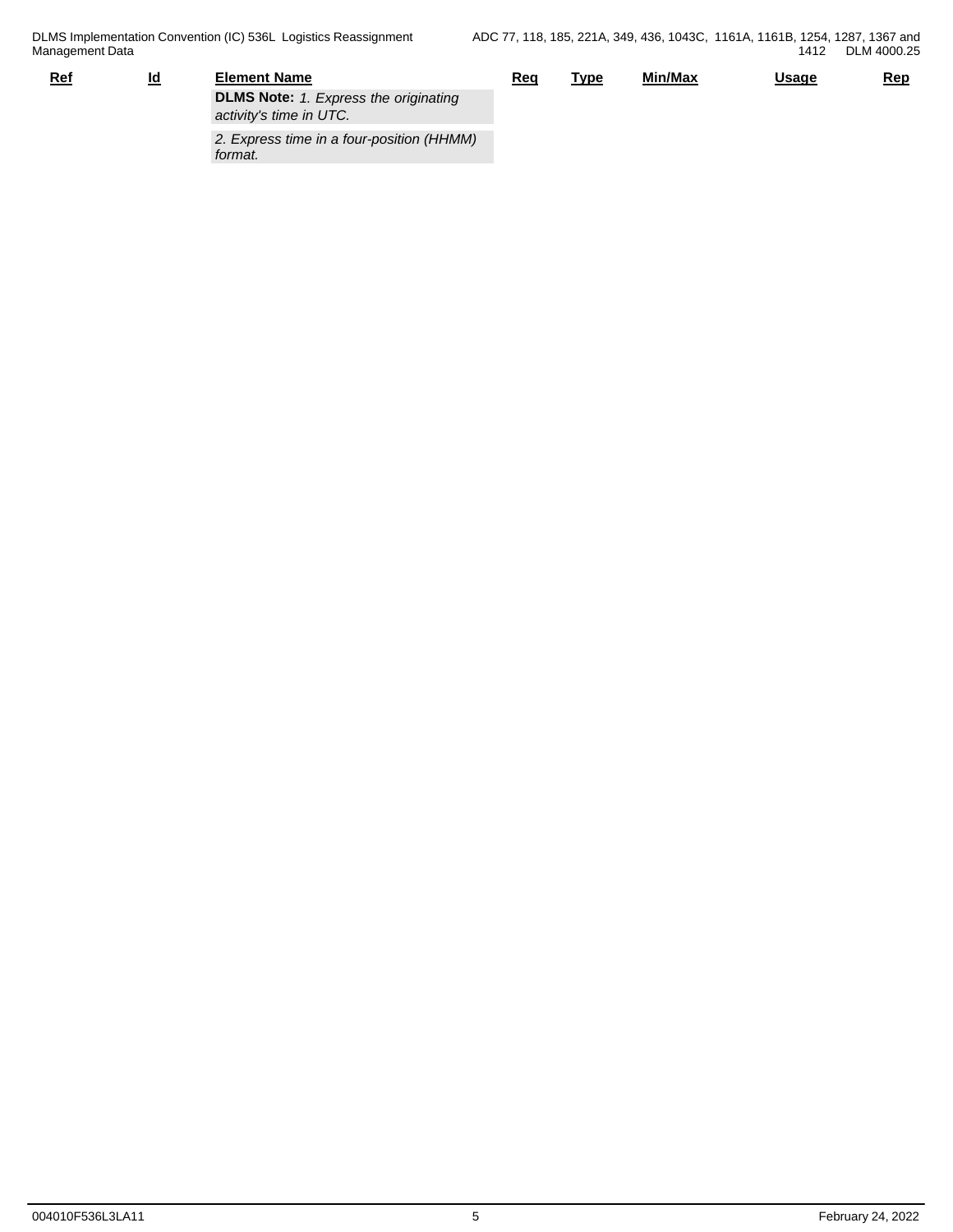| <b>N1</b> | <b>Name</b> | <b>Pos: 70</b>            | Max: 1      |
|-----------|-------------|---------------------------|-------------|
|           |             | <b>Heading - Optional</b> |             |
|           |             | Loop: N1                  | Elements: 4 |

### **User Option (Usage):** Used

**Purpose:** To identify a party by type of organization, name, and code

## **Syntax Rules:**

- 1. R0203 At least one of N102 or N103 is required.
- 2. P0304 If either N103 or N104 is present, then the other is required.

## **Comments:**

- 1. This segment, used alone, provides the most efficient method of providing organizational identification. To obtain this efficiency the "ID Code" (N104) must provide a key to the table maintained by the transaction processing party.
- 2. N105 and N106 further define the type of entity in N101.

## **DLMS Note:**

*Must use this 1/N1/070 loop to identify the organization originating the transaction set.*

| Ref              | <u>ld</u> | <b>Element Name</b>                                                                                          | Req                                                                                                                                                                                                                                                                      | <b>Type</b> | <b>Min/Max</b> | <b>Usage</b> | <b>Rep</b>  |  |  |  |  |  |  |
|------------------|-----------|--------------------------------------------------------------------------------------------------------------|--------------------------------------------------------------------------------------------------------------------------------------------------------------------------------------------------------------------------------------------------------------------------|-------------|----------------|--------------|-------------|--|--|--|--|--|--|
| N101             | 98        | <b>Entity Identifier Code</b>                                                                                | M                                                                                                                                                                                                                                                                        | ID          | 2/3            | Must use     | $\mathbf 1$ |  |  |  |  |  |  |
|                  |           | Description: Code identifying an<br>organizational entity, a physical location,<br>property or an individual |                                                                                                                                                                                                                                                                          |             |                |              |             |  |  |  |  |  |  |
|                  |           | CodeList Summary (Total Codes: 1312, Included: 2)                                                            |                                                                                                                                                                                                                                                                          |             |                |              |             |  |  |  |  |  |  |
|                  |           | Code Name                                                                                                    |                                                                                                                                                                                                                                                                          |             |                |              |             |  |  |  |  |  |  |
|                  |           | <b>GP</b><br>Gateway Provider                                                                                |                                                                                                                                                                                                                                                                          |             |                |              |             |  |  |  |  |  |  |
|                  |           | <b>DLMS Note:</b>                                                                                            |                                                                                                                                                                                                                                                                          |             |                |              |             |  |  |  |  |  |  |
|                  |           |                                                                                                              | Future streamlined data needed for transition period to support transaction conversion in a mixed<br>DLSS/DLMS environment. Use to identify DAASC as originator during conversion when the DLSS<br>transaction does not contain a "From" Losing Inventory Manager (LIM). |             |                |              |             |  |  |  |  |  |  |
|                  |           | ZN<br>Losing Inventory Manager                                                                               |                                                                                                                                                                                                                                                                          |             |                |              |             |  |  |  |  |  |  |
| N <sub>103</sub> | 66        | <b>Identification Code Qualifier</b>                                                                         | $\mathsf{X}$                                                                                                                                                                                                                                                             | ID          | 1/2            | Must use     | $\mathbf 1$ |  |  |  |  |  |  |
|                  |           | Description: Code designating the<br>system/method of code structure used for<br>Identification Code (67)    |                                                                                                                                                                                                                                                                          |             |                |              |             |  |  |  |  |  |  |
|                  |           | CodeList Summary (Total Codes: 215, Included: 2)                                                             |                                                                                                                                                                                                                                                                          |             |                |              |             |  |  |  |  |  |  |
|                  |           | Code Name                                                                                                    |                                                                                                                                                                                                                                                                          |             |                |              |             |  |  |  |  |  |  |
|                  |           | 10<br>Department of Defense Activity Address Code (DODAAC)                                                   |                                                                                                                                                                                                                                                                          |             |                |              |             |  |  |  |  |  |  |
|                  |           | <b>DLMS Note:</b>                                                                                            |                                                                                                                                                                                                                                                                          |             |                |              |             |  |  |  |  |  |  |
|                  |           | DLMS enhancement; see introductory DLMS<br>note 4a.                                                          |                                                                                                                                                                                                                                                                          |             |                |              |             |  |  |  |  |  |  |
|                  |           | Department of Defense Routing Identifier Code (RIC)<br>M4                                                    |                                                                                                                                                                                                                                                                          |             |                |              |             |  |  |  |  |  |  |
| N <sub>104</sub> | 67        | <b>Identification Code</b>                                                                                   | $\sf X$                                                                                                                                                                                                                                                                  | AN          | 2/80           | Must use     | 1           |  |  |  |  |  |  |
|                  |           | Description: Code identifying a party or<br>other code                                                       |                                                                                                                                                                                                                                                                          |             |                |              |             |  |  |  |  |  |  |
| N <sub>106</sub> | 98        | <b>Entity Identifier Code</b>                                                                                | O                                                                                                                                                                                                                                                                        | ID          | 2/3            | Must use     | 1           |  |  |  |  |  |  |
|                  |           | Description: Code identifying an<br>organizational entity, a physical location,<br>property or an individual |                                                                                                                                                                                                                                                                          |             |                |              |             |  |  |  |  |  |  |
|                  |           | CodeList Summary (Total Codes: 1312, Included: 1)                                                            |                                                                                                                                                                                                                                                                          |             |                |              |             |  |  |  |  |  |  |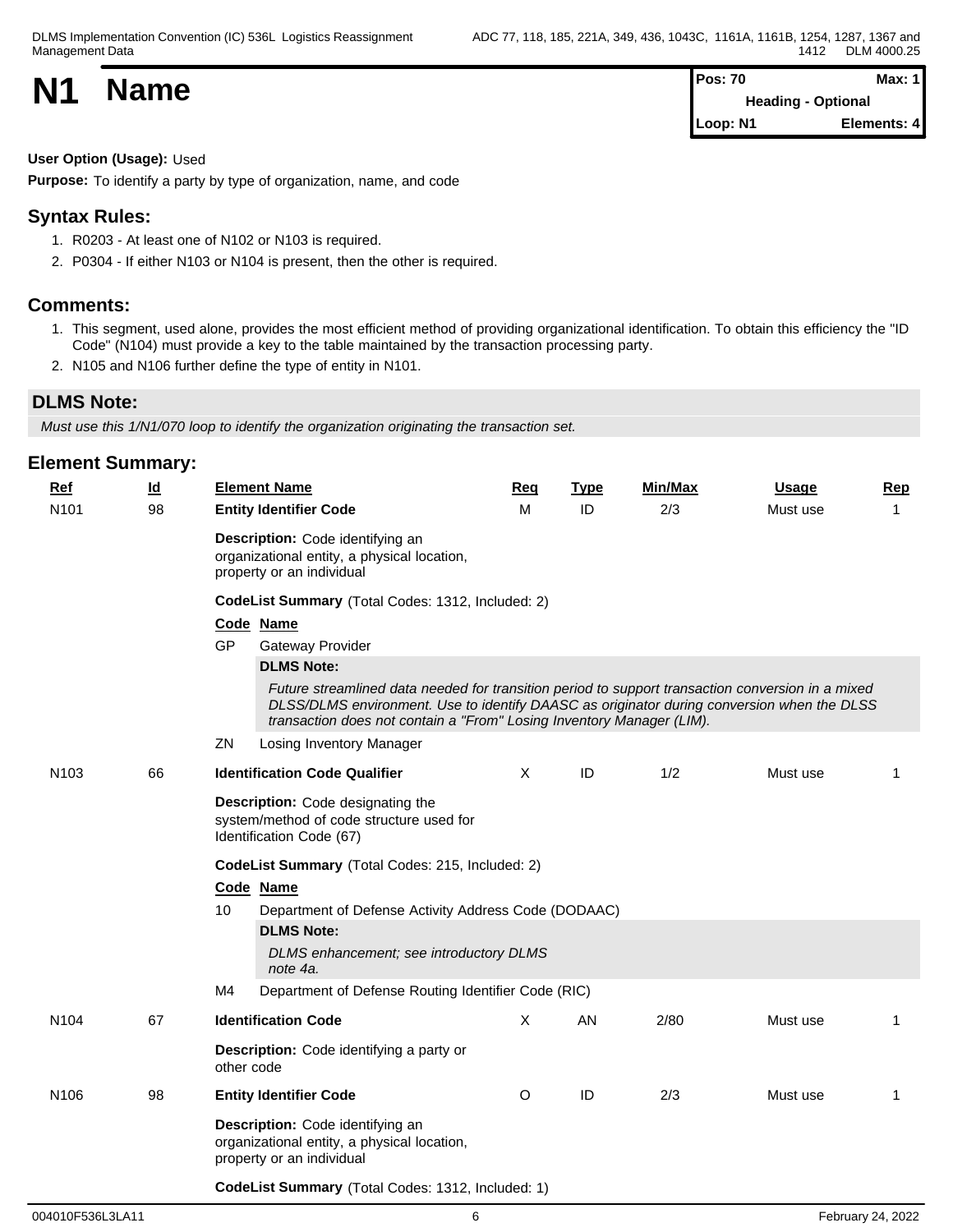## **Code Name**

FR Message From

**DLMS Note:**

*Must use to indicate the organization cited in N104 is originating the transaction set.*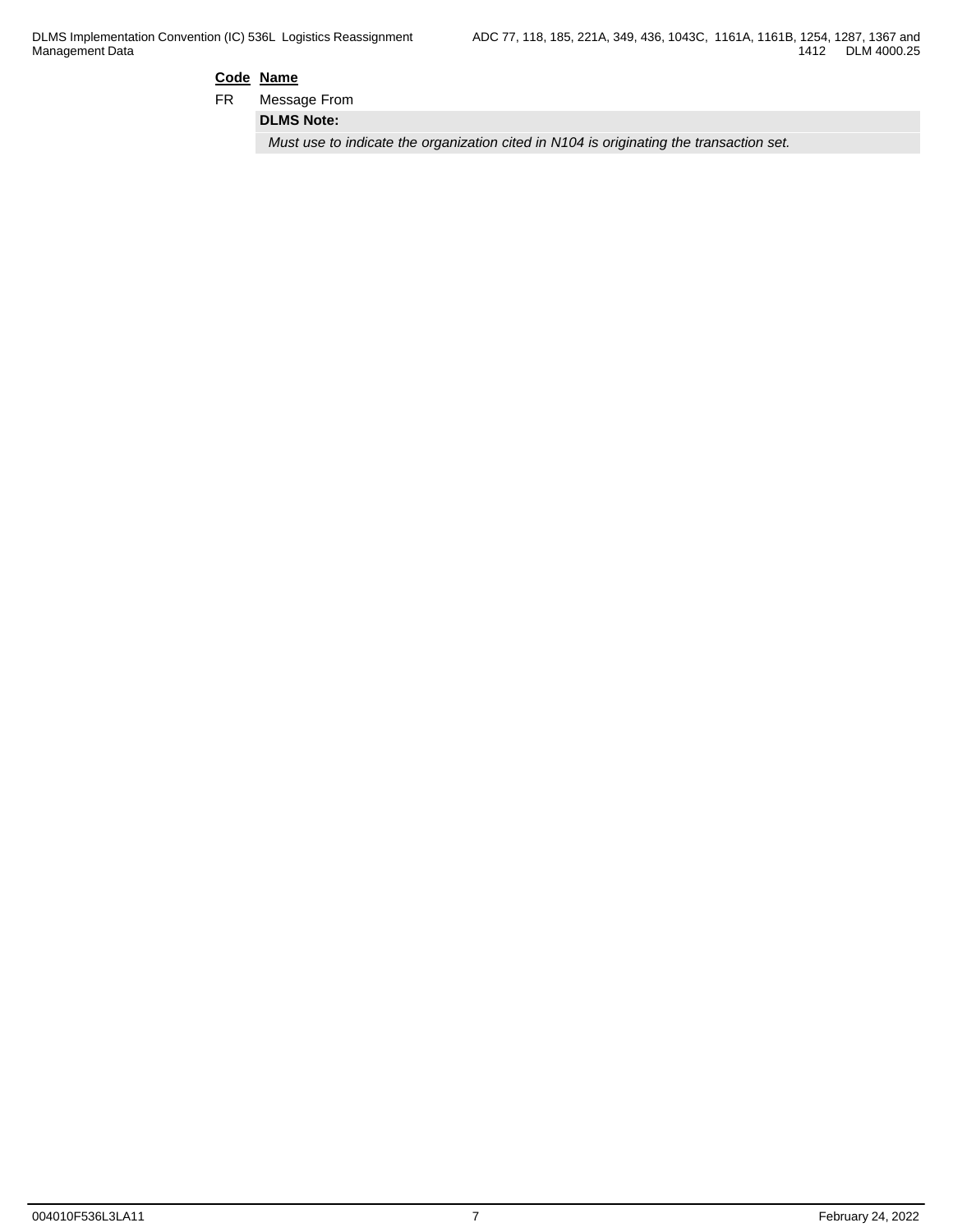| G61 |         | <b>Pos: 110</b>           | <b>Max: 10</b> |  |
|-----|---------|---------------------------|----------------|--|
|     | Contact | <b>Heading - Optional</b> |                |  |
|     |         | Loop: N1                  | Elements: 5    |  |

#### **User Option (Usage):** Used

**Purpose:** To identify a person or office to whom communications should be directed

## **Syntax Rules:**

1. P0304 - If either G6103 or G6104 is present, then the other is required.

## **Comments:**

1. G6103 qualifies G6104.

## **DLMS Note:**

*1. Use multiple repetitions to identify the POC and multiple communication numbers. When using multiple repetitions to identify different communication numbers for a single POC, repeat the name cited in G6102.*

*2. Use in the 1/N1/070 From loop to identify the LIM point of contact (POC) when direct communications are required.*

*3. DLMS enhancement; see introductory DLMS note 4a.*

| <b>Contact Function Code</b><br>ID<br>2/2<br>G6101<br>366<br>M<br>Must use<br>$\mathbf{1}$<br>Description: Code identifying the major<br>duty or responsibility of the person or group<br>named<br>CodeList Summary (Total Codes: 230, Included: 1)<br>Code Name<br><b>MG</b><br>Manager<br><b>DLMS Note:</b><br>Use to identify the LIM point of contact.<br>M<br>AN<br>1/60<br>G6102<br>93<br><b>Name</b><br>Must use<br>1<br>Description: Free-form name<br><b>DLMS Note:</b> Provide the last name, first<br>name, middle initial, and rate/rank/title, as<br>needed, of the individual named as POC.<br>Include blank spaces between name<br>components and periods after initials. Do<br>not include NMN or NMI when a middle<br>initial is not available.<br>X<br>2/2<br>G6103<br>365<br><b>Communication Number Qualifier</b><br>ID<br>Must use<br>1<br>Description: Code identifying the type of<br>communication number<br><b>DLMS Note:</b> 1. Use to identify the<br>preferred method of communication in the<br>first repetition. Use additional repetitions<br>when identifying alternate communication<br>methods.<br>2. Do not include blank spaces, dashes, or<br>parentheses between numbers.<br>CodeList Summary (Total Codes: 40, Included: 8)<br>Code Name<br>AU<br><b>Defense Switched Network</b> | <b>Ref</b> | $\underline{\mathsf{Id}}$ | <b>Element Name</b> | <b>Req</b> | <b>Type</b> | <b>Min/Max</b> | <b>Usage</b> | <b>Rep</b> |
|--------------------------------------------------------------------------------------------------------------------------------------------------------------------------------------------------------------------------------------------------------------------------------------------------------------------------------------------------------------------------------------------------------------------------------------------------------------------------------------------------------------------------------------------------------------------------------------------------------------------------------------------------------------------------------------------------------------------------------------------------------------------------------------------------------------------------------------------------------------------------------------------------------------------------------------------------------------------------------------------------------------------------------------------------------------------------------------------------------------------------------------------------------------------------------------------------------------------------------------------------------------------------------------------------------------------------|------------|---------------------------|---------------------|------------|-------------|----------------|--------------|------------|
|                                                                                                                                                                                                                                                                                                                                                                                                                                                                                                                                                                                                                                                                                                                                                                                                                                                                                                                                                                                                                                                                                                                                                                                                                                                                                                                          |            |                           |                     |            |             |                |              |            |
|                                                                                                                                                                                                                                                                                                                                                                                                                                                                                                                                                                                                                                                                                                                                                                                                                                                                                                                                                                                                                                                                                                                                                                                                                                                                                                                          |            |                           |                     |            |             |                |              |            |
|                                                                                                                                                                                                                                                                                                                                                                                                                                                                                                                                                                                                                                                                                                                                                                                                                                                                                                                                                                                                                                                                                                                                                                                                                                                                                                                          |            |                           |                     |            |             |                |              |            |
| <b>DLMS Note:</b>                                                                                                                                                                                                                                                                                                                                                                                                                                                                                                                                                                                                                                                                                                                                                                                                                                                                                                                                                                                                                                                                                                                                                                                                                                                                                                        |            |                           |                     |            |             |                |              |            |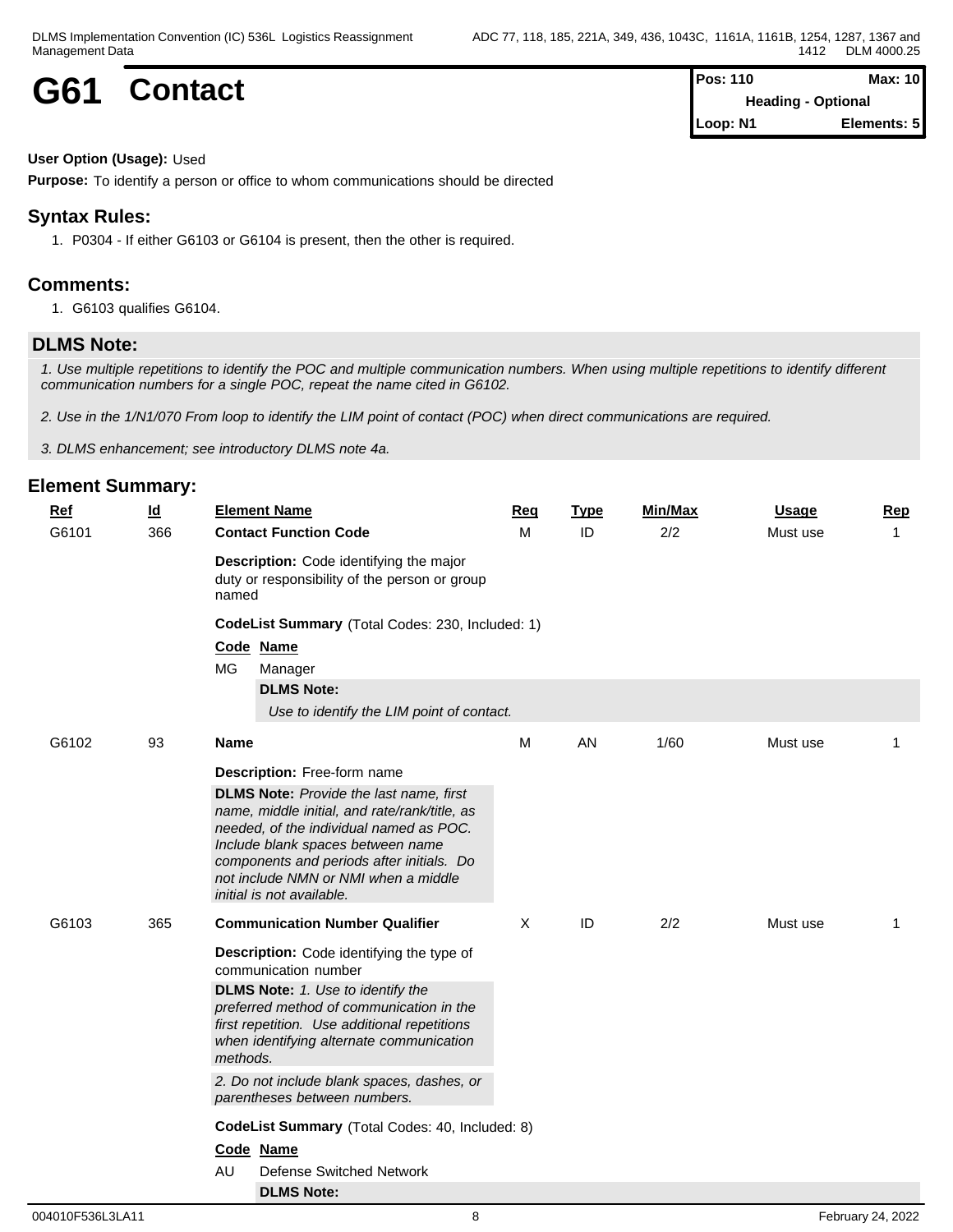|       |     |                    | Code Name                                                                                               |              |    |      |          |    |  |  |  |  |
|-------|-----|--------------------|---------------------------------------------------------------------------------------------------------|--------------|----|------|----------|----|--|--|--|--|
|       |     |                    | Use to identify the DSN telephone number.                                                               |              |    |      |          |    |  |  |  |  |
|       |     | <b>EM</b>          | <b>Electronic Mail</b>                                                                                  |              |    |      |          |    |  |  |  |  |
|       |     | EX                 | <b>Telephone Extension</b>                                                                              |              |    |      |          |    |  |  |  |  |
|       |     |                    | <b>DLMS Note:</b>                                                                                       |              |    |      |          |    |  |  |  |  |
|       |     |                    | Use immediately following codes AU, IT or TE to identify a telephone extension.                         |              |    |      |          |    |  |  |  |  |
|       |     | <b>FX</b>          | Facsimile                                                                                               |              |    |      |          |    |  |  |  |  |
|       |     |                    | <b>DLMS Note:</b>                                                                                       |              |    |      |          |    |  |  |  |  |
|       |     |                    | Use to identify the facsimile (FAX) telephone number.                                                   |              |    |      |          |    |  |  |  |  |
|       |     | IT                 | International Telephone                                                                                 |              |    |      |          |    |  |  |  |  |
|       |     | <b>TE</b>          | Telephone                                                                                               |              |    |      |          |    |  |  |  |  |
|       |     |                    | <b>DLMS Note:</b>                                                                                       |              |    |      |          |    |  |  |  |  |
|       |     |                    | Use to identify the commercial telephone number. Include the area code and number.                      |              |    |      |          |    |  |  |  |  |
|       |     | TL                 | <b>Telex</b>                                                                                            |              |    |      |          |    |  |  |  |  |
|       |     | <b>TX</b>          | <b>TWX</b>                                                                                              |              |    |      |          |    |  |  |  |  |
| G6104 | 364 |                    | <b>Communication Number</b>                                                                             | $\mathsf{X}$ | AN | 1/80 | Must use | -1 |  |  |  |  |
|       |     |                    | <b>Description:</b> Complete communications<br>number including country or area code<br>when applicable |              |    |      |          |    |  |  |  |  |
| G6105 | 443 |                    | <b>Contact Inquiry Reference</b>                                                                        | $\circ$      | AN | 1/20 | Used     | -1 |  |  |  |  |
|       |     |                    | Description: Additional reference number<br>or description to clarify a contact number                  |              |    |      |          |    |  |  |  |  |
|       |     | <i>identified.</i> | <b>DLMS Note:</b> Use to indicate the office<br>symbol or activity code for the party                   |              |    |      |          |    |  |  |  |  |
|       |     |                    |                                                                                                         |              |    |      |          |    |  |  |  |  |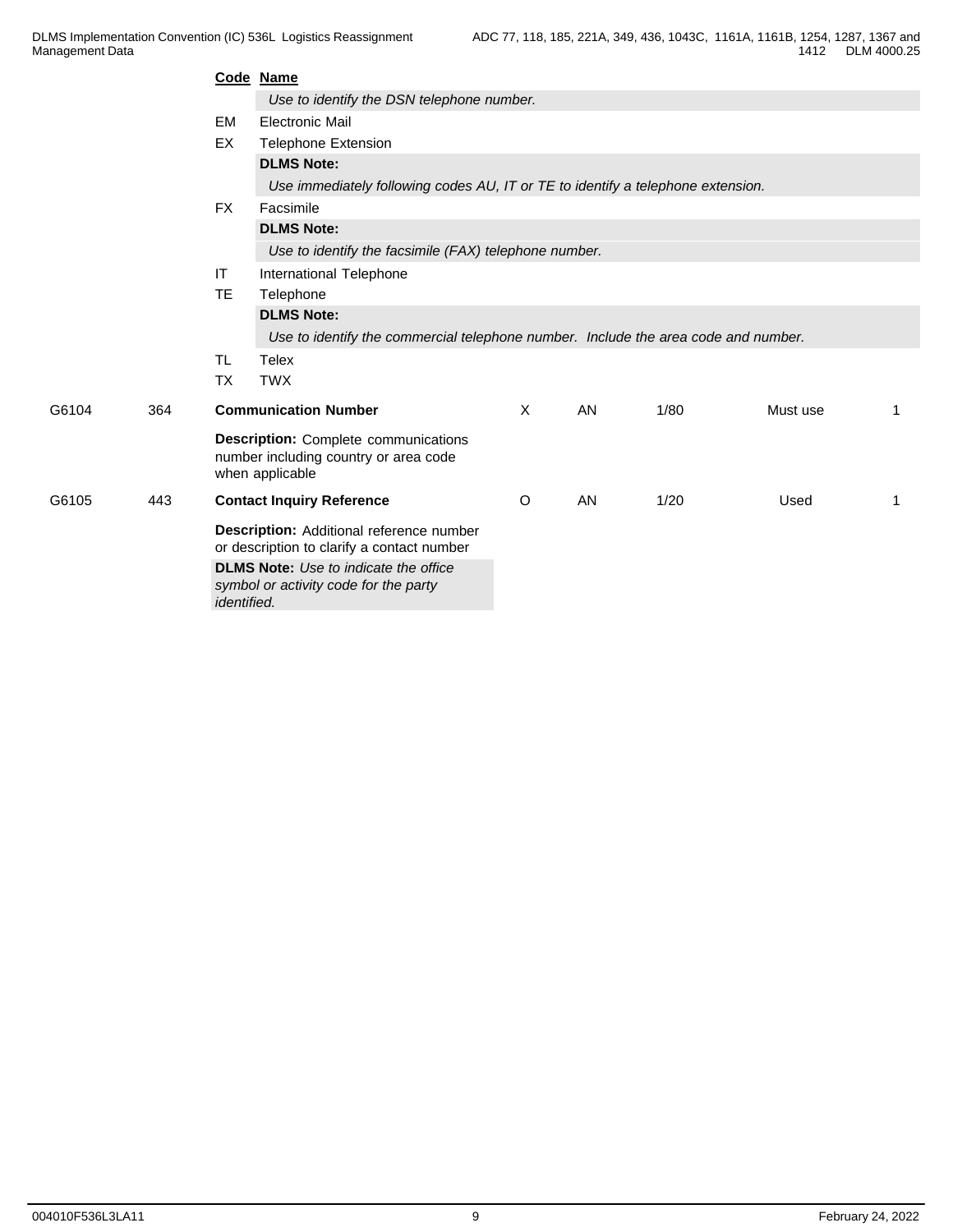| HL | <b>Hierarchical Level</b> | <b>Pos: 10</b>            | Max: 1 |  |
|----|---------------------------|---------------------------|--------|--|
|    |                           | <b>Detail - Mandatory</b> |        |  |

| Pos: 10  | Max: $1$                  |
|----------|---------------------------|
|          | <b>Detail - Mandatory</b> |
| Loop: HL | Elements: 3               |

#### **User Option (Usage):** Must use

**Purpose:** To identify dependencies among and the content of hierarchically related groups of data segments

## **Comments:**

- 1. The HL segment is used to identify levels of detail information using a hierarchical structure, such as relating line-item data to shipment data, and packaging data to line-item data.
- 2. The HL segment defines a top-down/left-right ordered structure.
- 3. HL01 shall contain a unique alphanumeric number for each occurrence of the HL segment in the transaction set. For example, HL01 could be used to indicate the number of occurrences of the HL segment, in which case the value of HL01 would be "1" for the initial HL segment and would be incremented by one in each subsequent HL segment within the transaction.
- 4. HL02 identifies the hierarchical ID number of the HL segment to which the current HL segment is subordinate.
- 5. HL03 indicates the context of the series of segments following the current HL segment up to the next occurrence of an HL segment in the transaction. For example, HL03 is used to indicate that subsequent segments in the HL loop form a logical grouping of data referring to shipment, order, or item-level information.
- 6. HL04 indicates whether or not there are subordinate (or child) HL segments related to the current HL segment.

## **DLMS Note:**

*1. The transaction set hierarchical data structure is general management and materiel description information (product description) followed by subordinate backorder and demand (quantity), onhand inventory (item), due-in resources (order), historical contract (contract), and product quality deficiency report (quality characteristics) information loops. The product quality deficiency report loop is followed by subordinate PQDR complaint (line detail) loops.*

*2. Must use a single 2/HL/010 product description loop iteration to identify each item of supply (e.g., National Stock Number (NSN)) for which subsequent logistics reassignment information is furnished and the GIM.*

*3. Use a single 2/HL/010 quantity loop, as needed, for each 2/HL/010 product in description loops to identify backorder and demand quantities associated with each NSN undergoing logistics reassignment.*

*4. Use multiple 2/HL/010 item loops, as needed, in 2/HL/010 product description loops to identify the onhand quantity information associated with each NSN undergoing logistics reassignment.*

*5. Use multiple 2/HL/010 order loops, as needed, in 2/HL/010 product description loops to identify due-in quantity information associated with each NSN undergoing logistics reassignment.*

*6. Use up to 25 2/HL/010 contract loops, as needed, for each 2/HL/010 product description loop to identify contract history information associated with each NSN undergoing logistics reassignment.*

*7. Use multiple 2/HL/010 quality characteristics loops, as needed, for each 2/HL/010 product description loop to identify the summary contents of PQDRs associated with each NSN undergoing logistics reassignment.*

*8. Use multiple 2/HL/010 line detail loops, as needed, for each quality characteristics loop to identify each complaint cited on each PQDR.*

| <b>Ref</b>       | $\underline{\mathsf{Id}}$ | <b>Element Name</b>                                                                                                                                                                                                                                                                    | <u>Req</u> | <u>Type</u> | Min/Max | <b>Usage</b> | <b>Rep</b> |
|------------------|---------------------------|----------------------------------------------------------------------------------------------------------------------------------------------------------------------------------------------------------------------------------------------------------------------------------------|------------|-------------|---------|--------------|------------|
| HL <sub>01</sub> | 628                       | <b>Hierarchical ID Number</b>                                                                                                                                                                                                                                                          | M          | AN          | 1/12    | Must use     |            |
|                  |                           | <b>Description:</b> A unique number assigned by<br>the sender to identify a particular data<br>segment in a hierarchical structure<br>DLMS Note: In the first 2/HL/010 loop<br><i>iteration, cite numeric 1. In each</i><br>subsequent loop iteration, increase<br>incrementally by 1. |            |             |         |              |            |
| HL <sub>02</sub> | 734                       | <b>Hierarchical Parent ID Number</b>                                                                                                                                                                                                                                                   |            | AN.         | 1/12    | Used         |            |
|                  |                           | <b>Description:</b> Identification number of the<br>next higher hierarchical data segment that<br>the data segment being described is<br>subordinate to                                                                                                                                |            |             |         |              |            |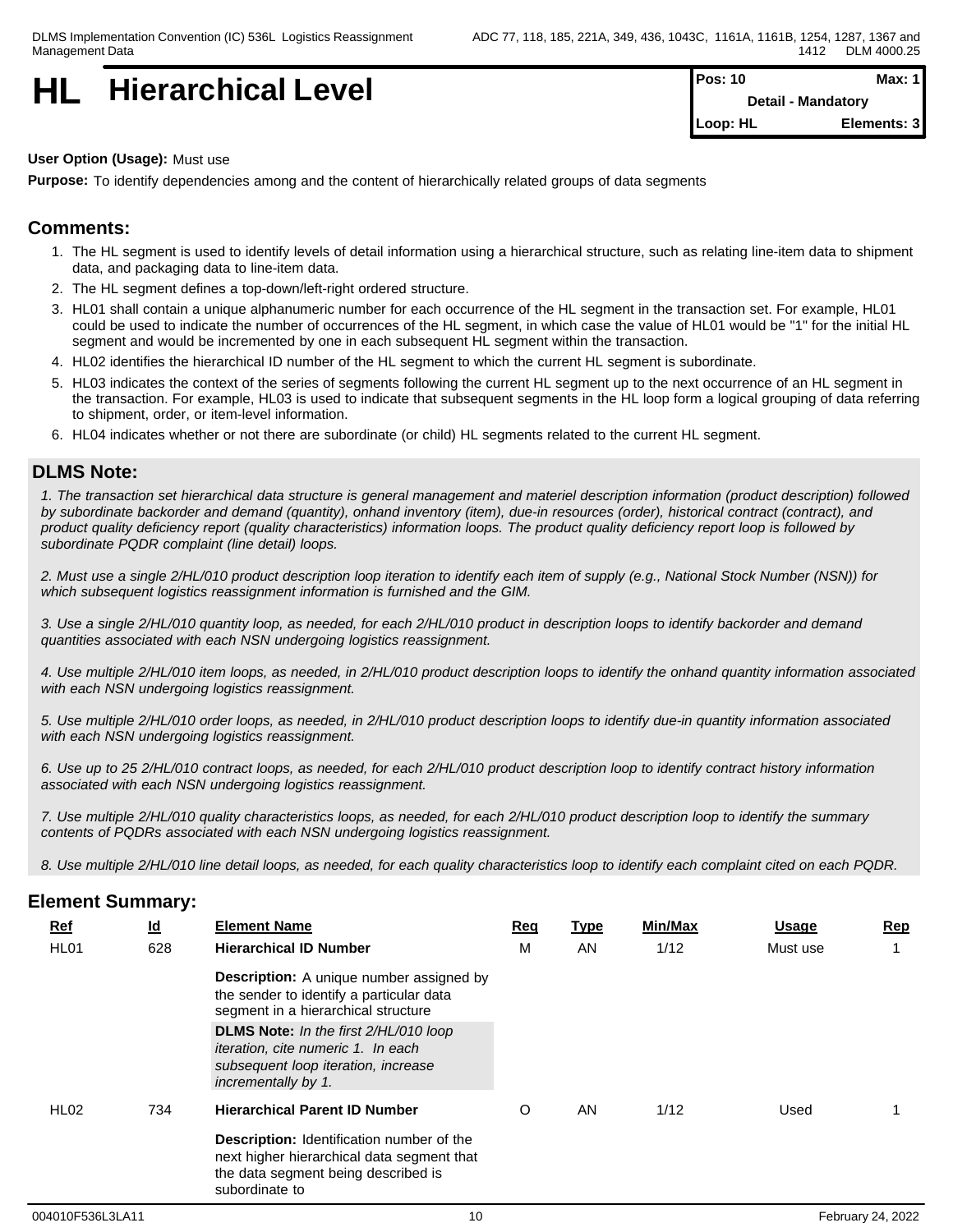| $Ref$            | $\underline{\mathsf{Id}}$ |           | <b>Element Name</b><br>DLMS Note: 1. Must use in every 2/HL/010<br>quantity, item, order, contract, and quality<br>characteristics loop iteration to identify the<br>product description loop with which the<br>current loop is associated. Data element<br>content is the sequential number assigned<br>to the 2/HL/010 product description loop<br>iteration and serves as the cross-reference<br>between the item of supply and all other<br>information provided in the transaction. | Req | <b>Type</b> | Min/Max | Usage    | <b>Rep</b> |  |  |  |
|------------------|---------------------------|-----------|------------------------------------------------------------------------------------------------------------------------------------------------------------------------------------------------------------------------------------------------------------------------------------------------------------------------------------------------------------------------------------------------------------------------------------------------------------------------------------------|-----|-------------|---------|----------|------------|--|--|--|
|                  |                           |           | 2. Must use in every 2/HL/010 line detail<br>loop iteration to identify the quality<br>characteristics loop with which the current<br>loop is associated.<br>3. Data element content is the sequential<br>number assigned to the applicable                                                                                                                                                                                                                                              |     |             |         |          |            |  |  |  |
|                  |                           |           | 2/HL/010 quality characteristics loop<br>iteration and serves as the cross-reference<br>between the PQDR and the various<br>complaints cited in the PQDR.                                                                                                                                                                                                                                                                                                                                |     |             |         |          |            |  |  |  |
| HL <sub>03</sub> | 735                       |           | <b>Hierarchical Level Code</b>                                                                                                                                                                                                                                                                                                                                                                                                                                                           | м   | ID          | 1/2     | Must use | 1          |  |  |  |
|                  |                           | structure | Description: Code defining the<br>characteristic of a level in a hierarchical                                                                                                                                                                                                                                                                                                                                                                                                            |     |             |         |          |            |  |  |  |
|                  |                           |           | CodeList Summary (Total Codes: 170, Included: 7)                                                                                                                                                                                                                                                                                                                                                                                                                                         |     |             |         |          |            |  |  |  |
|                  |                           |           | Code Name                                                                                                                                                                                                                                                                                                                                                                                                                                                                                |     |             |         |          |            |  |  |  |
|                  |                           | 9         | <b>Line Detail</b>                                                                                                                                                                                                                                                                                                                                                                                                                                                                       |     |             |         |          |            |  |  |  |
|                  |                           |           | <b>DLMS Note:</b>                                                                                                                                                                                                                                                                                                                                                                                                                                                                        |     |             |         |          |            |  |  |  |
|                  |                           |           | 1. Use to identify the individual complaints for each PQDR.                                                                                                                                                                                                                                                                                                                                                                                                                              |     |             |         |          |            |  |  |  |
|                  |                           |           | 2. DLMS enhancement; see introductory DLMS note 4a.                                                                                                                                                                                                                                                                                                                                                                                                                                      |     |             |         |          |            |  |  |  |
|                  |                           | D         | <b>Product Description</b>                                                                                                                                                                                                                                                                                                                                                                                                                                                               |     |             |         |          |            |  |  |  |
|                  |                           |           | <b>DLMS Note:</b>                                                                                                                                                                                                                                                                                                                                                                                                                                                                        |     |             |         |          |            |  |  |  |
|                  |                           |           | Use to identify the individual item of supply (e.g., NSN) and all general management and descriptive<br>information.                                                                                                                                                                                                                                                                                                                                                                     |     |             |         |          |            |  |  |  |
|                  |                           | G         | <b>Quality Characteristics</b>                                                                                                                                                                                                                                                                                                                                                                                                                                                           |     |             |         |          |            |  |  |  |
|                  |                           |           | <b>DLMS Note:</b>                                                                                                                                                                                                                                                                                                                                                                                                                                                                        |     |             |         |          |            |  |  |  |
|                  |                           |           | 1. Use to identify the individual completed PQDRs associated with the item of supply.                                                                                                                                                                                                                                                                                                                                                                                                    |     |             |         |          |            |  |  |  |
|                  |                           |           | 2. DLMS enhancement; see introductory DLMS note 4a.                                                                                                                                                                                                                                                                                                                                                                                                                                      |     |             |         |          |            |  |  |  |
|                  |                           |           | Item                                                                                                                                                                                                                                                                                                                                                                                                                                                                                     |     |             |         |          |            |  |  |  |
|                  |                           |           | <b>DLMS Note:</b>                                                                                                                                                                                                                                                                                                                                                                                                                                                                        |     |             |         |          |            |  |  |  |
|                  |                           |           | Use to identify the onhand asset data stratified by storage location, ownership, and materiel condition<br>for the item of supply.                                                                                                                                                                                                                                                                                                                                                       |     |             |         |          |            |  |  |  |
|                  |                           | $\circ$   | Order                                                                                                                                                                                                                                                                                                                                                                                                                                                                                    |     |             |         |          |            |  |  |  |
|                  |                           |           | <b>DLMS Note:</b>                                                                                                                                                                                                                                                                                                                                                                                                                                                                        |     |             |         |          |            |  |  |  |
|                  |                           |           | Use to identify the due-in asset data stratified by storage location, type of due-in, and date due for the<br>item of supply.                                                                                                                                                                                                                                                                                                                                                            |     |             |         |          |            |  |  |  |
|                  |                           | R         | Quantity                                                                                                                                                                                                                                                                                                                                                                                                                                                                                 |     |             |         |          |            |  |  |  |
|                  |                           |           | <b>DLMS Note:</b>                                                                                                                                                                                                                                                                                                                                                                                                                                                                        |     |             |         |          |            |  |  |  |
|                  |                           |           | Use to identify the backorder and demand data for the item of supply.                                                                                                                                                                                                                                                                                                                                                                                                                    |     |             |         |          |            |  |  |  |
|                  |                           | IB        | Contract                                                                                                                                                                                                                                                                                                                                                                                                                                                                                 |     |             |         |          |            |  |  |  |
|                  |                           |           | <b>DLMS Note:</b><br>Use to identify contract history data for the item of supply.                                                                                                                                                                                                                                                                                                                                                                                                       |     |             |         |          |            |  |  |  |
|                  |                           |           |                                                                                                                                                                                                                                                                                                                                                                                                                                                                                          |     |             |         |          |            |  |  |  |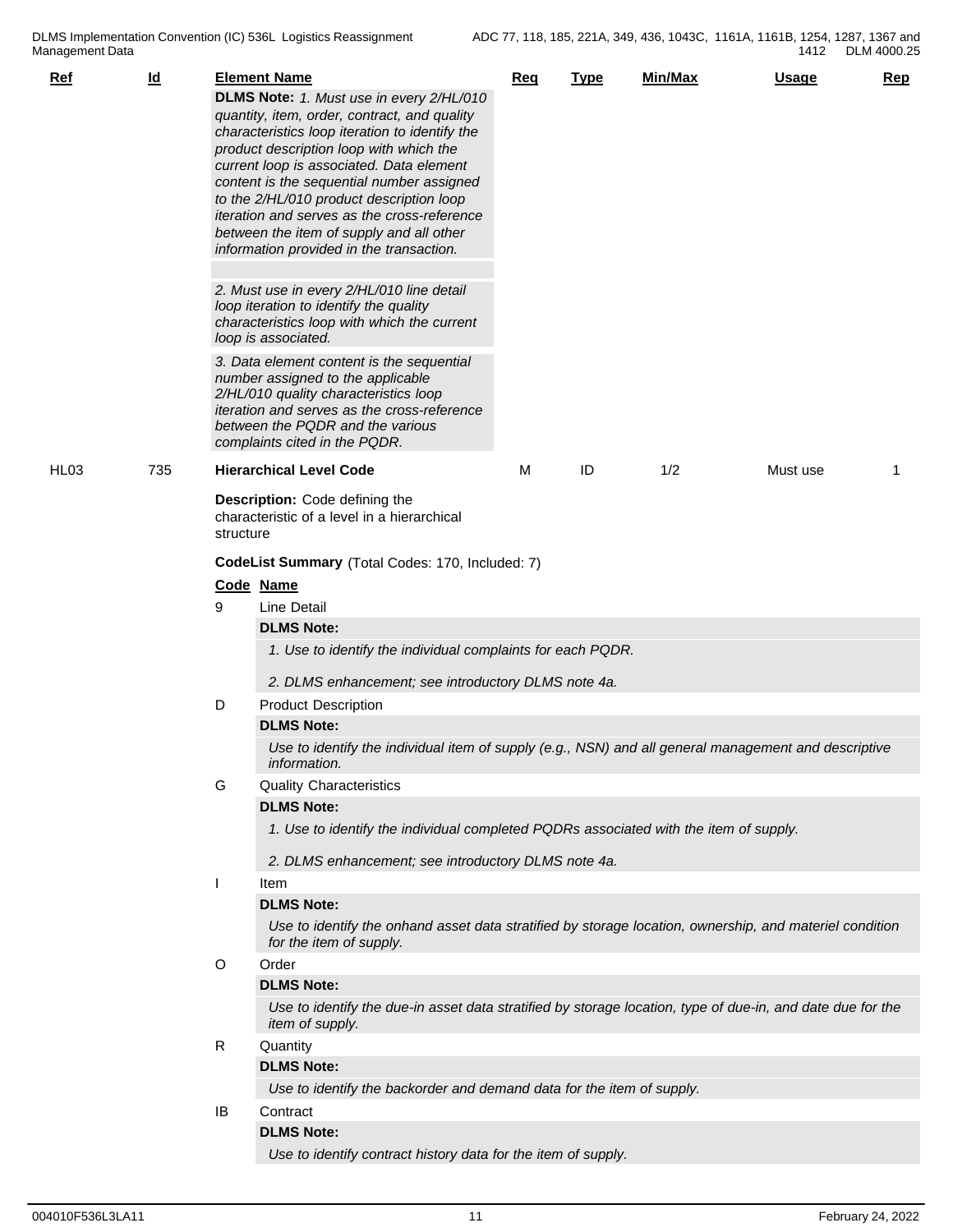## **LIN** Item Identification **Pos: 20 Max: 1 Pos: 20 Max: 1**

**Detail - Optional Loop: HL Elements: 12**

**User Option (Usage):** Used

**Purpose:** To specify basic item identification data

## **Syntax Rules:**

- 1. P0405 If either LIN04 or LIN05 is present, then the other is required.
- 2. P0607 If either LIN06 or LIN07 is present, then the other is required.
- 3. P0809 If either LIN08 or LIN09 is present, then the other is required.
- 4. P1011 If either LIN10 or LIN11 is present, then the other is required.
- 5. P1213 If either LIN12 or LIN13 is present, then the other is required.
- 6. P1415 If either LIN14 or LIN15 is present, then the other is required.
- 7. P1617 If either LIN16 or LIN17 is present, then the other is required.
- 8. P1819 If either LIN18 or LIN19 is present, then the other is required.
- 9. P2021 If either LIN20 or LIN21 is present, then the other is required.
- 10. P2223 If either LIN22 or LIN23 is present, then the other is required.
- 11. P2425 If either LIN24 or LIN25 is present, then the other is required.
- 12. P2627 If either LIN26 or LIN27 is present, then the other is required.
- 13. P2829 If either LIN28 or LIN29 is present, then the other is required.
- 14. P3031 If either LIN30 or LIN31 is present, then the other is required.

## **Semantics:**

1. LIN01 is the line item identification

### **Comments:**

- 1. See the Data Dictionary for a complete list of IDs.
- 2. LIN02 through LIN31 provide for fifteen different product/service IDs for each item. For example: Case, Color, Drawing No., U.P.C. No., ISBN No., Model No., or SKU.

## **DLMS Note:**

*1. Must use in every 2/HL/010 product description loop to identify the item of supply.*

*2. Use data element 235/234 pairs to identify data pertinent to the transaction. Unless otherwise specified, the multiple codes listed for a single qualifier data element identify the range of possible data requirements. When needed, use the next available combination of data element 235/234 pairs to provide the necessary data.*

| $Ref$             | $\underline{\mathsf{Id}}$                        |                                                       | <b>Element Name</b>                                                                                                   | Req | <u>Type</u> | <b>Min/Max</b> | <u>Usage</u> | Rep |  |  |  |  |  |
|-------------------|--------------------------------------------------|-------------------------------------------------------|-----------------------------------------------------------------------------------------------------------------------|-----|-------------|----------------|--------------|-----|--|--|--|--|--|
| LIN <sub>02</sub> | 235                                              |                                                       | <b>Product/Service ID Qualifier</b>                                                                                   | М   | ID          | 2/2            | Must use     |     |  |  |  |  |  |
|                   |                                                  |                                                       | <b>Description:</b> Code identifying the<br>type/source of the descriptive number used<br>in Product/Service ID (234) |     |             |                |              |     |  |  |  |  |  |
|                   | CodeList Summary (Total Codes: 477, Included: 4) |                                                       |                                                                                                                       |     |             |                |              |     |  |  |  |  |  |
|                   |                                                  |                                                       | Code Name                                                                                                             |     |             |                |              |     |  |  |  |  |  |
|                   |                                                  | F4                                                    | Series Identifier                                                                                                     |     |             |                |              |     |  |  |  |  |  |
|                   |                                                  |                                                       | <b>DLMS Note:</b>                                                                                                     |     |             |                |              |     |  |  |  |  |  |
|                   |                                                  |                                                       | Use to identify the manufacturer's series number of the end item.                                                     |     |             |                |              |     |  |  |  |  |  |
|                   |                                                  | <b>FS</b>                                             | <b>National Stock Number</b>                                                                                          |     |             |                |              |     |  |  |  |  |  |
|                   |                                                  |                                                       | <b>DLMS Note:</b>                                                                                                     |     |             |                |              |     |  |  |  |  |  |
|                   |                                                  | Must use to identify the National Stock Number (NSN). |                                                                                                                       |     |             |                |              |     |  |  |  |  |  |
|                   |                                                  | MN                                                    | Model Number                                                                                                          |     |             |                |              |     |  |  |  |  |  |
|                   |                                                  |                                                       | <b>DLMS Note:</b>                                                                                                     |     |             |                |              |     |  |  |  |  |  |
|                   |                                                  |                                                       | Use to identify the manufacturer's model number of the end item.                                                      |     |             |                |              |     |  |  |  |  |  |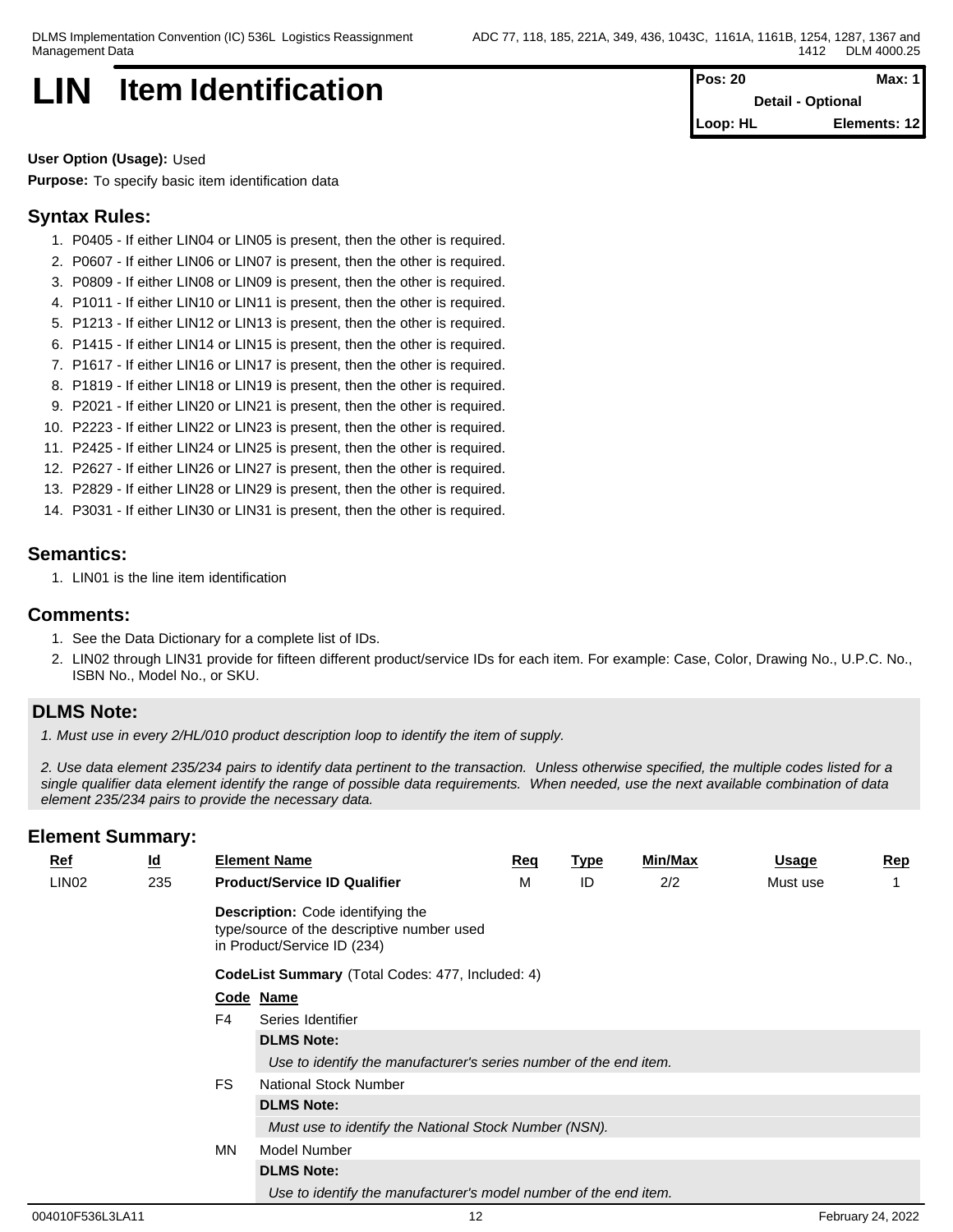|                   |     | <b>SN</b> | Code Name<br><b>Serial Number</b><br><b>DLMS Note:</b><br>Use to identify the manufacturer's serial<br>number of the end item.                                                                                                                                                                                                                       |              |    |      |          |                |
|-------------------|-----|-----------|------------------------------------------------------------------------------------------------------------------------------------------------------------------------------------------------------------------------------------------------------------------------------------------------------------------------------------------------------|--------------|----|------|----------|----------------|
| LIN <sub>03</sub> | 234 |           | <b>Product/Service ID</b>                                                                                                                                                                                                                                                                                                                            | М            | AN | 1/48 | Must use | 1              |
|                   |     |           | Description: Identifying number for a<br>product or service                                                                                                                                                                                                                                                                                          |              |    |      |          |                |
| LIN <sub>04</sub> | 235 |           | <b>Product/Service ID Qualifier</b>                                                                                                                                                                                                                                                                                                                  | X            | ID | 2/2  | Used     | -1             |
|                   |     |           | Description: Code identifying the<br>type/source of the descriptive number used<br>in Product/Service ID (234)<br>DLMS Note: 1. Use codes EQ, F7, MN, or<br>SW only during review periods 1 and 2.<br>2. Use only one of codes EQ, F7, MN, or                                                                                                        |              |    |      |          |                |
|                   |     | supply.   | SW to describe a single end item<br>application associated with the item of                                                                                                                                                                                                                                                                          |              |    |      |          |                |
|                   |     |           | 3. Use up to five repetitions of the data<br>element 235/234 pairs to describe multiple<br>different end item applications for the item<br>of supply. Sequence applications in<br>descending order of critical priority.                                                                                                                             |              |    |      |          |                |
|                   |     |           | CodeList Summary (Total Codes: 477, Included: 5)                                                                                                                                                                                                                                                                                                     |              |    |      |          |                |
|                   |     |           | Code Name                                                                                                                                                                                                                                                                                                                                            |              |    |      |          |                |
|                   |     | EQ        | <b>Equipment Type</b>                                                                                                                                                                                                                                                                                                                                |              |    |      |          |                |
|                   |     |           | <b>DLMS Note:</b>                                                                                                                                                                                                                                                                                                                                    |              |    |      |          |                |
|                   |     |           | Use to identify an end item type associated with the item of supply.                                                                                                                                                                                                                                                                                 |              |    |      |          |                |
|                   |     | F7        | <b>End-Item Description</b><br><b>DLMS Note:</b>                                                                                                                                                                                                                                                                                                     |              |    |      |          |                |
|                   |     |           | Use to identify an end item name associated with the item of supply.                                                                                                                                                                                                                                                                                 |              |    |      |          |                |
|                   |     | <b>MN</b> | <b>Model Number</b>                                                                                                                                                                                                                                                                                                                                  |              |    |      |          |                |
|                   |     |           | <b>DLMS Note:</b>                                                                                                                                                                                                                                                                                                                                    |              |    |      |          |                |
|                   |     |           | Use to identify an end item model number associated with the item of supply.                                                                                                                                                                                                                                                                         |              |    |      |          |                |
|                   |     | SW        | <b>Stock Number</b>                                                                                                                                                                                                                                                                                                                                  |              |    |      |          |                |
|                   |     |           | <b>DLMS Note:</b>                                                                                                                                                                                                                                                                                                                                    |              |    |      |          |                |
|                   |     |           | Use to identify an end item NSN associated with the item of supply.                                                                                                                                                                                                                                                                                  |              |    |      |          |                |
|                   |     | ZZ        | <b>Mutually Defined</b>                                                                                                                                                                                                                                                                                                                              |              |    |      |          |                |
|                   |     |           | <b>DLMS Note:</b>                                                                                                                                                                                                                                                                                                                                    |              |    |      |          |                |
|                   |     |           | For temporary use during DLSS to DLMS conversion, to facilitate conversion of MILSTRAP DLX (record<br>1, record positions 33-45) data to DLMS 536L. Qualifier 'ZZ' should not be used in a DLMS to DLMS<br>environment or when generating a 536L out of a Component system. Use of qualifier 'ZZ' will be<br>eliminated in a pure DLMS environment." |              |    |      |          |                |
| LIN <sub>05</sub> | 234 |           | <b>Product/Service ID</b>                                                                                                                                                                                                                                                                                                                            | $\mathsf{X}$ | AN | 1/48 | Used     | 1              |
|                   |     |           | <b>Description:</b> Identifying number for a<br>product or service                                                                                                                                                                                                                                                                                   |              |    |      |          |                |
| LIN06             | 235 |           | <b>Product/Service ID Qualifier</b>                                                                                                                                                                                                                                                                                                                  | $\times$     | ID | 2/2  | Used     | -1             |
|                   |     |           | Description: Code identifying the<br>type/source of the descriptive number used<br>in Product/Service ID (234)<br>All valid standard codes are used. (Total<br><b>Codes: 477)</b>                                                                                                                                                                    |              |    |      |          |                |
| LIN07             | 234 |           | <b>Product/Service ID</b>                                                                                                                                                                                                                                                                                                                            | $\mathsf{X}$ | AN | 1/48 | Used     | $\overline{1}$ |
|                   |     |           |                                                                                                                                                                                                                                                                                                                                                      |              |    |      |          |                |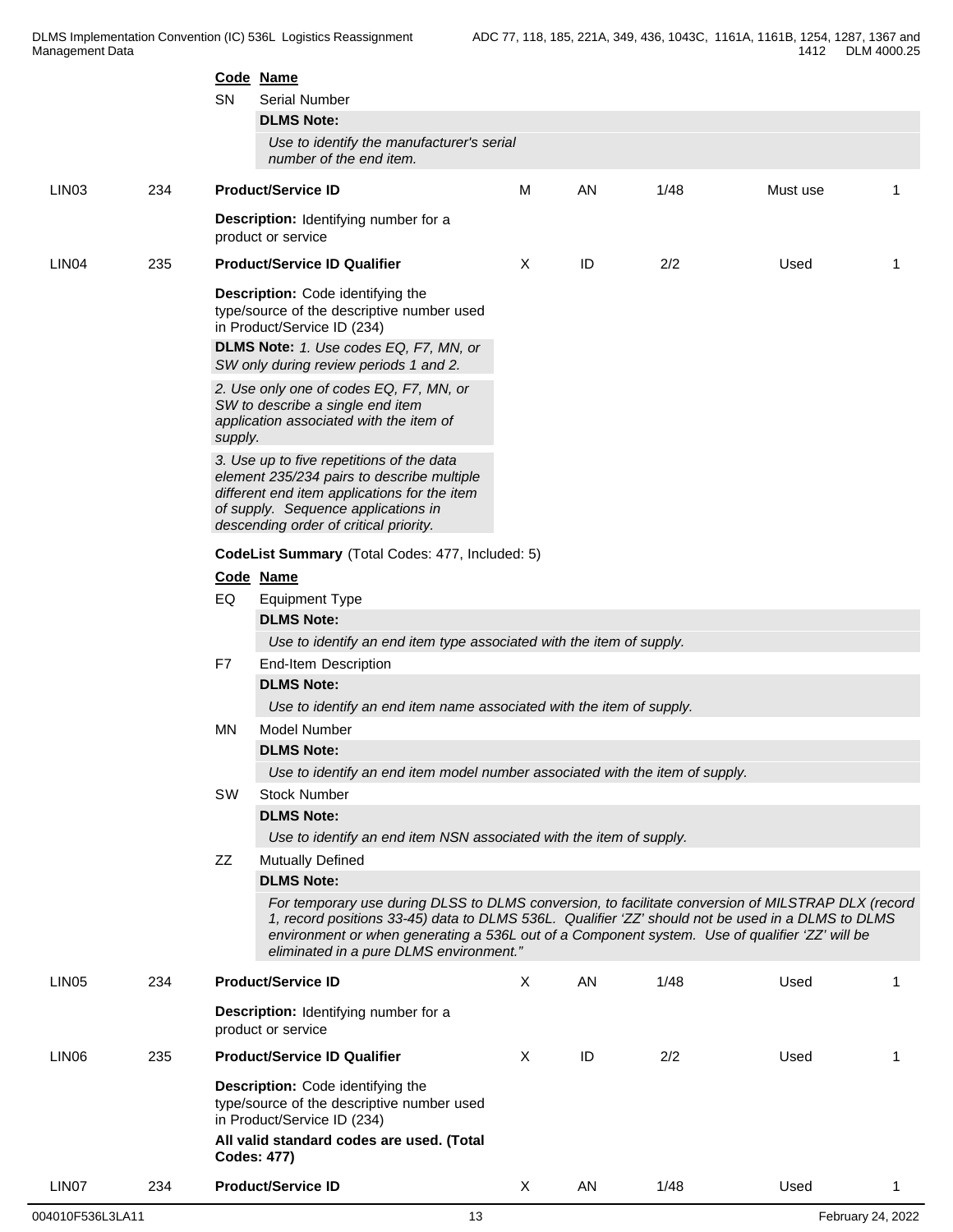| Aanagement Data   |                           |                                                                                                                                                                                   |              |             |         | 1412         | DLM 4000.25  |
|-------------------|---------------------------|-----------------------------------------------------------------------------------------------------------------------------------------------------------------------------------|--------------|-------------|---------|--------------|--------------|
| <b>Ref</b>        | $\underline{\mathsf{Id}}$ | <b>Element Name</b>                                                                                                                                                               | Req          | <b>Type</b> | Min/Max | <b>Usage</b> | Rep          |
|                   |                           | Description: Identifying number for a<br>product or service                                                                                                                       |              |             |         |              |              |
| LIN <sub>08</sub> | 235                       | <b>Product/Service ID Qualifier</b>                                                                                                                                               | $\mathsf{X}$ | ID          | 2/2     | Used         | $\mathbf{1}$ |
|                   |                           | Description: Code identifying the<br>type/source of the descriptive number used<br>in Product/Service ID (234)<br>All valid standard codes are used. (Total                       |              |             |         |              |              |
|                   |                           | <b>Codes: 477)</b>                                                                                                                                                                |              |             |         |              |              |
| LIN09             | 234                       | <b>Product/Service ID</b>                                                                                                                                                         | $\mathsf{X}$ | AN          | 1/48    | Used         | $\mathbf{1}$ |
|                   |                           | Description: Identifying number for a<br>product or service                                                                                                                       |              |             |         |              |              |
| <b>LIN10</b>      | 235                       | <b>Product/Service ID Qualifier</b>                                                                                                                                               | $\mathsf{X}$ | ID          | 2/2     | Used         | $\mathbf{1}$ |
|                   |                           | Description: Code identifying the<br>type/source of the descriptive number used<br>in Product/Service ID (234)<br>All valid standard codes are used. (Total<br><b>Codes: 477)</b> |              |             |         |              |              |
| <b>LIN11</b>      | 234                       | <b>Product/Service ID</b>                                                                                                                                                         | $\mathsf{X}$ | AN          | 1/48    | Used         | $\mathbf{1}$ |
|                   |                           | Description: Identifying number for a<br>product or service                                                                                                                       |              |             |         |              |              |
| <b>LIN12</b>      | 235                       | <b>Product/Service ID Qualifier</b>                                                                                                                                               | $\mathsf{X}$ | ID          | 2/2     | Used         | 1            |
|                   |                           | Description: Code identifying the<br>type/source of the descriptive number used<br>in Product/Service ID (234)<br>All valid standard codes are used. (Total<br><b>Codes: 477)</b> |              |             |         |              |              |
| <b>LIN13</b>      | 234                       | <b>Product/Service ID</b>                                                                                                                                                         | $\mathsf{X}$ | AN          | 1/48    | Used         | $\mathbf{1}$ |
|                   |                           | Description: Identifying number for a<br>product or service                                                                                                                       |              |             |         |              |              |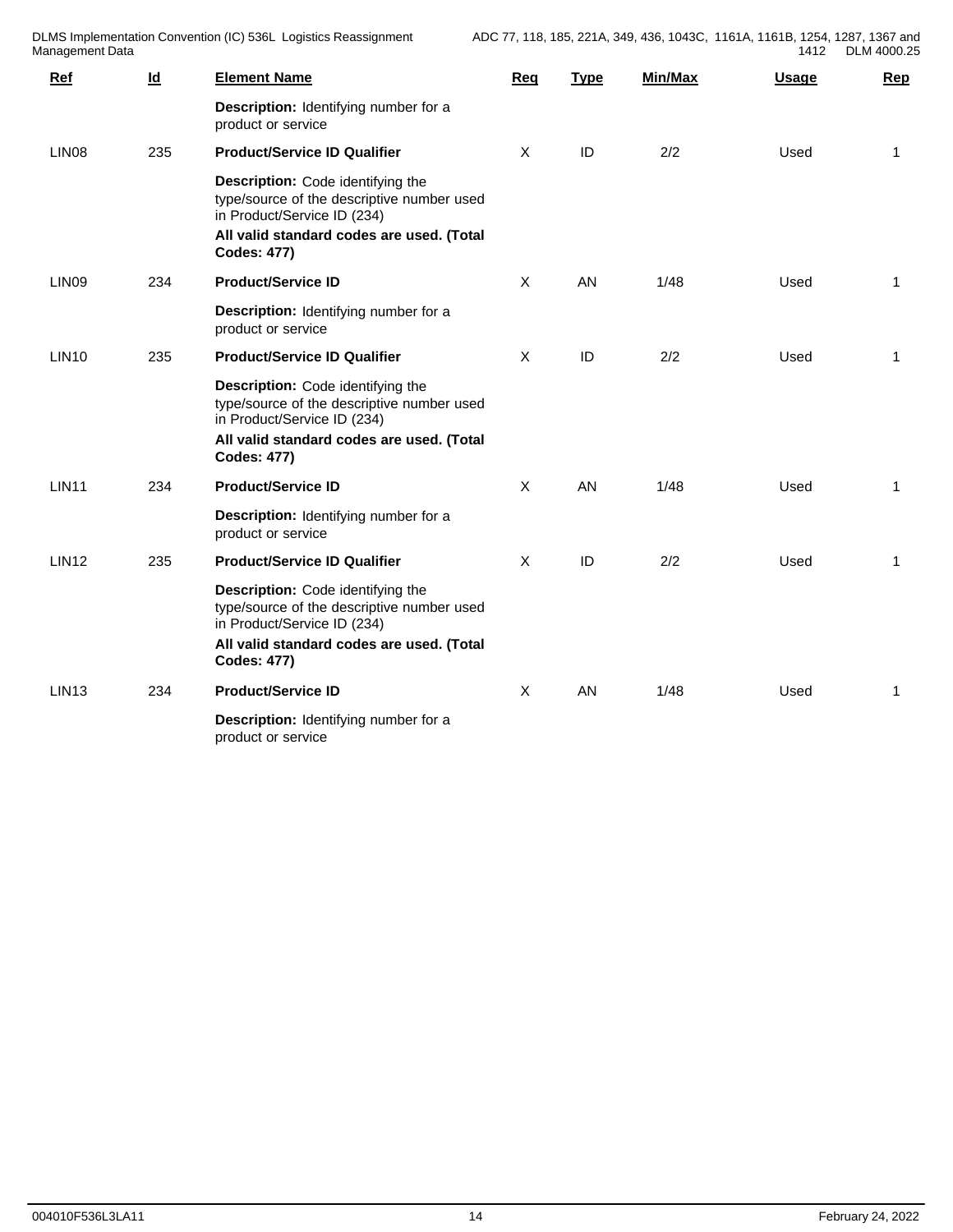## **CS** Contract Summary **Pos: 30 Pos: 30 Max: 1 Pos: 30 Max: 1**

**Detail - Optional Loop: HL Elements: 9**

**User Option (Usage):** Used

**Purpose:** To provide information about a contract

## **Syntax Rules:**

1. P0405 - If either CS04 or CS05 is present, then the other is required.

## **Semantics:**

- 1. CS09 is the permissible overage as a percentage of the total contract line item number (CLIN) quantity.
- 2. CS10 is the permissible shortage as a percentage of the total contract line item number (CLIN) quantity.
- 3. CS11 is the permissible overage dollar value specified by the contract above which discrepancy action is taken.
- 4. CS14 is the Unit of Measure stipulated in the contract.
- 5. CS15 is the contract line item number (CLIN) unit price specified in the contract.
- 6. CS17 conveys the Critical Application Indicator. A "Y" indicates that a Critical Application Indicator is specified in the contract; an "N" indicates that no Critical Application Indicator is specified in the contract.
- 7. CS18 conveys the Special Requirements Indicator. A "Y" indicates that a Special Requirements Indicator (requiring special testing and or evaluation) is specified in the contract; an "N" indicates that no Special Requirements Indicator is specified in the contract.

## **Comments:**

- 1. CS04 may be used to identify the Contract Line Item Number (CLIN) or Extended (or Exhibit) Line Item Number (ELIN).
- 2. CS07 and CS13 can be used to indicate two different types of special services required.

## **DLMS Note:**

*1. Use in the 2/HL/010 product description loop to identify the place of inspection established for the item of supply.*

*2. Must use in every 2/HL/010 contract loop to identify historical contract information for the item of supply.*

*3. Must use in every 2/HL/010 quality characteristics loop to identify PQDR contract information for the item of supply. This is a DLMS enhancement; see introductory DLMS note 4a.*

| $Ref$       | $\underline{\mathsf{Id}}$ | <b>Element Name</b>                                                                                                                                                                                                                                                                                                                                                                                                                          | Req     | <b>Type</b> | Min/Max | <b>Usage</b> | <u>Rep</u> |
|-------------|---------------------------|----------------------------------------------------------------------------------------------------------------------------------------------------------------------------------------------------------------------------------------------------------------------------------------------------------------------------------------------------------------------------------------------------------------------------------------------|---------|-------------|---------|--------------|------------|
| <b>CS01</b> | 367                       | <b>Contract Number</b>                                                                                                                                                                                                                                                                                                                                                                                                                       | $\circ$ | <b>AN</b>   | 1/30    | Used         |            |
|             |                           | <b>Description: Contract number</b>                                                                                                                                                                                                                                                                                                                                                                                                          |         |             |         |              |            |
|             |                           | <b>DLMS Note:</b> . Must use with the 2/HL/010<br>contract loop to identify the procurement<br>instrument identifier (PIID). When<br>procurement is authorized under a PIID<br>call/order number (F in 9th position),<br>provide the value in the PIID field. Refer to<br>ADC 1161A.                                                                                                                                                         |         |             |         |              |            |
|             |                           | 2. Use only with Logistics Reassignment<br>Contract History Data Transaction to<br>provide the PIID of the base contract<br>number. In CS06, provide the PIID of the<br>call/order associated with the base contract.<br>Refer to ADC 1161B.                                                                                                                                                                                                 |         |             |         |              |            |
|             |                           | 3. CS01 is optional to accommodate DLSS<br>to DLMS conversion. The 536L is intended<br>to accommodate all MILSTRAP DI Codes<br>DLS through DLX transaction data for a<br>given NSN and review period, in a single<br>536L transaction. CS01 would be a "must<br>use" in this situation. However during DLSS<br>to DLMS conversion some systems may be<br>converting each individual MILSTRAP<br>transaction to individual 536L transactions. |         |             |         |              |            |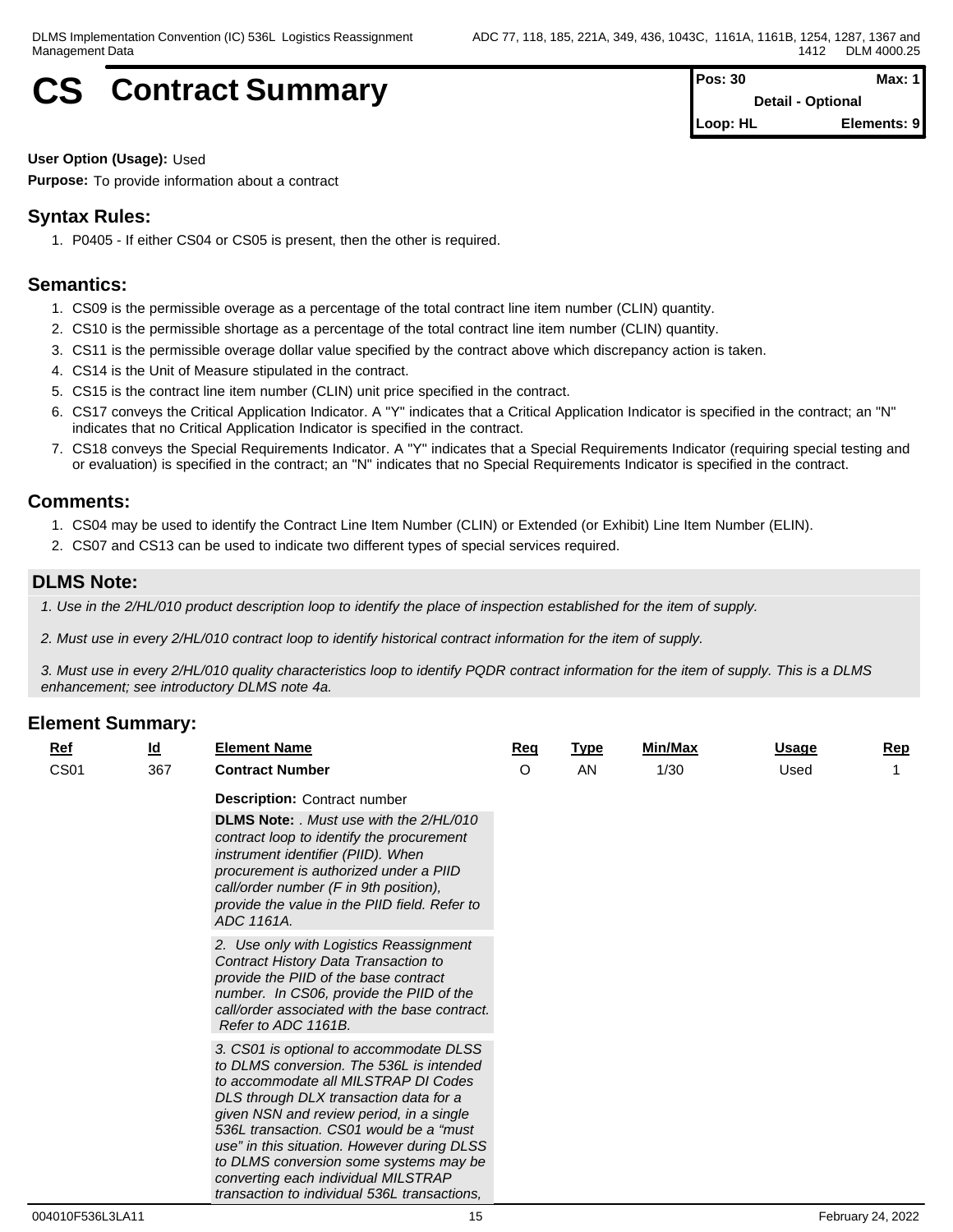| $Ref$            | $\underline{\mathsf{Id}}$ | <b>Element Name</b><br>in which case CS01 may not always be<br>required.                                                                                                                                                                                                                                                                                    | Req     | <b>Type</b> | Min/Max | <u>Usage</u> | <u>Rep</u> |  |  |  |  |  |
|------------------|---------------------------|-------------------------------------------------------------------------------------------------------------------------------------------------------------------------------------------------------------------------------------------------------------------------------------------------------------------------------------------------------------|---------|-------------|---------|--------------|------------|--|--|--|--|--|
| <b>CS03</b>      | 328                       | <b>Release Number</b>                                                                                                                                                                                                                                                                                                                                       | O       | AN          | 1/30    | Used         | -1         |  |  |  |  |  |
|                  |                           | Description: Number identifying a release<br>against a Purchase Order previously placed<br>by the parties involved in the transaction<br>DLMS Note: Use in the 2/HL/010 contract<br>loop to identify the six- position<br>Supplementary PIID when applicable.<br>Refer to ADC 1161A.                                                                        |         |             |         |              |            |  |  |  |  |  |
| CS <sub>04</sub> | 128                       | <b>Reference Identification Qualifier</b>                                                                                                                                                                                                                                                                                                                   | Χ       | ID          | 2/3     | Used         | 1          |  |  |  |  |  |
|                  |                           | Description: Code qualifying the<br>Reference Identification                                                                                                                                                                                                                                                                                                |         |             |         |              |            |  |  |  |  |  |
|                  |                           | CodeList Summary (Total Codes: 1503, Included: 1)                                                                                                                                                                                                                                                                                                           |         |             |         |              |            |  |  |  |  |  |
|                  |                           | Code Name<br>C7<br><b>Contract Line Item Number</b>                                                                                                                                                                                                                                                                                                         |         |             |         |              |            |  |  |  |  |  |
|                  |                           | <b>DLMS Note:</b><br>Use only in the 2/HL/010 contract loop to identify the line item number consisting of the Contract Line                                                                                                                                                                                                                                |         |             |         |              |            |  |  |  |  |  |
|                  |                           | Item Number (CLIN), including the respective Subcontract Line Item Number (SUBCLIN), as applicable.                                                                                                                                                                                                                                                         |         |             |         |              |            |  |  |  |  |  |
| <b>CS05</b>      | 127                       | <b>Reference Identification</b>                                                                                                                                                                                                                                                                                                                             | X       | AN          | 1/30    | Used         |            |  |  |  |  |  |
|                  |                           | Description: Reference information as<br>defined for a particular Transaction Set or<br>as specified by the Reference Identification<br>Qualifier                                                                                                                                                                                                           |         |             |         |              |            |  |  |  |  |  |
| CS <sub>06</sub> | 324                       | <b>Purchase Order Number</b>                                                                                                                                                                                                                                                                                                                                | $\circ$ | AN          | 1/22    | Used         | -1         |  |  |  |  |  |
|                  |                           | <b>Description:</b> Identifying number for<br>Purchase Order assigned by the<br>orderer/purchaser<br><b>DLMS Note:</b> Use in the 2/HL/010 contract<br>loop, only with Logistics Reassignment<br>Contract History Data Transaction to<br>provide the PIID of the call order<br>associated with the base contract identified<br>in CS01. Refer to ADC 1161B. |         |             |         |              |            |  |  |  |  |  |
| CS <sub>09</sub> | 954                       | <b>Percent</b>                                                                                                                                                                                                                                                                                                                                              | O       | R           | 1/10    | Used         | 1          |  |  |  |  |  |
|                  |                           | Description: Percentage expressed as a<br>decimal<br>DLMS Note: Use in the 2/HL/010 contract<br>loop to identify the percentage of positive<br>quantity variance permitted.                                                                                                                                                                                 |         |             |         |              |            |  |  |  |  |  |
| <b>CS10</b>      | 954                       | <b>Percent</b>                                                                                                                                                                                                                                                                                                                                              | O       | R           | 1/10    | Used         | 1          |  |  |  |  |  |
|                  |                           | Description: Percentage expressed as a<br>decimal<br>DLMS Note: Use in the 2/HL/010 contract<br>loop to identify the percentage of negative<br>quantity variance permitted.                                                                                                                                                                                 |         |             |         |              |            |  |  |  |  |  |
| <b>CS13</b>      | 560                       | <b>Special Services Code</b>                                                                                                                                                                                                                                                                                                                                | O       | ID          | 2/10    | Used         | 1          |  |  |  |  |  |
|                  |                           | Description: Code identifying the special<br>service<br>DLMS Note: Use in the 2/HL/010 product<br>description loop, for review periods 1 and 2<br>only, to identify the inspection location.                                                                                                                                                                |         |             |         |              |            |  |  |  |  |  |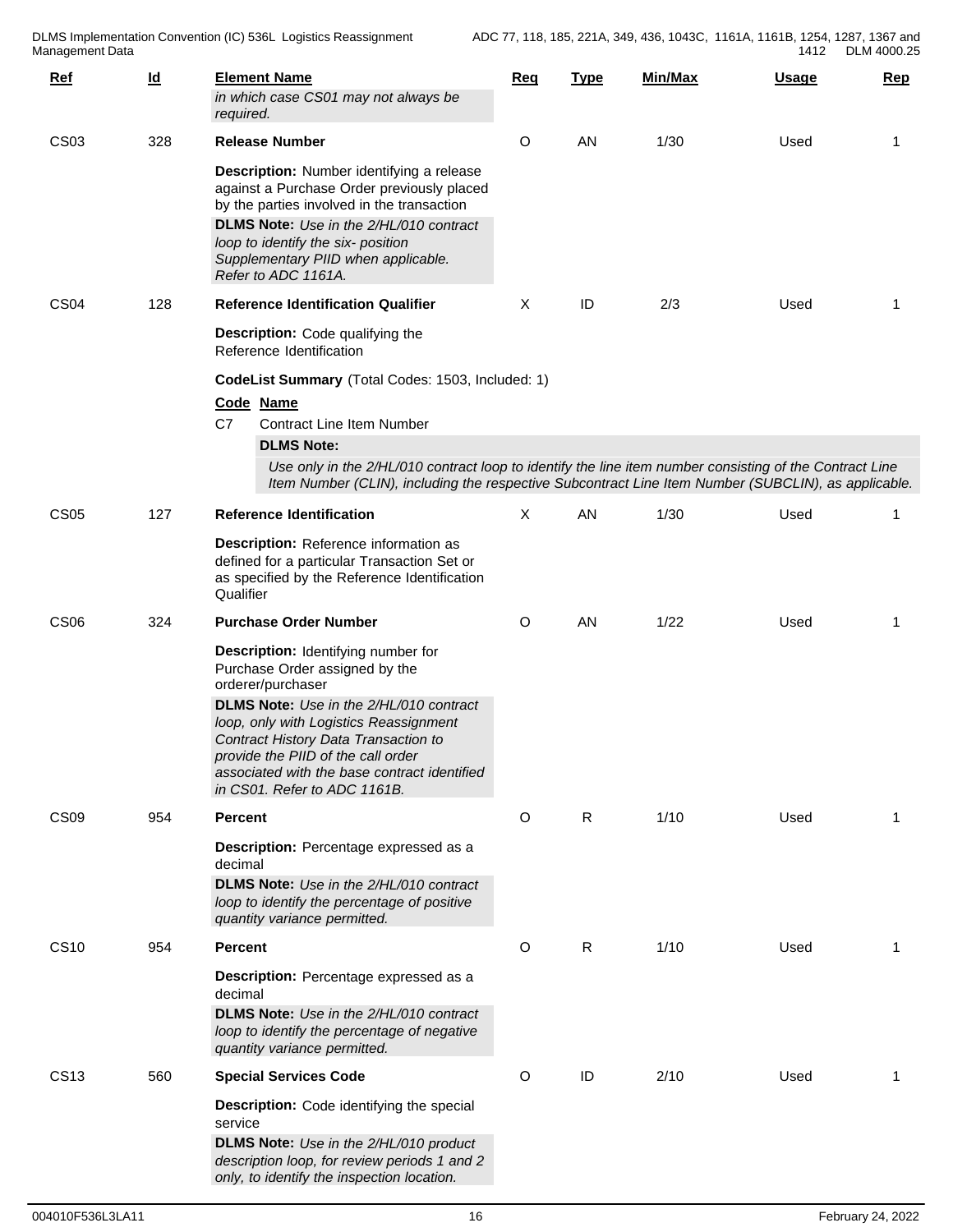| <u>Ref</u>  | $\underline{\mathsf{Id}}$ |                                                  | <b>Element Name</b>                                                                                                         | <b>Req</b> | Type | Min/Max | <u>Usage</u> | Rep |  |  |  |
|-------------|---------------------------|--------------------------------------------------|-----------------------------------------------------------------------------------------------------------------------------|------------|------|---------|--------------|-----|--|--|--|
|             |                           | CodeList Summary (Total Codes: 168, Included: 2) |                                                                                                                             |            |      |         |              |     |  |  |  |
|             |                           |                                                  | Code Name                                                                                                                   |            |      |         |              |     |  |  |  |
|             |                           | IM                                               | Inspect at Destination                                                                                                      |            |      |         |              |     |  |  |  |
|             |                           |                                                  | <b>DLMS Note:</b>                                                                                                           |            |      |         |              |     |  |  |  |
|             |                           |                                                  | Use to indicate that inspection takes place at destination.                                                                 |            |      |         |              |     |  |  |  |
|             |                           | IO                                               | Inspect at Origin                                                                                                           |            |      |         |              |     |  |  |  |
|             |                           |                                                  | <b>DLMS Note:</b>                                                                                                           |            |      |         |              |     |  |  |  |
|             |                           |                                                  | Use to indicate that inspection takes place at origin.                                                                      |            |      |         |              |     |  |  |  |
| <b>CS14</b> | 355                       |                                                  | Unit or Basis for Measurement Code                                                                                          | O          | ID   | 2/2     | Used         |     |  |  |  |
|             |                           | taken                                            | Description: Code specifying the units in<br>which a value is being expressed, or<br>manner in which a measurement has been |            |      |         |              |     |  |  |  |
|             |                           | <i>issue.</i>                                    | <b>DLMS Note:</b> 1. Must use in the 2/HL/010<br>contract loop to identify the contract unit of                             |            |      |         |              |     |  |  |  |
|             |                           |                                                  | 2. DLMS users see the Unit of Issue and<br>Purchase Unit Conversion Table for<br>available codes.                           |            |      |         |              |     |  |  |  |
|             |                           |                                                  |                                                                                                                             |            |      |         |              |     |  |  |  |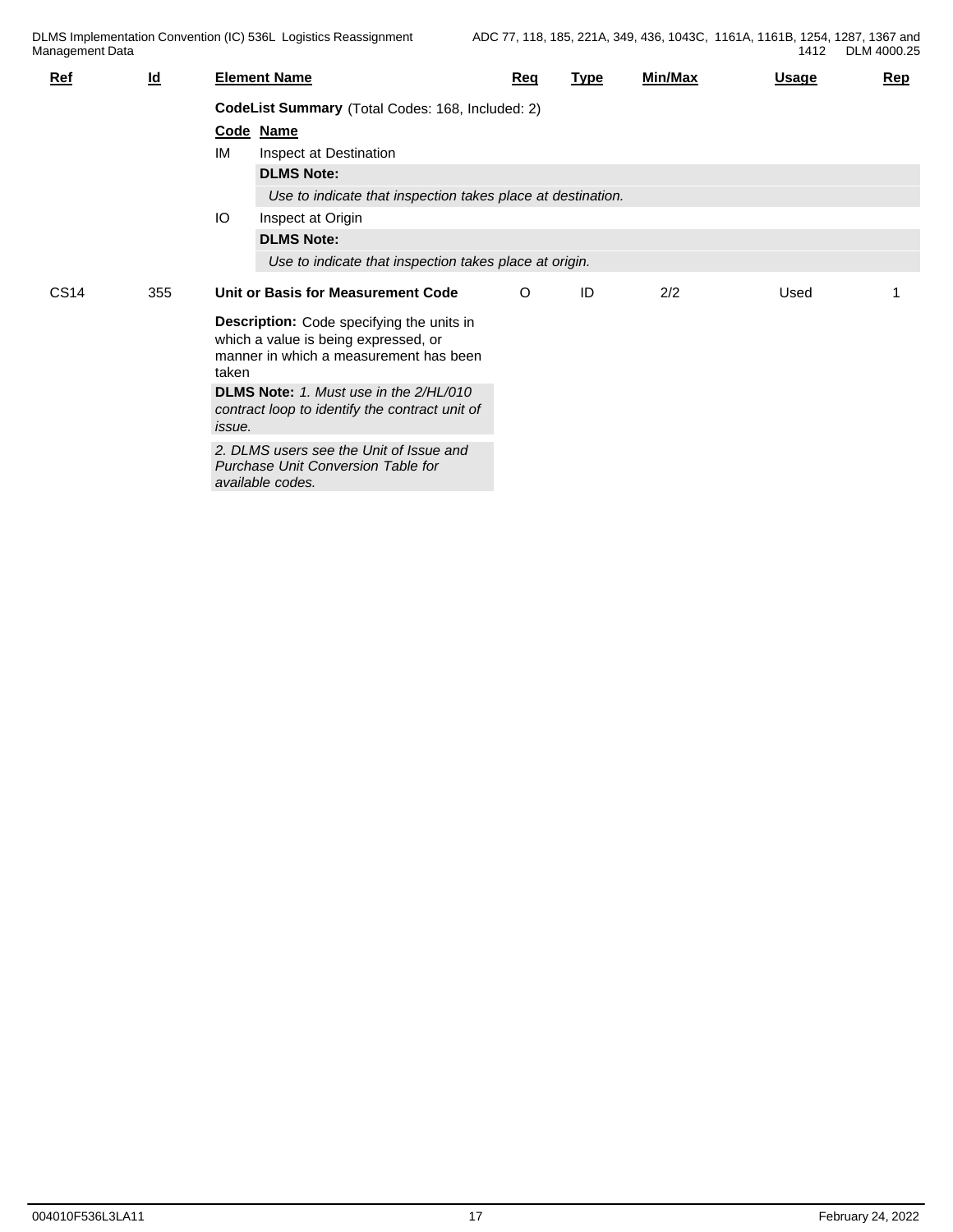

| $Pos: 40$ | Max: >1                  |  |
|-----------|--------------------------|--|
|           | <b>Detail - Optional</b> |  |
| Loop: HL  | Elements: 2              |  |

#### **User Option (Usage):** Used

**Purpose:** To specify quantity information

## **Syntax Rules:**

- 1. R0204 At least one of QTY02 or QTY04 is required.
- 2. E0204 Only one of QTY02 or QTY04 may be present.

## **Semantics:**

1. QTY04 is used when the quantity is non-numeric.

## **DLMS Note:**

*1. Use in the 2/HL/010 product description loop to identify the total number of resources available (onhand and on order) for the item of supply.*

*2. Use multiple repetitions in the 2/HL/010 quantity loop to identify demand and backorder data for the item of supply.*

*3. Use in the 2/HL/010 item loop, in conjunction with the 2/LM/170 and 2/N1/190 loops, to stratify the onhand inventory quantity (QTY01 code 17) by materiel condition, ownership or purpose, and storage location.*

*4. Use in the 2/HL/010 order loop, in conjunction with 2/G62/080, and the 2/LM/170 and 2/N1/190 loops, to stratify the due-in inventory quantity (QTY01 code 63) by due date, storage location, and type of due-in.*

*5. Must use in every 2/HL/010 contract loop to identify the contract quantity (QTY01 code YX) for the item of supply.*

| $Ref$ | <u>ld</u> |                                                   | <b>Element Name</b>                                                                                                                                                                                     | Reg | <b>Type</b> | Min/Max | <b>Usage</b> | Rep |  |  |  |  |
|-------|-----------|---------------------------------------------------|---------------------------------------------------------------------------------------------------------------------------------------------------------------------------------------------------------|-----|-------------|---------|--------------|-----|--|--|--|--|
| QTY01 | 673       |                                                   | <b>Quantity Qualifier</b>                                                                                                                                                                               | м   | ID          | 2/2     | Must use     |     |  |  |  |  |
|       |           | quantity<br>authorized.                           | Description: Code specifying the type of<br><b>DLMS Note:</b> The following codes are                                                                                                                   |     |             |         |              |     |  |  |  |  |
|       |           | CodeList Summary (Total Codes: 832, Included: 33) |                                                                                                                                                                                                         |     |             |         |              |     |  |  |  |  |
|       |           |                                                   | Code Name                                                                                                                                                                                               |     |             |         |              |     |  |  |  |  |
|       |           | 17                                                | Quantity on Hand                                                                                                                                                                                        |     |             |         |              |     |  |  |  |  |
|       |           |                                                   | <b>DLMS Note:</b>                                                                                                                                                                                       |     |             |         |              |     |  |  |  |  |
|       |           |                                                   | Must use in every 2/HL/010 item loop to identify the on hand wholesale inventory.                                                                                                                       |     |             |         |              |     |  |  |  |  |
|       |           | 1Q                                                | <b>Total Resource (Quantity)</b>                                                                                                                                                                        |     |             |         |              |     |  |  |  |  |
|       |           |                                                   | <b>DLMS Note:</b>                                                                                                                                                                                       |     |             |         |              |     |  |  |  |  |
|       |           |                                                   | Use in the 2/HL/010 quantity loop to indicate total quantity of all buys for numeric stockage objective<br>quantity and insurance quantity, only is not included in reorder point quantity computation. |     |             |         |              |     |  |  |  |  |
|       |           |                                                   | A data maintenance action was approved in version 5030. The approved code/name is "XR - Stockage<br>Objective and Insurance Quantity".                                                                  |     |             |         |              |     |  |  |  |  |
|       |           | 3U                                                | <b>Total Transactions</b>                                                                                                                                                                               |     |             |         |              |     |  |  |  |  |
|       |           |                                                   | <b>DLMS Note:</b>                                                                                                                                                                                       |     |             |         |              |     |  |  |  |  |
|       |           |                                                   | Use in the 2/HL/010 quantity loop to indicate Total Quantity of All Buys for Price Break Buy; Life of Type<br>Buy; and Minimum Buy Quantities.                                                          |     |             |         |              |     |  |  |  |  |
|       |           |                                                   | A data maintenance action was approved in version 5030. The approved code/name is "TQ - Total<br>Quality of All Buys".                                                                                  |     |             |         |              |     |  |  |  |  |
|       |           | 63                                                | On Order Quantity                                                                                                                                                                                       |     |             |         |              |     |  |  |  |  |
|       |           |                                                   | <b>DLMS Note:</b>                                                                                                                                                                                       |     |             |         |              |     |  |  |  |  |
|       |           |                                                   | Must use in every 2/HL/010 order loop to identify the wholesale due-in inventory.                                                                                                                       |     |             |         |              |     |  |  |  |  |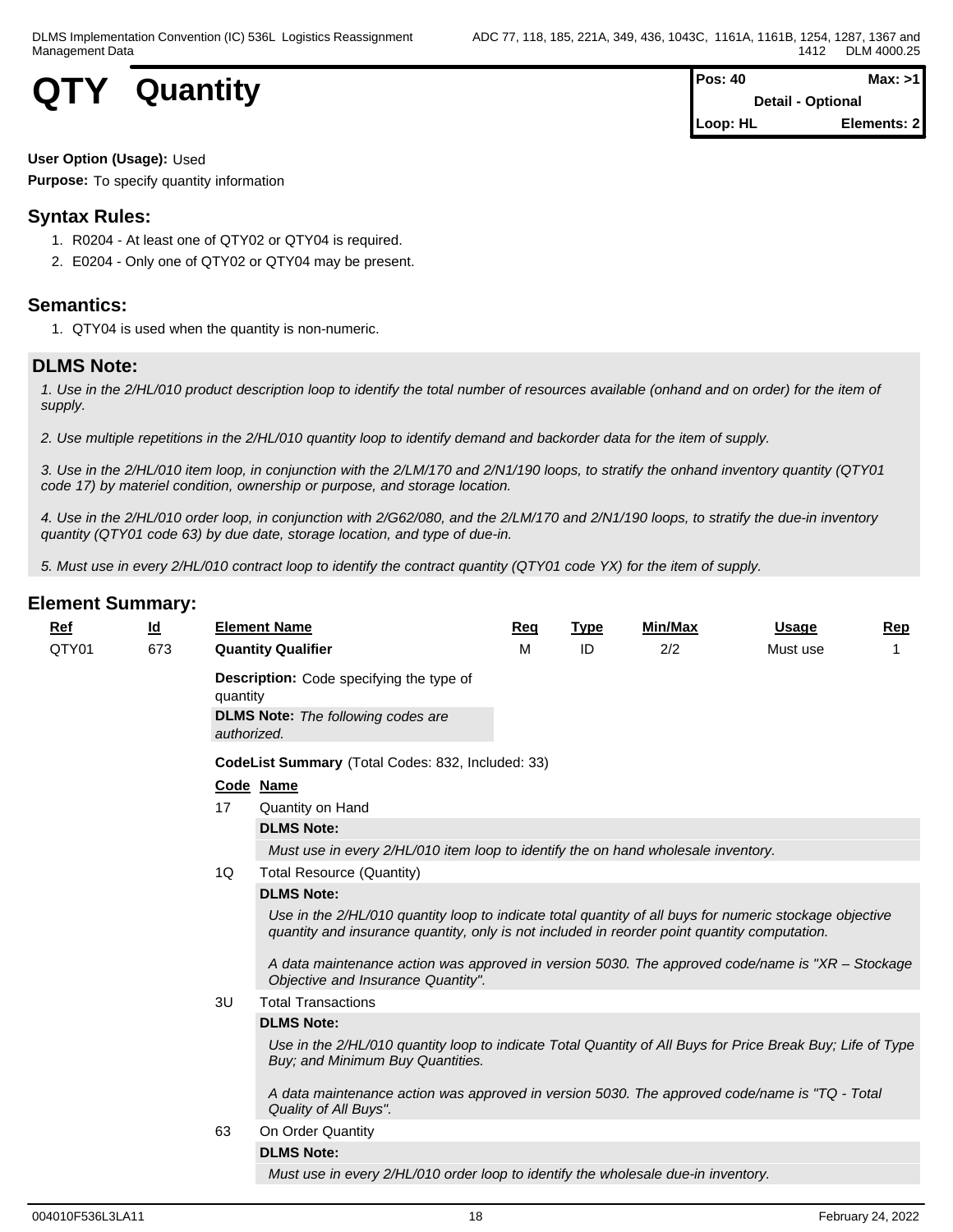#### **Code Name**

69 Incremental Order Quantity

#### **DLMS Note:**

*Use in the 2/HL/010 quantity loop to indicate Economic Order Quantity.*

*An ANSI data maintenance action will be taken to obtain a more appropriate code for use in a future version/release.*

#### BA Due-In

#### **DLMS Note:**

*Use in the first 2/HL/010 order loop to identify the total due-in wholesale inventory quantity without regard to due date, receiving storage location or type of due-in.*

#### BQ Backorder Quantity

#### **DLMS Note:**

*Use in the 2/HL/010 quantity loop to identify the total backorder quantity.*

PP Purchase of Product

#### **DLMS Note:**

*Use in the 2/HL/010 quantity loop to indicate Procurement Cycle Quantity.*

*An ANSI data maintenance action will be taken to obtain a more appropriate code for use in a future version/release.*

RY Requirement Quantity

#### **DLMS Note:**

*Use in the 2/HL/010 quantity loop to indicate Funded Planned Requirement Quantity not included in reorder point quantity computation.*

*An ANSI data maintenance action will be taken to obtain a more appropriate code for use in a future version/release.*

#### XA Total of Issuable Assets

#### **DLMS Note:**

*Use in the first 2/HL/010 item loop to identify the total on hand wholesale assets without regard to ownership or purpose or storage location.*

#### XG On Hand and Due-In

#### **DLMS Note:**

*Use in the 2/HL/010 product description loop, for review periods 1 and 2, to identify the total number of onhand plus on order wholesale inventory assets.*

#### XJ Other War Reserve Material Requirements Protectable (OWRMRP) Quantity

#### **DLMS Note:**

*Use in the 2/HL/010 quantity loop to identify the Other War Reserve Material, Recurring, Protected (OWRMRP) quantity.*

#### XZ Backorder Lines

#### **DLMS Note:**

*Use in the 2/HL/010 quantity loop to identify the number of backorder requisitions.*

#### YA Total Demand Quantity

#### **DLMS Note:**

*Use in the 2/HL/010 quantity loop to identify the total recurring plus nonrecurring demand quantities for the past four quarters.*

YB Total Demand Orders

#### **DLMS Note:**

*Use in the 2/HL/010 quantity loop to identify the total recurring plus nonrecurring demand frequencies for the past four quarters.*

YC First Quarter Recurring Demand **DLMS Note:**

*Use in the 2/HL/010 quantity loop to identify the appropriate quarterly recurring demand quantity.*

YD First Quarter Recurring Orders

## **DLMS Note:**

*Use in the 2/HL/010 quantity loop to identify the appropriate quarterly recurring demand frequency.*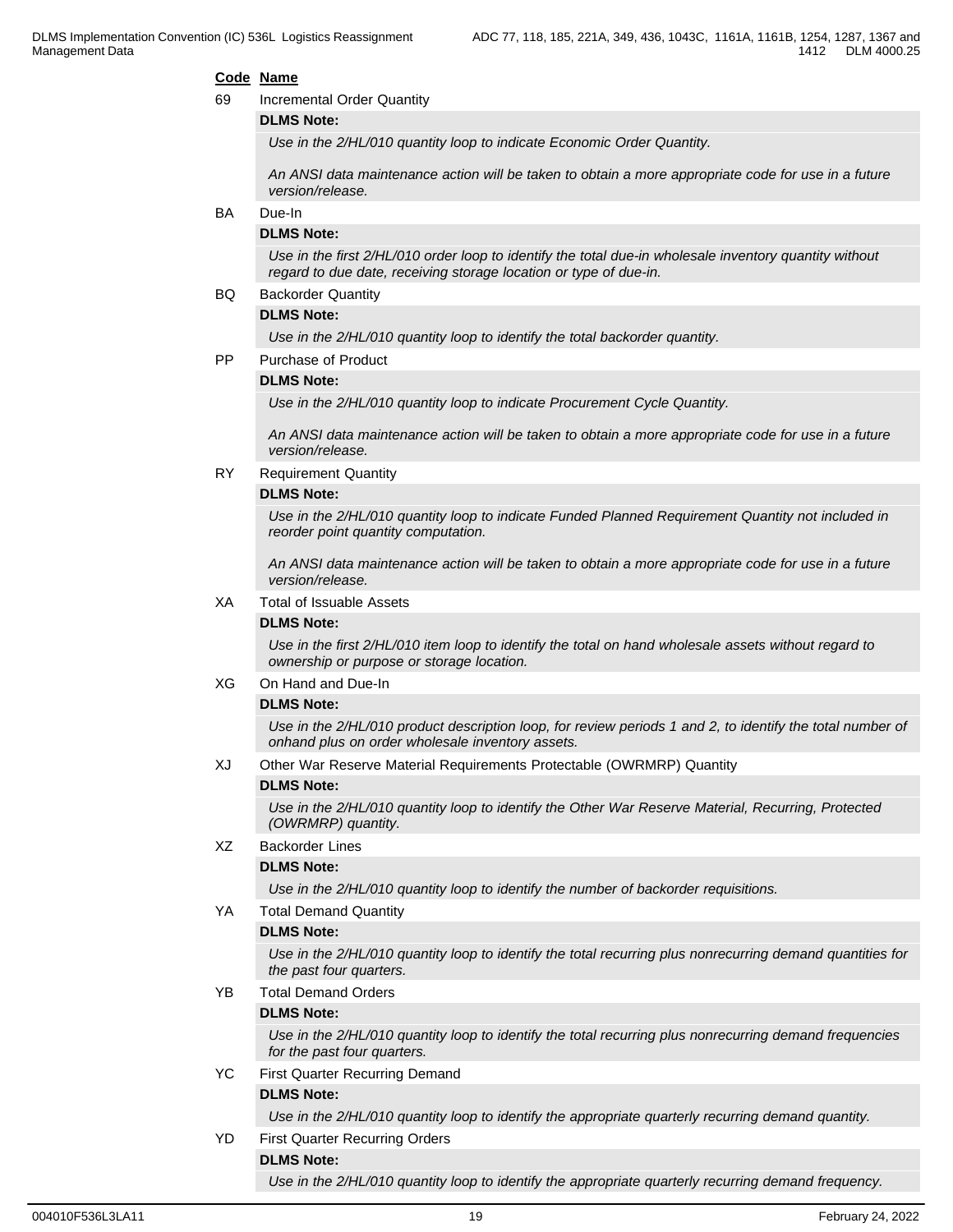|       |     |           | Code Name                                                                                              |
|-------|-----|-----------|--------------------------------------------------------------------------------------------------------|
|       |     | <b>YE</b> | First Quarter Non-recurring Demand                                                                     |
|       |     |           | <b>DLMS Note:</b>                                                                                      |
|       |     |           | Use in the 2/HL/010 quantity loop to identify the appropriate quarterly nonrecurring demand quantity.  |
|       |     | YF        | First Quarter Non-recurring Orders                                                                     |
|       |     |           | <b>DLMS Note:</b>                                                                                      |
|       |     |           | Use in the 2/HL/010 quantity loop to identify the appropriate quarterly nonrecurring demand frequency. |
|       |     | YG        | Second Quarter Recurring Demand                                                                        |
|       |     |           | <b>DLMS Note:</b>                                                                                      |
|       |     |           | Use in the 2/HL/010 quantity loop to identify the appropriate quarterly recurring demand quantity.     |
|       |     | YH        | Second Quarter Recurring Orders                                                                        |
|       |     |           | <b>DLMS Note:</b>                                                                                      |
|       |     |           | Use in the 2/HL/010 quantity loop to identify the appropriate quarterly recurring demand frequency.    |
|       |     | YJ        | Second Quarter Non-recurring Demand                                                                    |
|       |     |           | <b>DLMS Note:</b>                                                                                      |
|       |     |           | Use in the 2/HL/010 quantity loop to identify the appropriate quarterly nonrecurring demand quantity   |
|       |     | YK        | Second Quarter Non-recurring Orders                                                                    |
|       |     |           | <b>DLMS Note:</b>                                                                                      |
|       |     |           | Use in the 2/HL/010 quantity loop to identify the appropriate quarterly nonrecurring demand frequency. |
|       |     | YL        | Third Quarter Recurring Demand                                                                         |
|       |     |           | <b>DLMS Note:</b>                                                                                      |
|       |     |           | Use in the 2/HL/010 quantity loop to identify the appropriate quarterly recurring demand quantity.     |
|       |     | YM        | Third Quarter Recurring Orders                                                                         |
|       |     |           | <b>DLMS Note:</b>                                                                                      |
|       |     |           | Use in the 2/HL/010 quantity loop to identify the appropriate quarterly recurring demand frequency.    |
|       |     | YN        | Third Quarter Non-recurring Demand                                                                     |
|       |     |           | <b>DLMS Note:</b>                                                                                      |
|       |     |           | Use in the 2/HL/010 quantity loop to identify the appropriate quarterly nonrecurring demand quantity.  |
|       |     | YP        | Third Quarter Non-recurring Orders                                                                     |
|       |     |           | <b>DLMS Note:</b>                                                                                      |
|       |     |           | Use in the 2/HL/010 quantity loop to identify the appropriate quarterly nonrecurring demand frequency. |
|       |     | YQ        | Fourth Quarter Recurring Demand                                                                        |
|       |     |           | <b>DLMS Note:</b>                                                                                      |
|       |     |           | Use in the 2/HL/010 quantity loop to identify the appropriate quarterly recurring demand quantity.     |
|       |     | <b>YR</b> | Fourth Quarter Recurring Orders                                                                        |
|       |     |           | <b>DLMS Note:</b>                                                                                      |
|       |     |           | Use in the 2/HL/010 quantity loop to identify the appropriate quarterly recurring demand frequency.    |
|       |     | YS        | Fourth Quarter Non-recurring Demand                                                                    |
|       |     |           | <b>DLMS Note:</b>                                                                                      |
|       |     |           | Use in the 2/HL/010 quantity loop to identify the appropriate quarterly nonrecurring demand quantity.  |
|       |     | YT        | Fourth Quarter Non-recurring Orders                                                                    |
|       |     |           | <b>DLMS Note:</b>                                                                                      |
|       |     |           | Use in the 2/HL/010 quantity loop to identify the appropriate quarterly nonrecurring demand frequency. |
|       |     | YW        | <b>Reorder Point Quantity</b>                                                                          |
|       |     |           | <b>DLMS Note:</b>                                                                                      |
|       |     |           | Use in the 2/HL/010 quantity loop to identify the computed reorder point quantity.                     |
|       |     | YX        | <b>Contract Line Item Quantity</b>                                                                     |
|       |     |           | <b>DLMS Note:</b>                                                                                      |
|       |     |           | Use in the 2/HL/010 contract loop to identify the total quantity delivered on the CLIN/SUBCLIN.        |
|       | 380 | Quantity  | $\boldsymbol{\mathsf{X}}$<br>R<br>1/15<br>Must use<br>-1                                               |
| QTY02 |     |           |                                                                                                        |
|       |     |           | <b>Description:</b> Numeric value of quantity                                                          |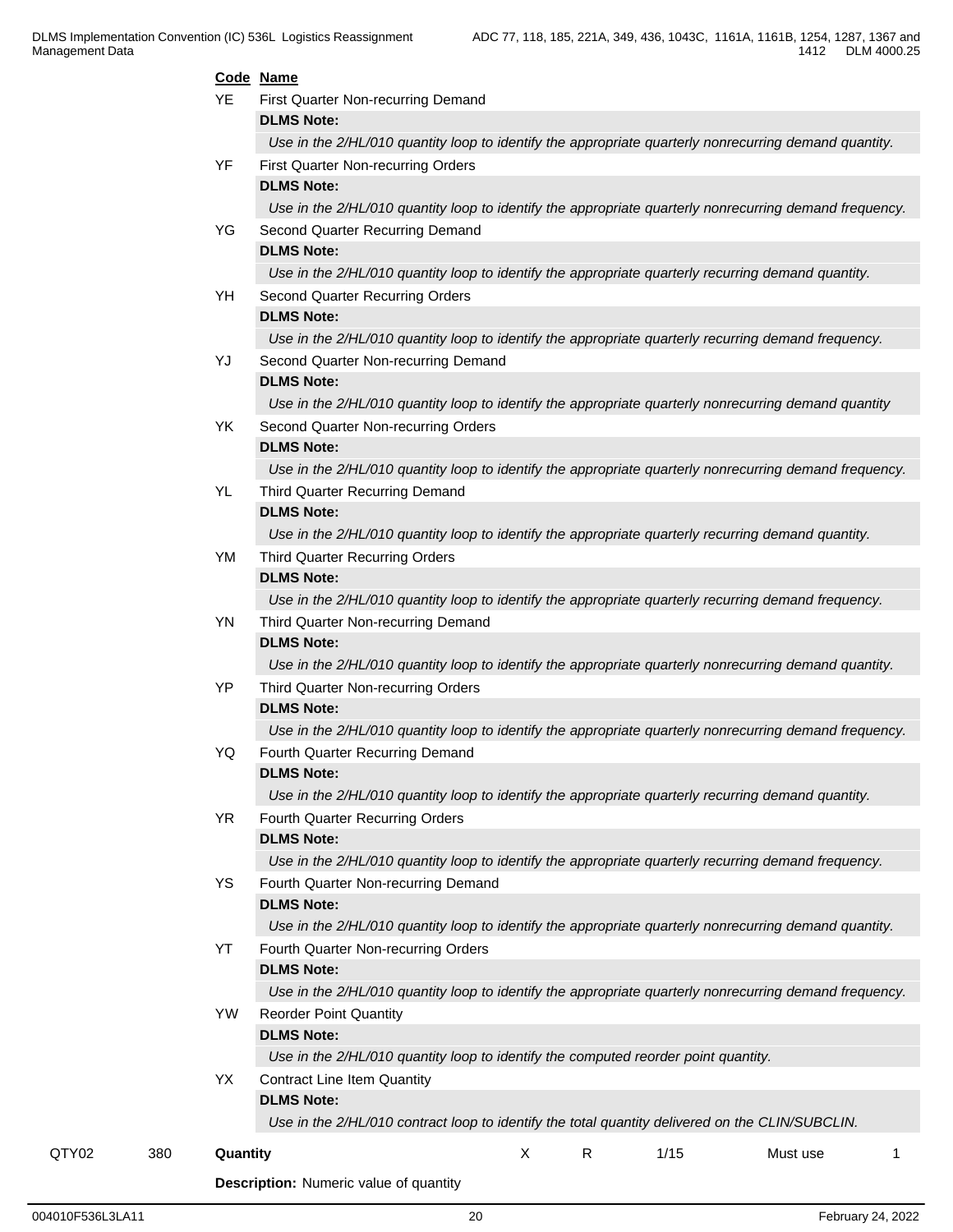| Ref | <u>ld</u> | Element Name                               | Reg | <u>Type</u> | <u>Min/Max</u> | <b>Usage</b> | <b>Rep</b> |
|-----|-----------|--------------------------------------------|-----|-------------|----------------|--------------|------------|
|     |           | <b>DLMS Note:</b> A field size exceeding 5 |     |             |                |              |            |
|     |           | positions (seven for FSG 13, ammunition)   |     |             |                |              |            |
|     |           | may not be received or understood by       |     |             |                |              |            |
|     |           | recipient's automated processing system.   |     |             |                |              |            |
|     |           | See introductory DLMS note 4d.             |     |             |                |              |            |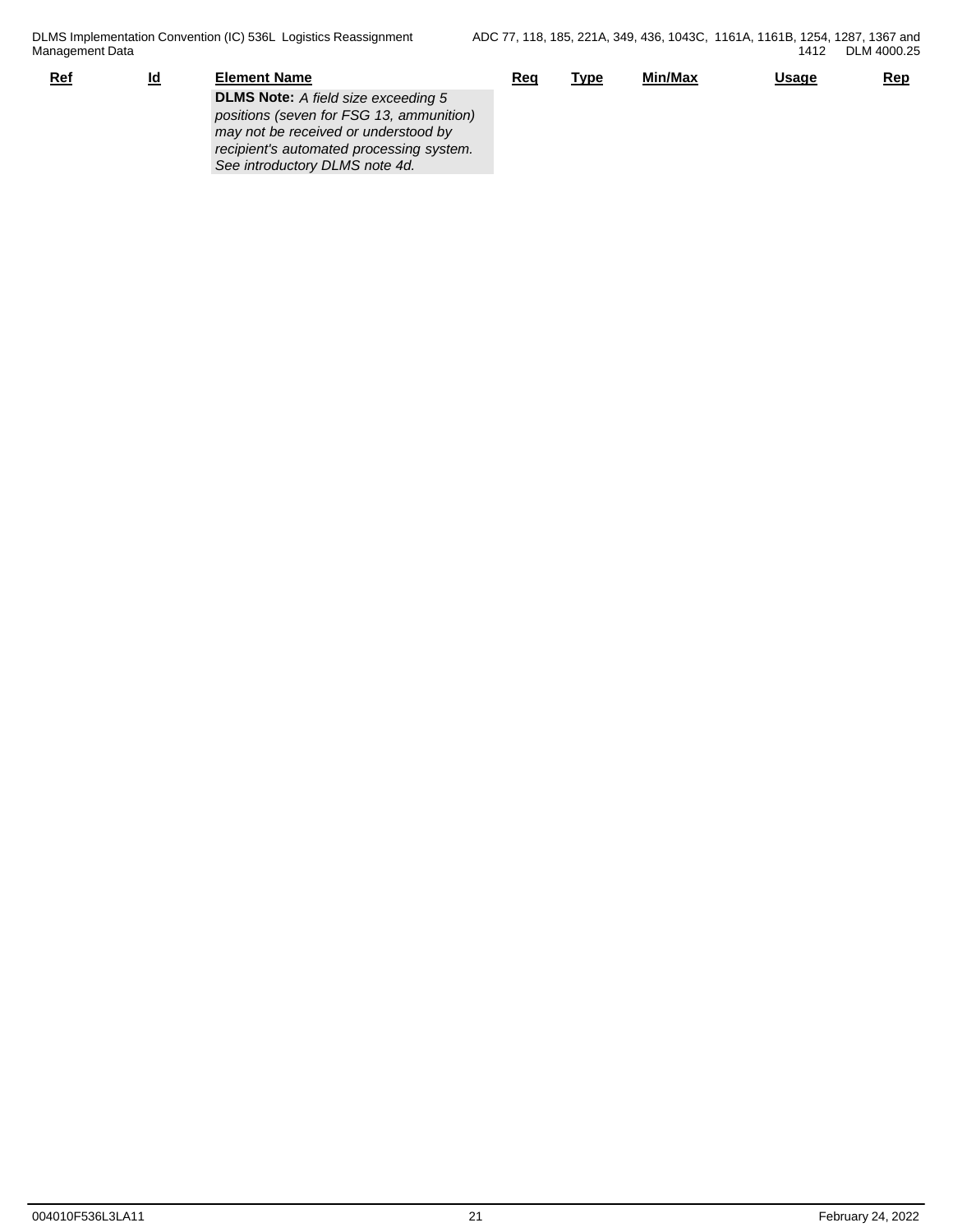## **RCD** Receiving Conditions

| Pos: 50  | Max: $1$                 |
|----------|--------------------------|
|          | <b>Detail - Optional</b> |
| Loop: HL | Elements: 5              |

#### **User Option (Usage):** Used

**Purpose:** To report receiving conditions and specify contested quantities

## **Syntax Rules:**

- 1. R020406 At least one of RCD02, RCD04 or RCD06 is required.
- 2. P0203 If either RCD02 or RCD03 is present, then the other is required.
- 3. P0405 If either RCD04 or RCD05 is present, then the other is required.
- 4. P060708 If either RCD06, RCD07 or RCD08 are present, then the others are required.
- 5. P091011 If either RCD09, RCD10 or RCD11 are present, then the others are required.
- 6. P121314 If either RCD12, RCD13 or RCD14 are present, then the others are required.
- 7. P151617 If either RCD15, RCD16 or RCD17 are present, then the others are required.
- 8. P181920 If either RCD18, RCD19 or RCD20 are present, then the others are required.

## **Semantics:**

- 1. RCD01 is the receiving advice line item identification.
- 2. RCD21 is the cumulative quantity of goods received for a specific time period.

### **Comments:**

- 1. See the Data Element Dictionary for a complete list of receiving condition IDs.
- 2. RCD06 through RCD20 provide for five different quantities whose condition upon receipt is under question.

### **DLMS Note:**

- *1. Must use in every 2/HL/010 quality characteristics loop to identify quantity information associated with each PQDR.*
- *2. DLMS enhancement; see introductory DLMS note 4a.*

| Ref               | $\underline{\mathsf{Id}}$ | <b>Element Name</b>                                                                                                                                                                      | Req | <b>Type</b> | Min/Max | <b>Usage</b> | Rep |
|-------------------|---------------------------|------------------------------------------------------------------------------------------------------------------------------------------------------------------------------------------|-----|-------------|---------|--------------|-----|
| RCD <sub>02</sub> | 663                       | <b>Quantity Units Received or Accepted</b>                                                                                                                                               | X   | R           | 1/9     | Must use     |     |
|                   |                           | Description: Number of Units Received or<br>Accepted                                                                                                                                     |     |             |         |              |     |
|                   |                           | <b>DLMS Note:</b> Use to identify the total<br>quantity received as reported on the PQDR.<br>Express as a whole number with no<br>decimal.                                               |     |             |         |              |     |
| RCD <sub>03</sub> | C001                      | <b>Composite Unit of Measure</b>                                                                                                                                                         | х   | Comp        |         | Must use     |     |
|                   |                           | Description: To identify a composite unit of<br>measure(See Figures Appendix for<br>examples of use)                                                                                     |     |             |         |              |     |
| RCD03-01          | 355                       | Unit or Basis for Measurement Code                                                                                                                                                       | M   | ID          | 2/2     | Must use     |     |
|                   |                           | Description: Code specifying the units in<br>which a value is being expressed, or<br>manner in which a measurement has been<br>taken<br><b>DLMS Note:</b> 1. Use to identify the unit of |     |             |         |              |     |
|                   |                           | <i>issue for the materiel</i>                                                                                                                                                            |     |             |         |              |     |
|                   |                           | 2. DLMS users see the DLMS Unit of Issue<br>and Purchase Unit Conversion Table for<br>available codes                                                                                    |     |             |         |              |     |
| RCD <sub>06</sub> | 667                       | <b>Quantity in Question</b>                                                                                                                                                              | X   | R           | 1/9     | Used         |     |
|                   |                           |                                                                                                                                                                                          |     |             |         |              |     |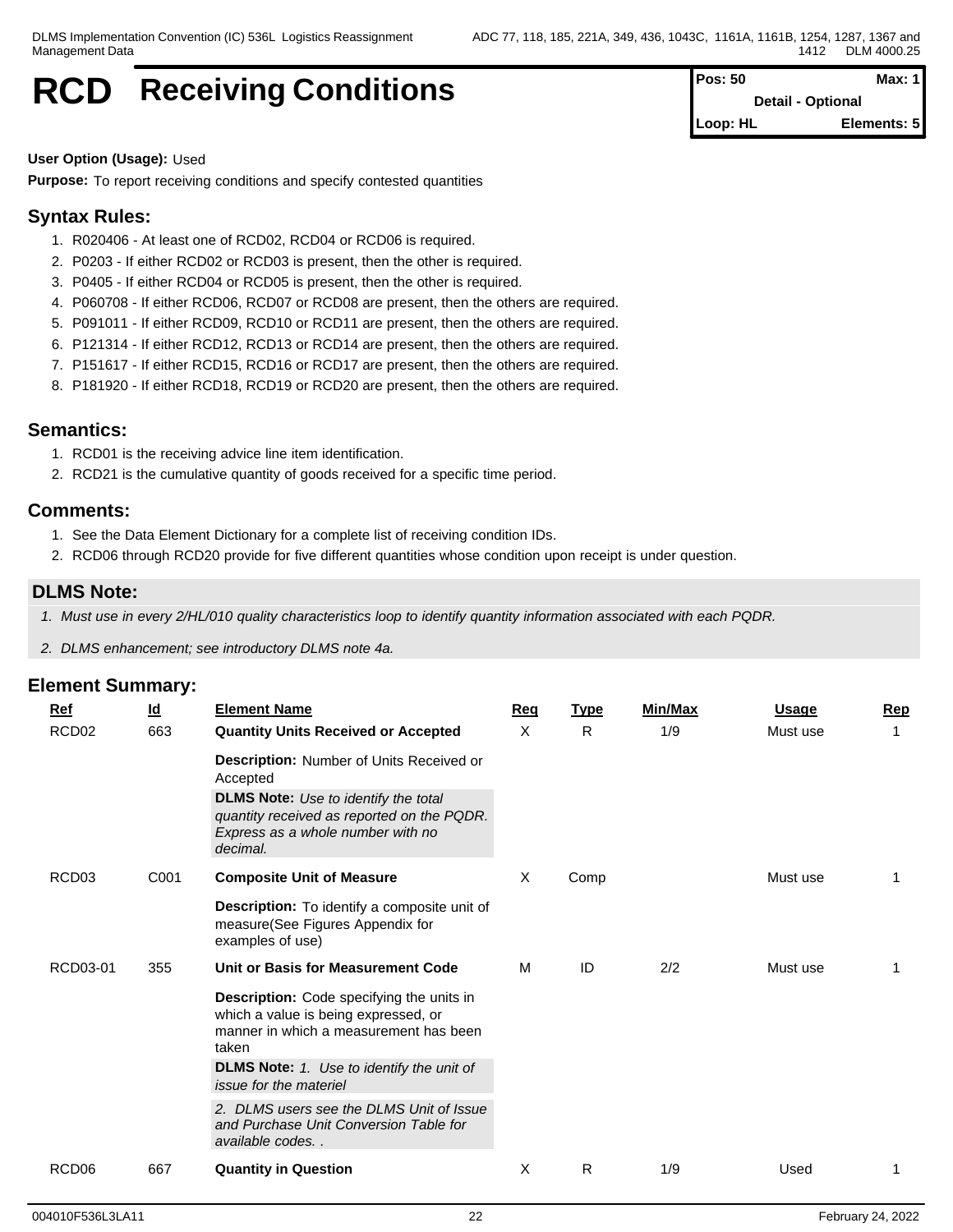| Ref               | $\underline{\mathsf{Id}}$ | <b>Element Name</b><br>Description: Number of units contested<br>because of physical condition or status of<br>units<br><b>DLMS Note:</b> Use to identify the total<br>quantity reported as deficient. Express as a<br>whole number with no decimal.                                                                                                                | <b>Reg</b> | <b>Type</b> | Min/Max | <b>Usage</b> | Rep |
|-------------------|---------------------------|---------------------------------------------------------------------------------------------------------------------------------------------------------------------------------------------------------------------------------------------------------------------------------------------------------------------------------------------------------------------|------------|-------------|---------|--------------|-----|
| RCD07             | C001                      | <b>Composite Unit of Measure</b><br>Description: To identify a composite unit of<br>measure(See Figures Appendix for<br>examples of use)                                                                                                                                                                                                                            | X          | Comp        |         | Used         | 1   |
| RCD07-01          | 355                       | Unit or Basis for Measurement Code<br>Description: Code specifying the units in<br>which a value is being expressed, or<br>manner in which a measurement has been<br>taken<br><b>DLMS Note:</b> 1. Use to identify the unit of<br>issue for the materiel.<br>2. DLMS users see the DLMS Unit of Issue<br>and Purchase Unit Conversion Table for<br>available codes. | M          | ID          | 2/2     | Must use     | 1   |
| RCD <sub>08</sub> | 412                       | <b>Receiving Condition Code</b><br><b>Description:</b> Code designating physical<br>condition or status of units received in a<br>specific shipment<br>CodeList Summary (Total Codes: 15, Included: 1)<br>Code Name<br><b>Quality Problem</b><br>04                                                                                                                 | X          | ID          | 2/2     | Used         | 1   |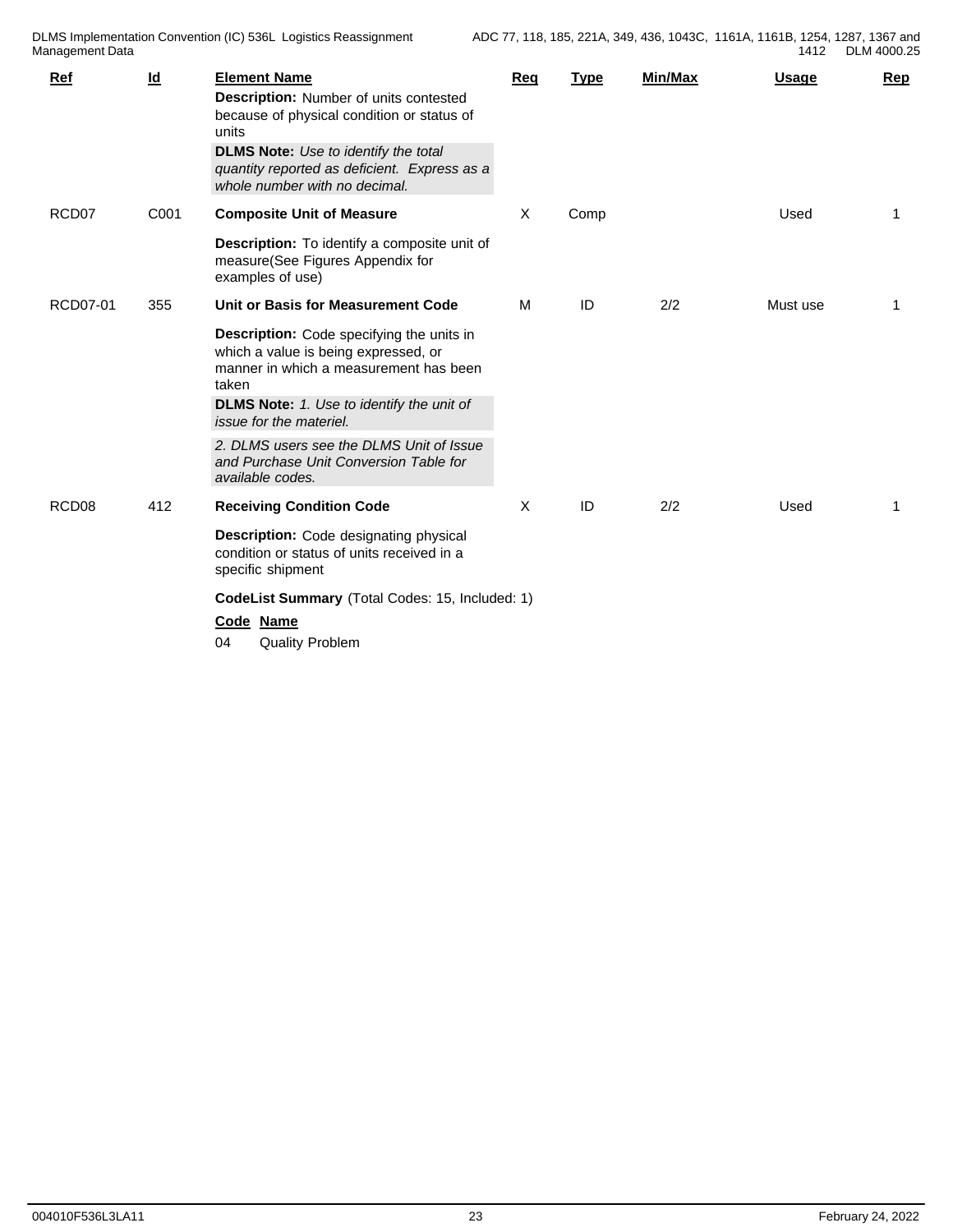## **N9** Reference Identification **Posision Posision** Max: >1

**Detail - Optional Loop: HL Elements: 4**

### **User Option (Usage):** Used

**Purpose:** To transmit identifying information as specified by the Reference Identification Qualifier

## **Syntax Rules:**

- 1. R0203 At least one of N902 or N903 is required.
- 2. C0605 If N906 is present, then N905 is required.

## **Semantics:**

- 1. N906 reflects the time zone which the time reflects.
- 2. N907 contains data relating to the value cited in N902.

## **DLMS Note:**

- *1. Use in the 2/HL/010 product description loop to identify general logistics reassignment information associated with the item of supply.*
- *2. Must use in every 2/HL/010 contract loop to identify the materiel ordered.*
- *3. Must use in every 2/HL/010 quality characteristics loop to identify the control numbers associated with the PQDR.*
- *4. Must use with every 2/HL/010 line detail loop to distinguish between complaints cited on each PQDR.*

*5. Use in 2/HL/010 quantity loop to identify demand and backorder data for item of supply.* 

| Ref  | $\underline{\mathsf{Id}}$ |    | <b>Element Name</b>                                                                                                                                                                                                                                                                                    | Req | <b>Type</b> | <b>Min/Max</b> | <b>Usage</b> | Rep |
|------|---------------------------|----|--------------------------------------------------------------------------------------------------------------------------------------------------------------------------------------------------------------------------------------------------------------------------------------------------------|-----|-------------|----------------|--------------|-----|
| N901 | 128                       |    | <b>Reference Identification Qualifier</b>                                                                                                                                                                                                                                                              | м   | ID          | 2/3            | Must use     | 1   |
|      |                           |    | Description: Code qualifying the<br>Reference Identification<br><b>DLMS Note:</b> The following codes are<br>authorized.                                                                                                                                                                               |     |             |                |              |     |
|      |                           |    | CodeList Summary (Total Codes: 1503, Included: 11)                                                                                                                                                                                                                                                     |     |             |                |              |     |
|      |                           |    | Code Name                                                                                                                                                                                                                                                                                              |     |             |                |              |     |
|      |                           | 1R | Storage Information Code                                                                                                                                                                                                                                                                               |     |             |                |              |     |
|      |                           |    | <b>DLMS Note:</b>                                                                                                                                                                                                                                                                                      |     |             |                |              |     |
|      |                           |    | Use in 2/HL/010 quantity loop to indicate Provisioning Item.                                                                                                                                                                                                                                           |     |             |                |              |     |
|      |                           |    | An ANSI data maintenance action will be taken to obtain a more appropriate code for use in a future<br>version/release.                                                                                                                                                                                |     |             |                |              |     |
|      |                           | 55 | Sequence Number                                                                                                                                                                                                                                                                                        |     |             |                |              |     |
|      |                           |    | <b>DLMS Note:</b>                                                                                                                                                                                                                                                                                      |     |             |                |              |     |
|      |                           |    | 1. Must use in every 2/HL/010 line detail loop to identify the complaint sequence number for each<br>complaint cited on the PQDR. In the first 2/HL/010 line detail loop iteration, cite numeric 1 in N902. In<br>each subsequent 2/HL/010 loop iteration, increase the N902 value incrementally by 1. |     |             |                |              |     |
|      |                           |    | 2. DLMS enhancement; see introductory DLMS note 4a.                                                                                                                                                                                                                                                    |     |             |                |              |     |
|      |                           | 8X | Transaction Category or Type                                                                                                                                                                                                                                                                           |     |             |                |              |     |
|      |                           |    | <b>DLMS Note:</b>                                                                                                                                                                                                                                                                                      |     |             |                |              |     |
|      |                           |    | Use in 2/HL/010 quantity loop to indicate Life of Type Buy.                                                                                                                                                                                                                                            |     |             |                |              |     |
|      |                           |    | An ANSI data maintenance action will be taken to obtain a more appropriate code for use in a future<br>version/release.                                                                                                                                                                                |     |             |                |              |     |
|      |                           | 9H | Packaging Group Number                                                                                                                                                                                                                                                                                 |     |             |                |              |     |
|      |                           |    | <b>DLMS Note:</b>                                                                                                                                                                                                                                                                                      |     |             |                |              |     |
|      |                           |    | 1. For use with the Item, Order, Quantity, and Contract loops to identify the MILSTRAP Package<br>Sequence Number.                                                                                                                                                                                     |     |             |                |              |     |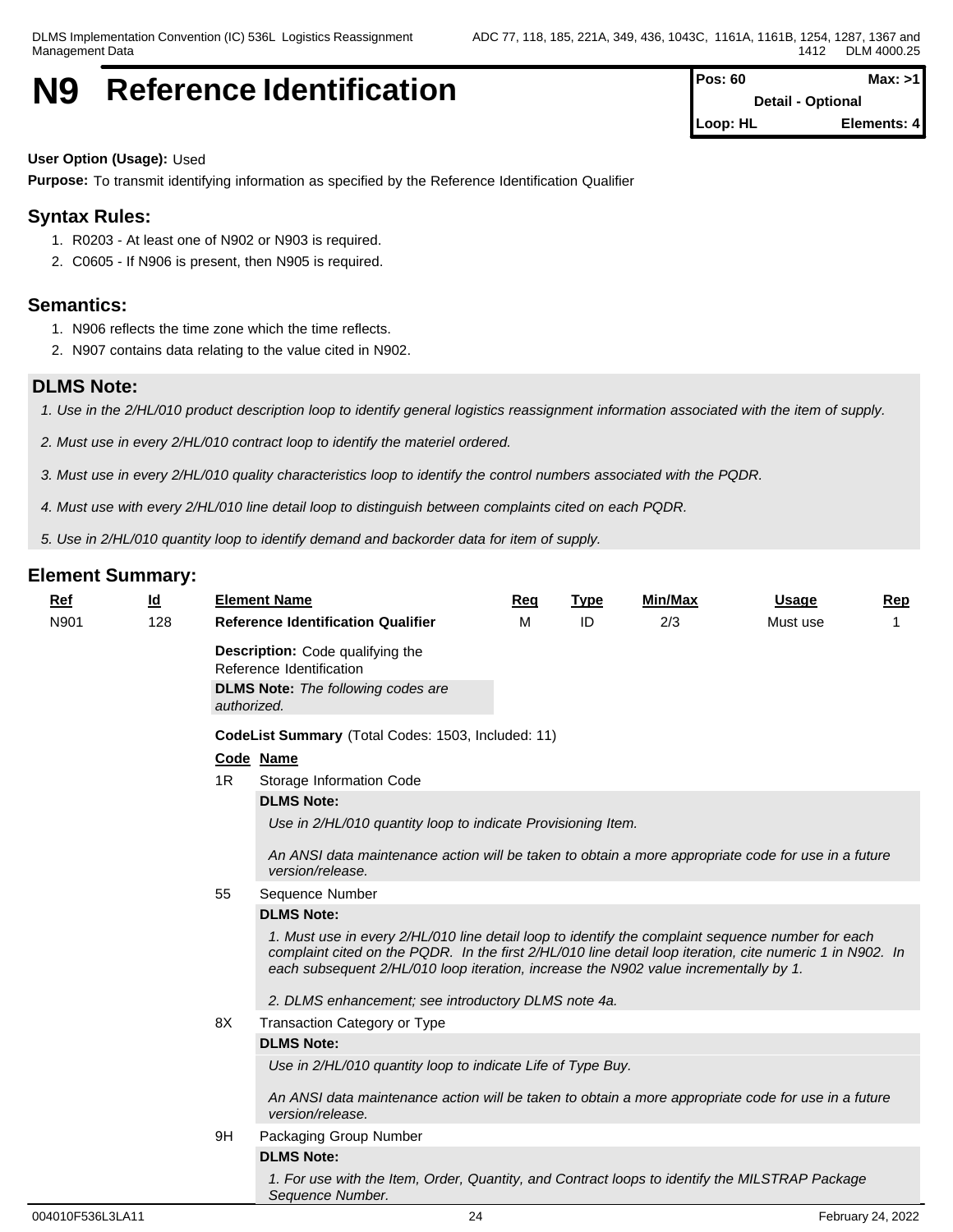#### **Code Name**

| 2. Future streamlined data; see introductory DLMS note 4c. |  |
|------------------------------------------------------------|--|
|                                                            |  |

M2 Major Force Program

#### **DLMS Note:**

*Use in 2/HL/010 quantity loop to indicate if Demand Quantity is Program Driven.*

*An ANSI data maintenance action will be taken to obtain a more appropriate code for use in a future version/release.*

MF Manufacturers Part Number

#### **DLMS Note:**

*Must use in every 2/HL/010 contract loop to identify the manufacturer's part number for the materiel being supplied. Enter the manufacturer's part number in N903. Refer to ADC 1287.*

NZ Critical Application

#### **DLMS Note:**

*Use in the 2/HL/010 product description loop, for review periods 1 and 2, to indicate that the item has a critical application as defined by Defense Logistics Agency Regulation (DLAR) 3200.1, et al; otherwise, do not use. Cite one of the following codes in N902, as appropriate:*

- *1 Item is essential to a weapon system.*
- *2 Item is essential to the preservation of life in emergencies.*
- *3 Item is essential to the safety of operating personnel.*
- QR Quality Report Number

#### **DLMS Note:**

*1. Must use in every 2/HL/010 quality characteristics loop to identify the PQDR report control number assigned by the originator of the PQDR.*

*2. DLMS enhancement; see introductory DLMS note 4a.*

#### S2 Data Source

#### **DLMS Note:**

*Use in 2/HL/010 quantity loop to indicate Diminishing Manufacturing Source Item.*

*An ANSI data maintenance action will be taken to obtain a more appropriate code for use in a future version/release.*

TP Test Specification Number

#### **DLMS Note:**

*Use in the 2/HL/010 product description loops for review periods 1 and 2, to identify the first article testing requirement for the item of supply; otherwise, do not use. Cite one of the following codes in N902, as appropriate:*

- *U Undetermined.*
- *Y First article testing is required.*
- *N First article testing is not required.*
- WC Contract Option Number

#### **DLMS Note:**

*Use in the 2/HL/010 product description loop, for review periods 1 and 2, to identify the number of option years available past the current expiration date for the term or requirement contract identified in 2/CON/070; otherwise, do not use. Express N902 as a whole number beginning with 0 (e.g., 0 indicating that no contract extension is possible, 1 indicating a one year extension).*

| N902 | 127 | <b>Reference Identification</b>                                                                                                                          | AN | 1/30 | Must use |  |
|------|-----|----------------------------------------------------------------------------------------------------------------------------------------------------------|----|------|----------|--|
|      |     | <b>Description:</b> Reference information as<br>defined for a particular Transaction Set or<br>as specified by the Reference Identification<br>Qualifier |    |      |          |  |
|      |     | <b>DLMS Note:</b> For Codes 1R, 8X, M2 and S2<br>place "Y" or "N" in this field as appropriate.                                                          |    |      |          |  |
| N903 | 369 | <b>Free-form Description</b>                                                                                                                             | AN | 1/45 | Used     |  |
|      |     | <b>Description:</b> Free-form descriptive text                                                                                                           |    |      |          |  |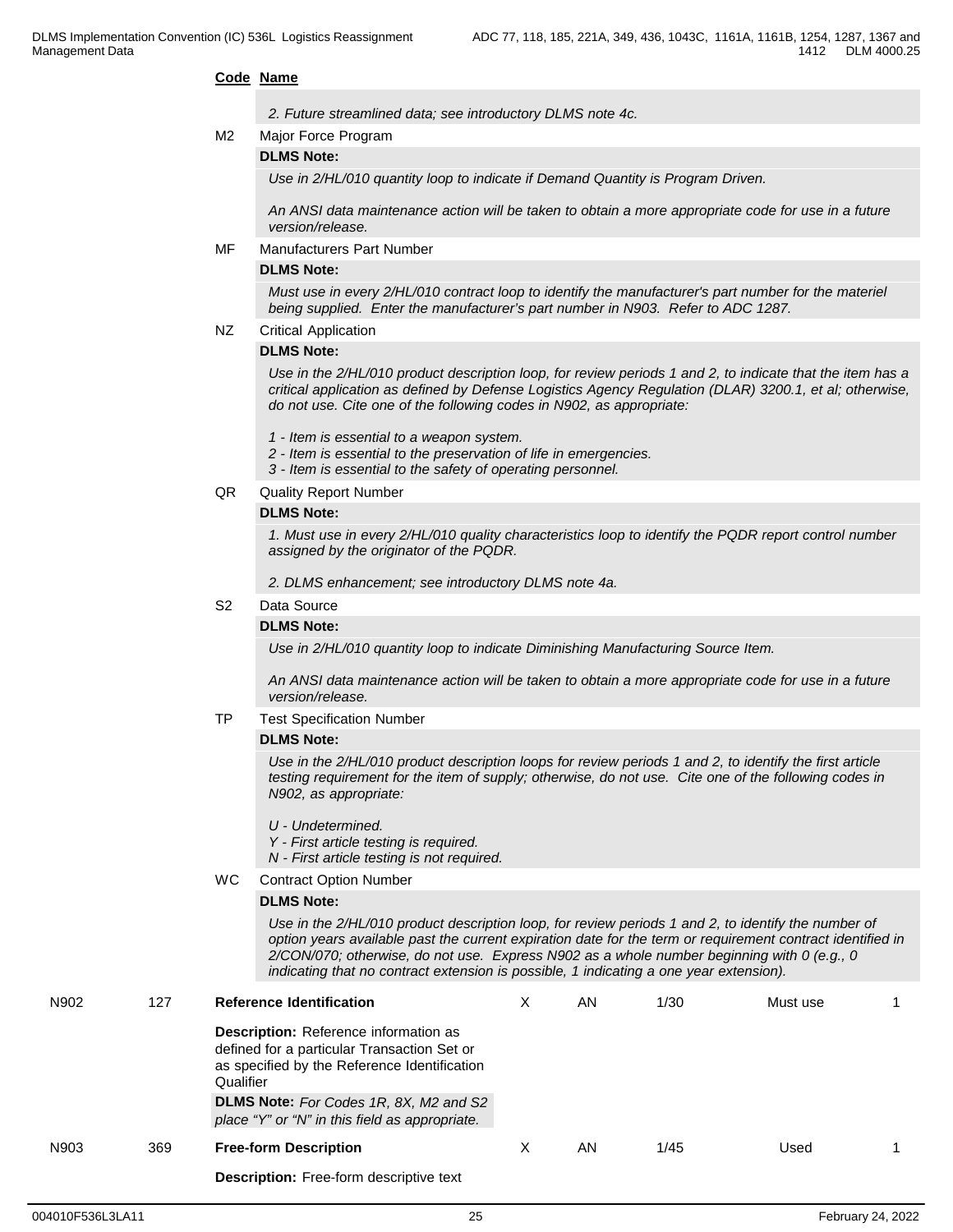| Ref     | $\underline{\mathsf{Id}}$ | <b>Element Name</b>                                                                                                                               | Req | <b>Type</b> | <b>Min/Max</b> | <b>Usage</b> | <u>Rep</u> |
|---------|---------------------------|---------------------------------------------------------------------------------------------------------------------------------------------------|-----|-------------|----------------|--------------|------------|
|         |                           | DLMS Note: Use with N901 code MF.<br>Refer to ADC 1287.                                                                                           |     |             |                |              |            |
| N907    | C040                      | <b>Reference Identifier</b>                                                                                                                       | O   | Comp        |                | Used         | 1          |
|         |                           | Description: To identify one or more<br>reference numbers or identification<br>numbers as specified by the Reference<br>Qualifier<br>Syntax:      |     |             |                |              |            |
|         |                           | 1. P0304 - If either C04003 or C04004 is<br>present, then the other is required.                                                                  |     |             |                |              |            |
|         |                           | 2. P0506 - If either C04005 or C04006 is<br>present, then the other is required.                                                                  |     |             |                |              |            |
| N907-01 | 128                       | <b>Reference Identification Qualifier</b>                                                                                                         | М   | ID          | 2/3            | Must use     | 1          |
|         |                           | Description: Code qualifying the<br>Reference Identification                                                                                      |     |             |                |              |            |
|         |                           | <b>DLMS Note:</b> The following codes are<br>authorized.                                                                                          |     |             |                |              |            |
|         |                           | CodeList Summary (Total Codes: 1503, Included: 1)<br>Code Name                                                                                    |     |             |                |              |            |
|         |                           | W7<br>Commercial and Government Entity (CAGE) Code                                                                                                |     |             |                |              |            |
|         |                           | <b>DLMS Note:</b><br>Use with N901 code MF to uniquely identify the manufacturer's part number.                                                   |     |             |                |              |            |
| N907-02 | 127                       | <b>Reference Identification</b>                                                                                                                   | M   | AN          | 1/30           | Must use     | 1          |
|         |                           | Description: Reference information as<br>defined for a particular Transaction Set or<br>as specified by the Reference Identification<br>Qualifier |     |             |                |              |            |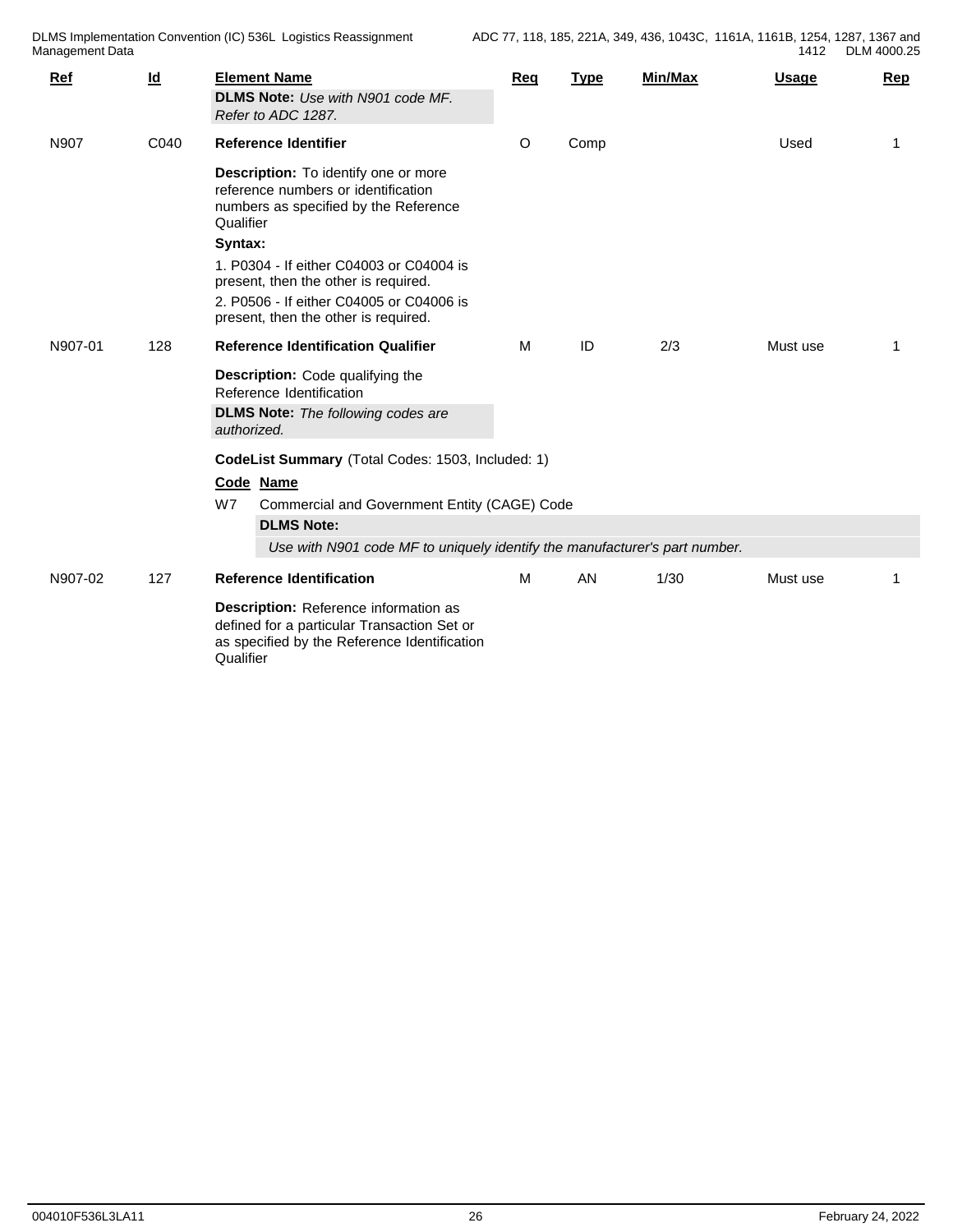## **CON** Contract Number Detail Pos: 70 Max: >1

**Detail - Optional Loop: HL Elements: 3**

**User Option (Usage):** Used

**Purpose:** To specify contract or reference number and status

## **DLMS Note:**

*Use in the 2/HL/010 product description loop, for review periods 1 and 2, to identify any current term or requirement contract number that is available for placement of stock replenishment and or direct delivery orders for requisitioners.*

| <b>Element Summary:</b> |           |                                                                                                                                                                                                                                                                     |     |             |         |              |                |
|-------------------------|-----------|---------------------------------------------------------------------------------------------------------------------------------------------------------------------------------------------------------------------------------------------------------------------|-----|-------------|---------|--------------|----------------|
| <b>Ref</b>              | <u>ld</u> | <b>Element Name</b>                                                                                                                                                                                                                                                 | Req | <b>Type</b> | Min/Max | <u>Usage</u> | Rep            |
| CON <sub>01</sub>       | 128       | <b>Reference Identification Qualifier</b>                                                                                                                                                                                                                           | M   | ID          | 2/3     | Must use     | $\overline{1}$ |
|                         |           | Description: Code qualifying the<br>Reference Identification                                                                                                                                                                                                        |     |             |         |              |                |
|                         |           | CodeList Summary (Total Codes: 1503, Included: 1)                                                                                                                                                                                                                   |     |             |         |              |                |
|                         |           | Code Name<br><b>CT</b><br><b>Contract Number</b><br><b>DLMS Note:</b>                                                                                                                                                                                               |     |             |         |              |                |
|                         |           | Use to identify the term or requirement contract indicator. Enter Y (yes) if a current term/requirement<br>type contract is available for placement of purchase orders for stock replenishment and/or direct<br>delivery to requisitioners; otherwise, leave blank. |     |             |         |              |                |
| CON <sub>02</sub>       | 127       | <b>Reference Identification</b>                                                                                                                                                                                                                                     | M   | <b>AN</b>   | 1/30    | Must use     |                |
|                         |           | <b>Description:</b> Reference information as<br>defined for a particular Transaction Set or<br>as specified by the Reference Identification<br>Qualifier                                                                                                            |     |             |         |              |                |
| CON <sub>03</sub>       | 846       | <b>Contract Status Code</b>                                                                                                                                                                                                                                         | M   | ID          | 2/2     | Must use     | 1              |
|                         |           | <b>Description:</b> Code designating the current<br>status of the contract                                                                                                                                                                                          |     |             |         |              |                |
|                         |           | <b>CodeList Summary</b> (Total Codes: 39, Included: 1)<br>Code Name<br>VA<br>Valid Open Contract                                                                                                                                                                    |     |             |         |              |                |
|                         |           |                                                                                                                                                                                                                                                                     |     |             |         |              |                |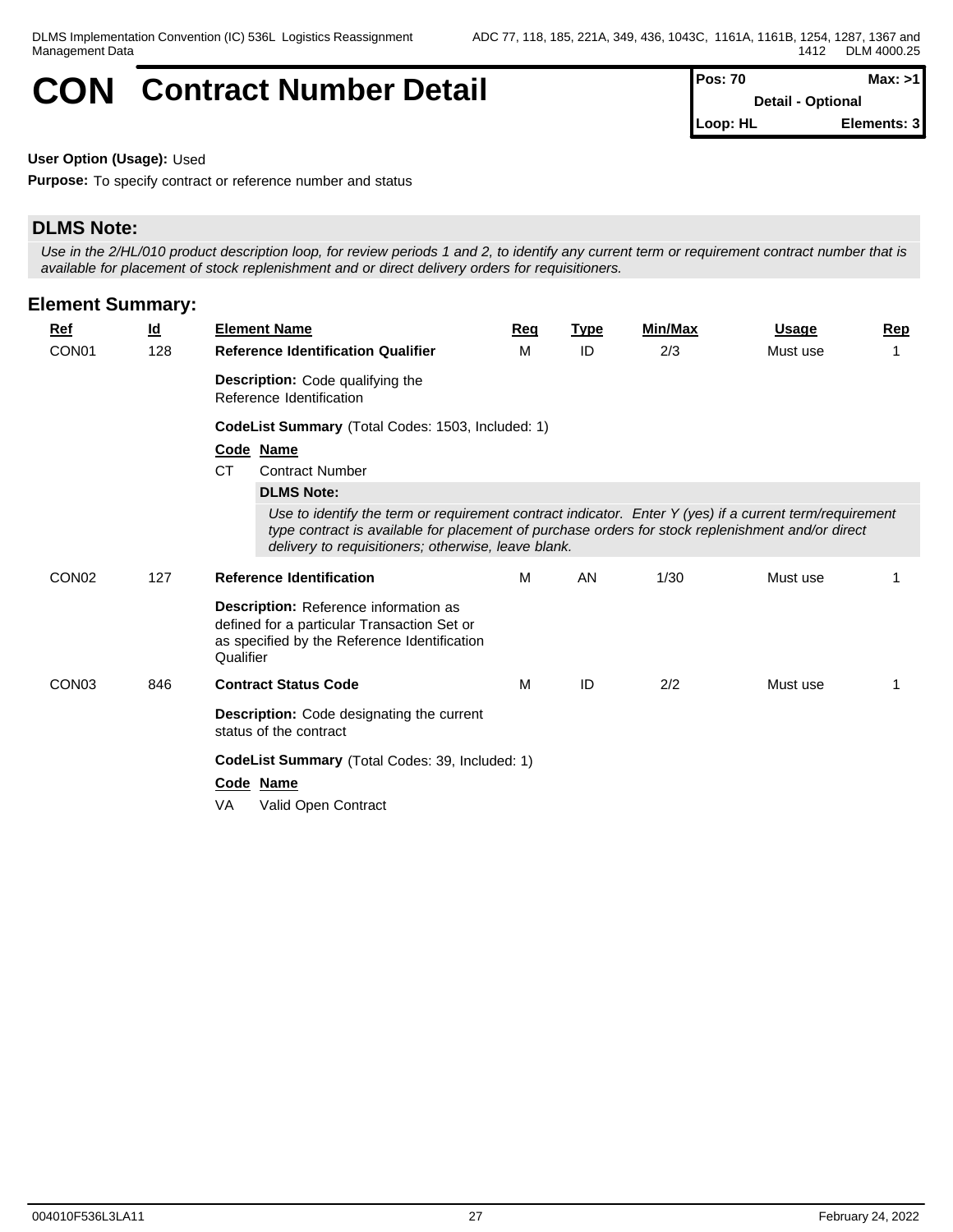## **G62** Date/Time

| Pos: 80  | Max: $50$                |
|----------|--------------------------|
|          | <b>Detail - Optional</b> |
| Loop: HL | Elements: 2              |

**User Option (Usage):** Used

**Purpose:** To specify pertinent dates and times

## **Syntax Rules:**

- 1. R0103 At least one of G6201 or G6203 is required.
- 2. P0102 If either G6201 or G6202 is present, then the other is required.
- 3. P0304 If either G6203 or G6204 is present, then the other is required.

## **DLMS Note:**

*1. Use multiple repetitions in the 2/HL/010 product description loop to identify unique general management dates associated with the item of supply.*

*2. Use in the 2/HL/010 order loop in conjunction with 2/G62/080, and the 2/LM/170 and 2/N1/190 loops, to stratify the due-in inventory quantity by due date, storage location, and type of due-in.*

*3. Must use multiple repetitions in every 2/HL/010 contract loop to identify date information related to contract history for the item of supply.*

*4. Must use in every 2/HL/010 quality characteristics loop to identify dates associated with a PQDR.*

| <b>Ref</b> | $\underline{\mathsf{Id}}$ |             | <b>Element Name</b>                                                                                                                                                                         | Req | <b>Type</b> | Min/Max | <b>Usage</b> | Rep |
|------------|---------------------------|-------------|---------------------------------------------------------------------------------------------------------------------------------------------------------------------------------------------|-----|-------------|---------|--------------|-----|
| G6201      | 432                       |             | <b>Date Qualifier</b>                                                                                                                                                                       | X   | ID          | 2/2     | Must use     |     |
|            |                           |             | Description: Code specifying type of date                                                                                                                                                   |     |             |         |              |     |
|            |                           |             | <b>DLMS Note:</b> The following codes are                                                                                                                                                   |     |             |         |              |     |
|            |                           | authorized. |                                                                                                                                                                                             |     |             |         |              |     |
|            |                           |             | CodeList Summary (Total Codes: 137, Included: 12)                                                                                                                                           |     |             |         |              |     |
|            |                           |             | Code Name                                                                                                                                                                                   |     |             |         |              |     |
|            |                           | 02          | Delivery Requested on This Date                                                                                                                                                             |     |             |         |              |     |
|            |                           |             | <b>DLMS Note:</b>                                                                                                                                                                           |     |             |         |              |     |
|            |                           |             | Use in every 2/HL/010 contract loop to identify the original CLIN delivery date.                                                                                                            |     |             |         |              |     |
|            |                           | 11          | Shipped on This Date                                                                                                                                                                        |     |             |         |              |     |
|            |                           |             | <b>DLMS Note:</b>                                                                                                                                                                           |     |             |         |              |     |
|            |                           |             | Use in every 2/HL/010 contract loop to identify the date the last shipment was made.                                                                                                        |     |             |         |              |     |
|            |                           | 17          | <b>Estimated Delivery Date</b>                                                                                                                                                              |     |             |         |              |     |
|            |                           |             | <b>DLMS Note:</b>                                                                                                                                                                           |     |             |         |              |     |
|            |                           |             | Use in every 2/HL/010 order loop to identify the due-in date for the due-in quantity reported.                                                                                              |     |             |         |              |     |
|            |                           | 36          | <b>Expiration Date</b>                                                                                                                                                                      |     |             |         |              |     |
|            |                           |             | <b>DLMS Note:</b>                                                                                                                                                                           |     |             |         |              |     |
|            |                           |             | Use in the 2/HL/010 product description loop, for review periods 1 and 2, to identify the expiration date<br>of the term or requirement contract cited in 2/CON/070; otherwise, do not use. |     |             |         |              |     |
|            |                           | 85          | Date Issued                                                                                                                                                                                 |     |             |         |              |     |
|            |                           |             | <b>DLMS Note:</b>                                                                                                                                                                           |     |             |         |              |     |
|            |                           |             | Use in every 2/HL/010 contract loop to identify the date of contract award.                                                                                                                 |     |             |         |              |     |
|            |                           | <b>BD</b>   | <b>Required By</b>                                                                                                                                                                          |     |             |         |              |     |
|            |                           |             | <b>DLMS Note:</b>                                                                                                                                                                           |     |             |         |              |     |
|            |                           |             | Indicates Date item is required.                                                                                                                                                            |     |             |         |              |     |
|            |                           | <b>BM</b>   | <b>Contract Physically Completed</b>                                                                                                                                                        |     |             |         |              |     |
|            |                           |             | <b>DLMS Note:</b>                                                                                                                                                                           |     |             |         |              |     |
|            |                           |             | Use in the 2/HL/010 contract loop to indicate the physical completion of the contract.                                                                                                      |     |             |         |              |     |
|            |                           | BS          | <b>Product Receipt Date</b>                                                                                                                                                                 |     |             |         |              |     |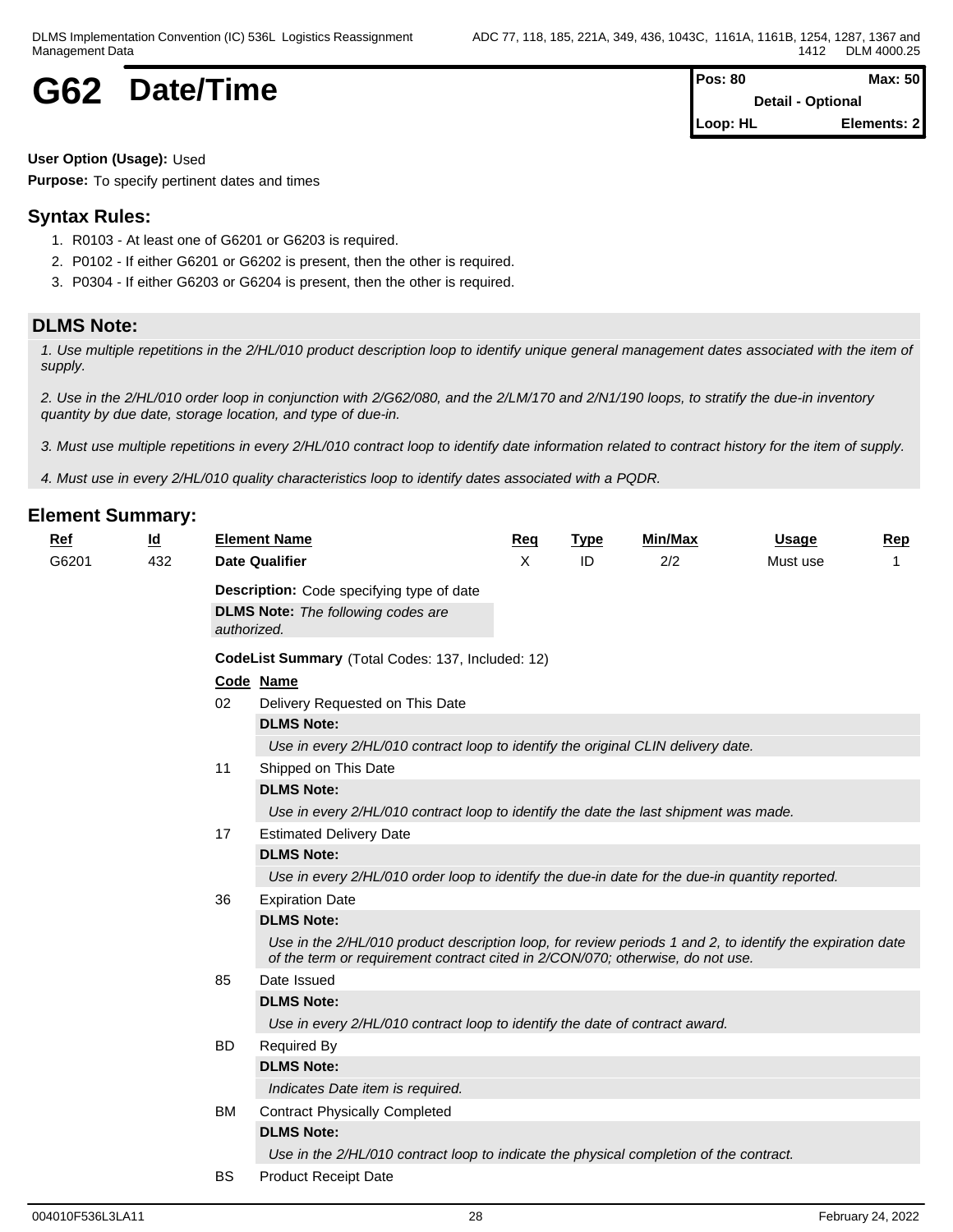|       |     |             | Code Name                                                                                                                        |   |           |     |          |  |  |  |
|-------|-----|-------------|----------------------------------------------------------------------------------------------------------------------------------|---|-----------|-----|----------|--|--|--|
|       |     |             | <b>DLMS Note:</b>                                                                                                                |   |           |     |          |  |  |  |
|       |     |             | Use in every 2/HL/010 contract loop to indicate the last receipt date.                                                           |   |           |     |          |  |  |  |
|       |     | <b>BX</b>   | Action                                                                                                                           |   |           |     |          |  |  |  |
|       |     |             | <b>DLMS Note:</b>                                                                                                                |   |           |     |          |  |  |  |
|       |     |             | 1. Use in every 2/HL/010 quality characteristics loop to identify the closing date of the PQDR<br>investigation.                 |   |           |     |          |  |  |  |
|       |     |             | 2. DLMS enhancement; see introductory DLMS note 4a.                                                                              |   |           |     |          |  |  |  |
|       |     | CA          | <b>Cutoff Date</b>                                                                                                               |   |           |     |          |  |  |  |
|       |     |             | <b>DLMS Note:</b>                                                                                                                |   |           |     |          |  |  |  |
|       |     |             | Use in every 2/HL/010 product description loop to identify the extract date of logistics reassignment<br>data from LIMs' files.  |   |           |     |          |  |  |  |
|       |     | LA          | Last Acquisition                                                                                                                 |   |           |     |          |  |  |  |
|       |     |             | <b>DLMS Note:</b>                                                                                                                |   |           |     |          |  |  |  |
|       |     |             | Use in the 2/HL/010 product description loop, for review periods 1 and 2, to identify the most recent<br>purchase request date.  |   |           |     |          |  |  |  |
|       |     | LD.         | Last Demand                                                                                                                      |   |           |     |          |  |  |  |
|       |     |             | <b>DLMS Note:</b>                                                                                                                |   |           |     |          |  |  |  |
|       |     |             | Use in the 2/HL/010 product description loop, for review periods 1 and 2, to identify the most recently<br>recorded demand date. |   |           |     |          |  |  |  |
| G6202 | 373 | <b>Date</b> |                                                                                                                                  | X | <b>DT</b> | 8/8 | Must use |  |  |  |
|       |     |             | Description: Date expressed as<br><b>CCYYMMDD</b>                                                                                |   |           |     |          |  |  |  |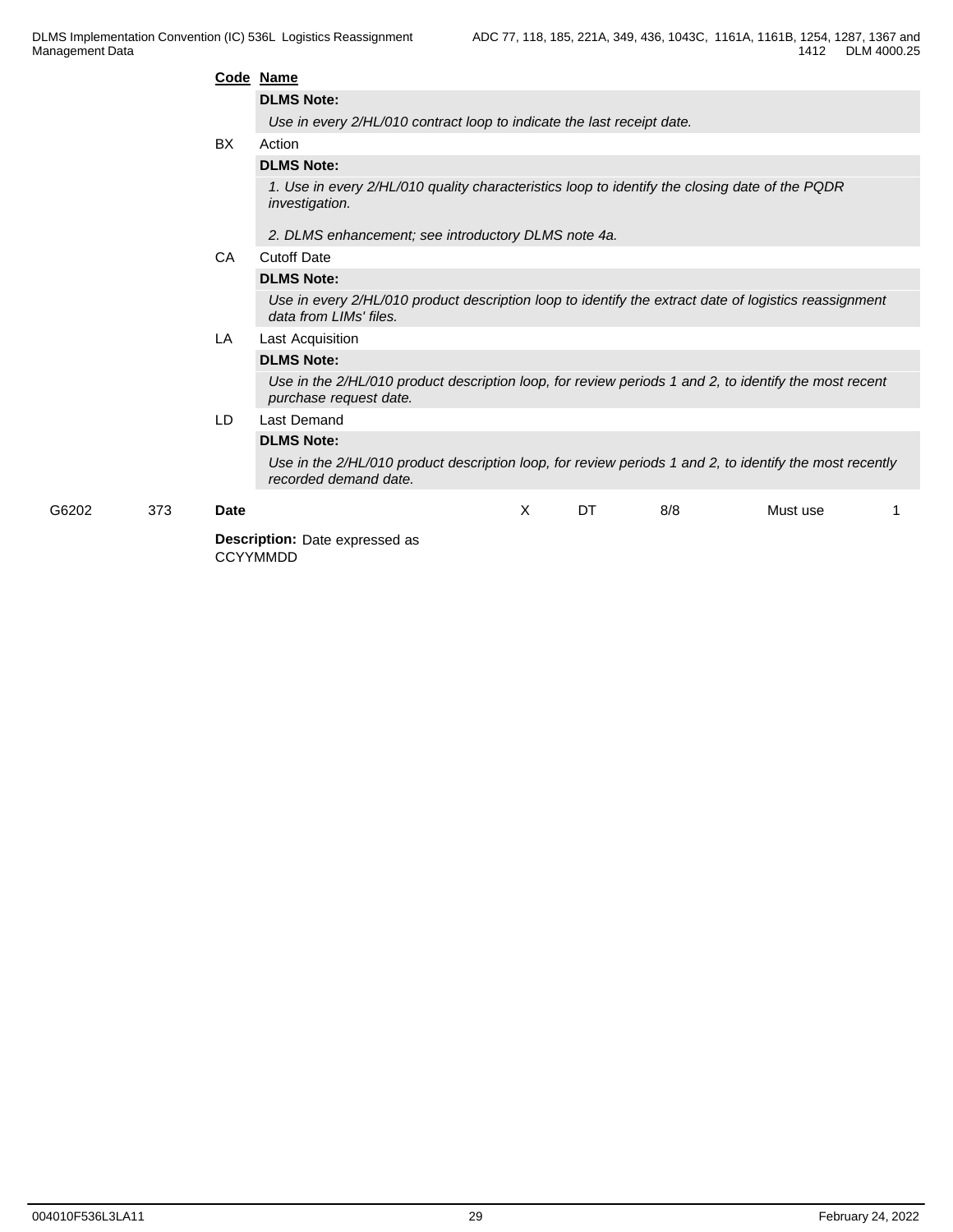## **CTP** Pricing Information  $\vert \vert^{\mathsf{p}}$

| Pos: 90  | Max: 10                  |
|----------|--------------------------|
|          | <b>Detail - Optional</b> |
| Loop: HL | Elements: 2              |

**User Option (Usage):** Used **Purpose:** To specify pricing information

## **Syntax Rules:**

- 1. P0405 If either CTP04 or CTP05 is present, then the other is required.
- 2. C0607 If CTP06 is present, then CTP07 is required.
- 3. C0902 If CTP09 is present, then CTP02 is required.
- 4. C1002 If CTP10 is present, then CTP02 is required.
- 5. C1103 If CTP11 is present, then CTP03 is required.

## **Semantics:**

- 1. CTP07 is a multiplier factor to arrive at a final discounted price. A multiplier of .90 would be the factor if a 10% discount is given.
- 2. CTP08 is the rebate amount.

## **Comments:**

- 1. See Figures Appendix for an example detailing the use of CTP03 and CTP04.
- 2. See Figures Appendix for an example detailing the use of CTP03, CTP04 and CTP07.

## **DLMS Note:**

- *1. Must use in every 2/HL/010 contract loop to identify the CLIN unit price from the award.*
- *2. May use additional repetition in 2/HL/010 contract loop to provide the moving average cost (MAC).*

| <b>Ref</b>        | $\underline{\mathsf{Id}}$ |                                                  | <b>Element Name</b>                                                                                                                                                                                        | Req | <b>Type</b> | <b>Min/Max</b> | <b>Usage</b> | Rep |  |  |  |  |  |
|-------------------|---------------------------|--------------------------------------------------|------------------------------------------------------------------------------------------------------------------------------------------------------------------------------------------------------------|-----|-------------|----------------|--------------|-----|--|--|--|--|--|
| CTP <sub>02</sub> | 236                       |                                                  | <b>Price Identifier Code</b>                                                                                                                                                                               | X   | ID          | 3/3            | Must use     |     |  |  |  |  |  |
|                   |                           | authorized.                                      | <b>Description:</b> Code identifying pricing<br>specification<br><b>DLMS Note:</b> The following codes are                                                                                                 |     |             |                |              |     |  |  |  |  |  |
|                   |                           | CodeList Summary (Total Codes: 165, Included: 6) |                                                                                                                                                                                                            |     |             |                |              |     |  |  |  |  |  |
|                   |                           |                                                  | Code Name                                                                                                                                                                                                  |     |             |                |              |     |  |  |  |  |  |
|                   |                           | ACT                                              | Actual                                                                                                                                                                                                     |     |             |                |              |     |  |  |  |  |  |
|                   |                           | <b>EST</b><br><b>FCH</b>                         | <b>Estimated Price</b>                                                                                                                                                                                     |     |             |                |              |     |  |  |  |  |  |
|                   |                           |                                                  | <b>Flat Charge</b>                                                                                                                                                                                         |     |             |                |              |     |  |  |  |  |  |
|                   |                           |                                                  | <b>DLMS Note:</b>                                                                                                                                                                                          |     |             |                |              |     |  |  |  |  |  |
|                   |                           |                                                  | Use to indicate that the item of supply is not separately priced.                                                                                                                                          |     |             |                |              |     |  |  |  |  |  |
|                   |                           | <b>FGP</b>                                       | <b>Free Goods Price</b>                                                                                                                                                                                    |     |             |                |              |     |  |  |  |  |  |
|                   |                           |                                                  | <b>DLMS Note:</b>                                                                                                                                                                                          |     |             |                |              |     |  |  |  |  |  |
|                   |                           |                                                  | Use to indicate that the unit price is not applicable.                                                                                                                                                     |     |             |                |              |     |  |  |  |  |  |
|                   |                           | MAC                                              | Moving Average Cost                                                                                                                                                                                        |     |             |                |              |     |  |  |  |  |  |
|                   |                           |                                                  | <b>DLMS Note:</b>                                                                                                                                                                                          |     |             |                |              |     |  |  |  |  |  |
|                   |                           |                                                  | 1. Use to indicate the moving average cost (MAC). Refer to ADC 349.                                                                                                                                        |     |             |                |              |     |  |  |  |  |  |
|                   |                           |                                                  | 2. Authorized DLMS migration enhancement. See introductory DLMS note 4e.                                                                                                                                   |     |             |                |              |     |  |  |  |  |  |
|                   |                           |                                                  | 3. At this time a local code 'MAC' is established for use in 536L, version 4010. A data maintenance<br>action has been submitted for establishment of 'MAC -Moving Average Cost code' in a future version. |     |             |                |              |     |  |  |  |  |  |
|                   |                           | OAP                                              | Optional to Advise Unit Price                                                                                                                                                                              |     |             |                |              |     |  |  |  |  |  |
|                   |                           |                                                  | <b>DLMS Note:</b>                                                                                                                                                                                          |     |             |                |              |     |  |  |  |  |  |
|                   |                           |                                                  | Use to indicate that the unit price is not available.                                                                                                                                                      |     |             |                |              |     |  |  |  |  |  |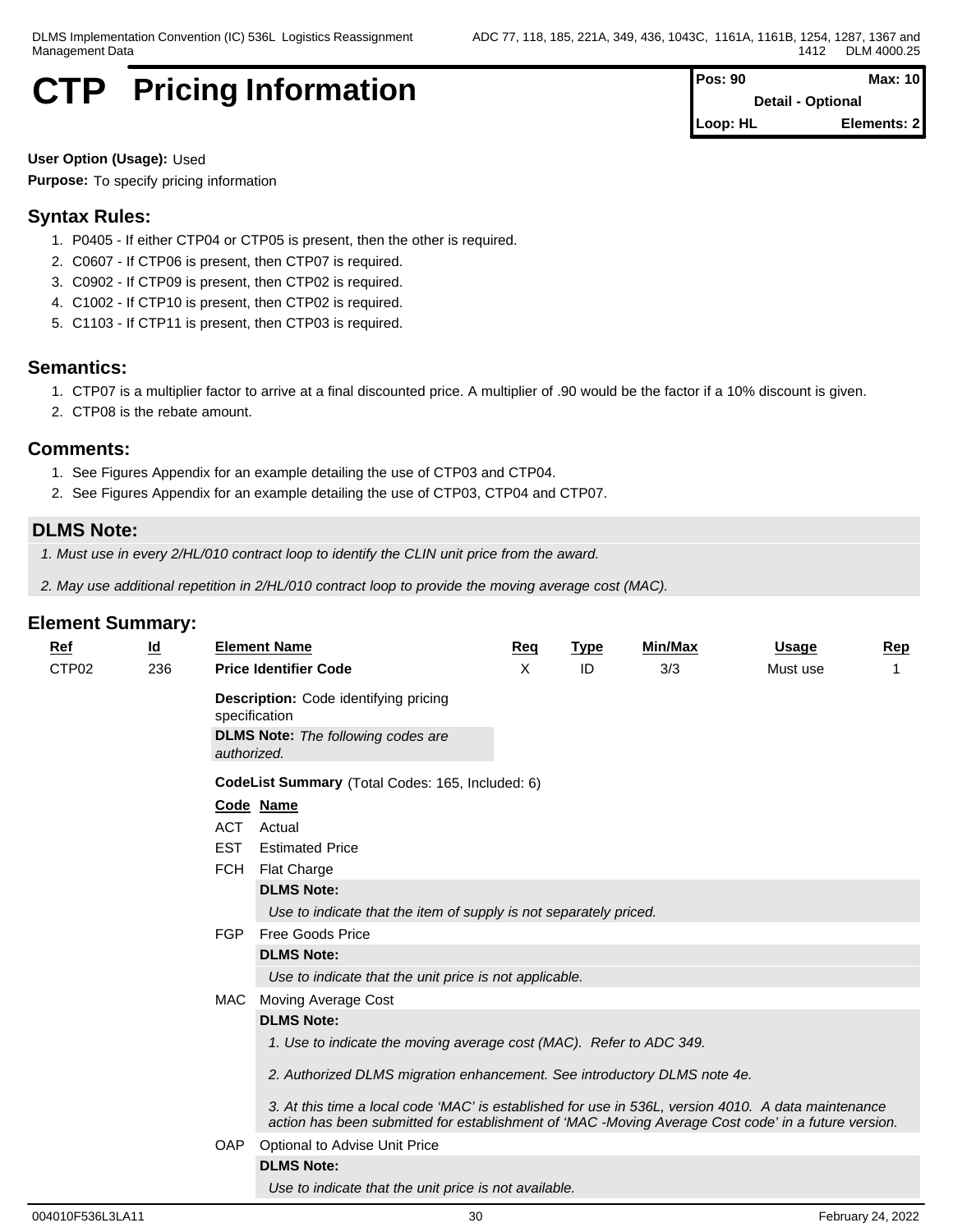| CTP <sub>03</sub> | 212 | <b>Unit Price</b>                                                                                                                                                                                                                                                                                                   | ∧ | R | 1/17 | Used |  |
|-------------------|-----|---------------------------------------------------------------------------------------------------------------------------------------------------------------------------------------------------------------------------------------------------------------------------------------------------------------------|---|---|------|------|--|
|                   |     | <b>Description:</b> Price per unit of product,<br>service, commodity, etc.                                                                                                                                                                                                                                          |   |   |      |      |  |
|                   |     | <b>DLMS Note:</b> 1. Do not use if no price<br>applies. Express the contract unit price in<br>dollars and cents, including the decimal.                                                                                                                                                                             |   |   |      |      |  |
|                   |     | 2. DLMS transactions authorize an<br>expanded unit price field size of 9 digits for<br>dollars and 4 digits for cents. The decimal<br>point is passed in the transaction. If<br>conversion to MILS legacy format is<br>required, unit prices exceeding the legacy<br>field size constraint will not be perpetuated. |   |   |      |      |  |
|                   |     | Authorized DLMS migration enhancement.                                                                                                                                                                                                                                                                              |   |   |      |      |  |

*Refer to ADC 221A.*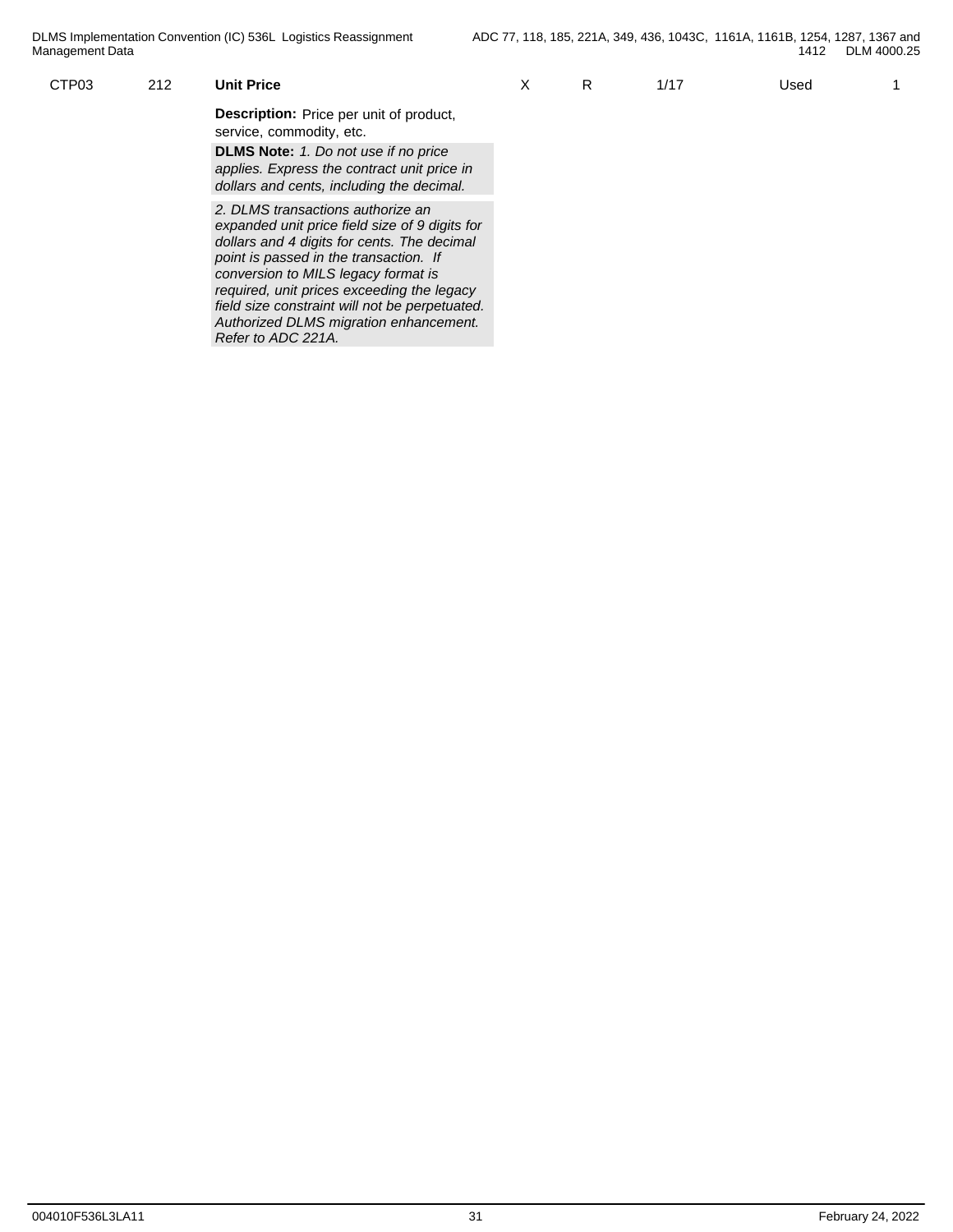# G69 Line Item Detail - Description **Position Pos: 100** Max: 30

**Detail - Optional Loop: HL Elements: 1**

**User Option (Usage):** Used

**Purpose:** To describe an item in free-form format

## **DLMS Note:**

*1. Use multiple repetitions in the 2/HL/010 product description loop, for review periods 1 and 2, to identify the clear text purchase description.*

*2. Use in every 2/HL/010 quality characteristics loop to identify item nomenclature as reported on the PQDR.*

*3. DLMS enhancement; see introductory DLMS note 4a.*

## **Element Summary:**

| <u>Ref</u> | <u>ld</u> | Element Name                 | Req   | . vpc<br>the contract of the contract of the contract of | Min/Max | <b>Usage</b> | Rep |
|------------|-----------|------------------------------|-------|----------------------------------------------------------|---------|--------------|-----|
| G6901      | 369       | <b>Free-form Description</b> | 1 V I | AN                                                       | 1/45    | Must use     |     |

**Description:** Free-form descriptive text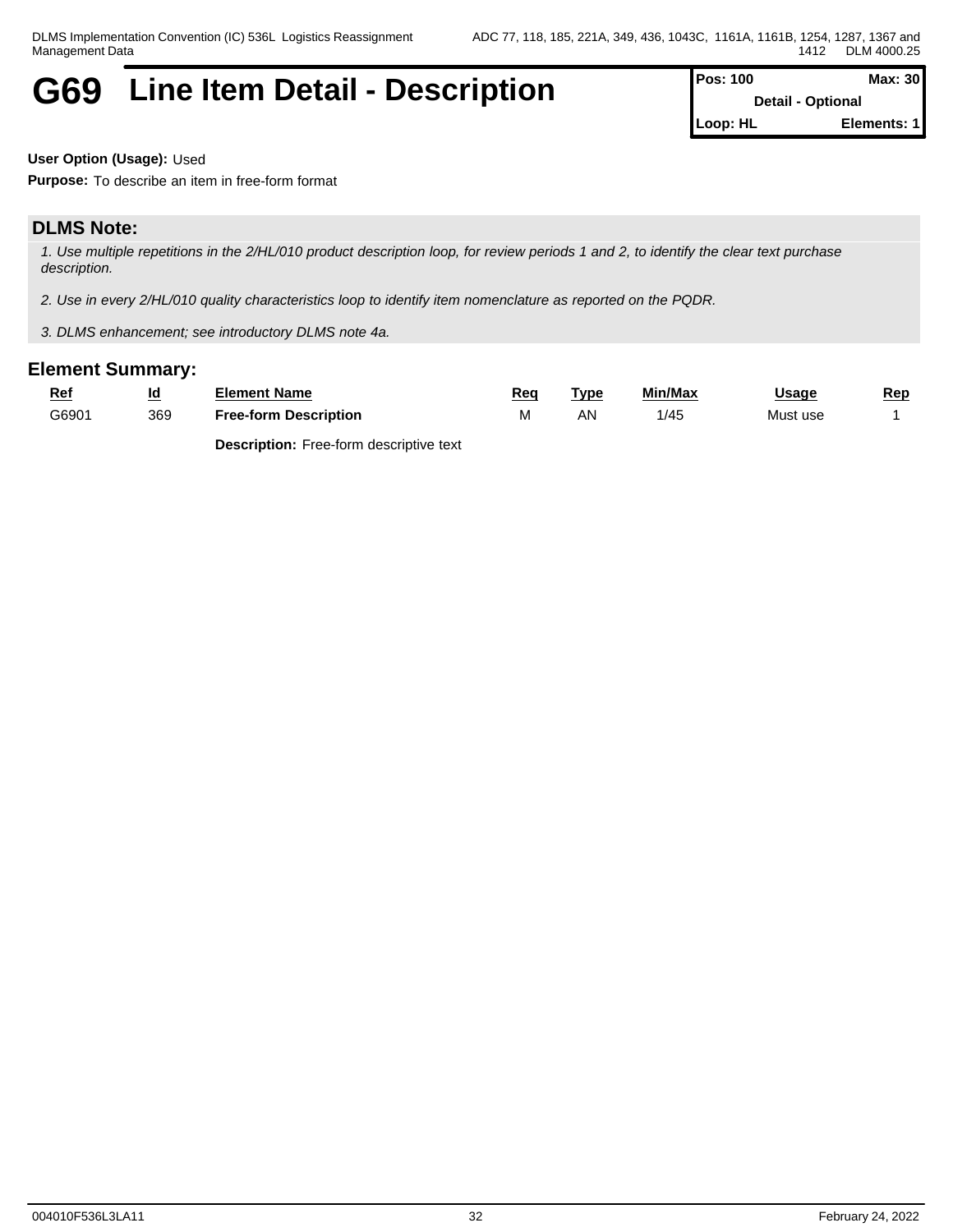## **LDT** Lead Time

| Pos: 120 | Max: 3                   |  |
|----------|--------------------------|--|
|          | <b>Detail - Optional</b> |  |
| Loop: HL | Elements: 3              |  |

### **User Option (Usage):** Used

**Purpose:** To specify lead time for availability of products and services

## **Semantics:**

1. LDT04 is the effective date of lead time information.

## **Comments:**

1. LDT02 is the quantity of unit of time periods.

## **DLMS Note:**

*Use in the 2/HL/010 product description loop, for review periods 1 and 2, to identify production lead times for the item of supply.*

| $Ref$             | $\underline{\mathsf{Id}}$ | <b>Element Name</b>                                                                                                                          | Req | <b>Type</b>  | Min/Max | <b>Usage</b> | <b>Rep</b> |  |  |  |
|-------------------|---------------------------|----------------------------------------------------------------------------------------------------------------------------------------------|-----|--------------|---------|--------------|------------|--|--|--|
| LDT01             | 345                       | <b>Lead Time Code</b>                                                                                                                        | M   | ID           | 2/2     | Must use     | 1          |  |  |  |
|                   |                           | <b>Description:</b> Code indicating the time<br>range                                                                                        |     |              |         |              |            |  |  |  |
|                   |                           | CodeList Summary (Total Codes: 30, Included: 1)                                                                                              |     |              |         |              |            |  |  |  |
|                   |                           | Code Name                                                                                                                                    |     |              |         |              |            |  |  |  |
|                   |                           | AE<br>From date of PO receipt to shipment                                                                                                    |     |              |         |              |            |  |  |  |
|                   |                           | <b>DLMS Note:</b>                                                                                                                            |     |              |         |              |            |  |  |  |
|                   |                           | Use to indicate the production leadtime, defined as the time between the award of a contract and<br>materiel receipt into the supply system. |     |              |         |              |            |  |  |  |
| LDT <sub>02</sub> | 380                       | Quantity                                                                                                                                     | M   | $\mathsf{R}$ | 1/15    | Must use     |            |  |  |  |
|                   |                           | <b>Description:</b> Numeric value of quantity                                                                                                |     |              |         |              |            |  |  |  |
|                   |                           | <b>DLMS Note:</b> Use to identify the numeric<br>value of production lead time days.                                                         |     |              |         |              |            |  |  |  |
| LDT03             | 344                       | Unit of Time Period or Interval                                                                                                              | M   | ID           | 2/2     | Must use     | 1          |  |  |  |
|                   |                           | <b>Description:</b> Code indicating the time<br>period or interval                                                                           |     |              |         |              |            |  |  |  |
|                   |                           | CodeList Summary (Total Codes: 50, Included: 1)                                                                                              |     |              |         |              |            |  |  |  |
|                   |                           | Code Name                                                                                                                                    |     |              |         |              |            |  |  |  |
|                   |                           | DY<br>Day                                                                                                                                    |     |              |         |              |            |  |  |  |
|                   |                           |                                                                                                                                              |     |              |         |              |            |  |  |  |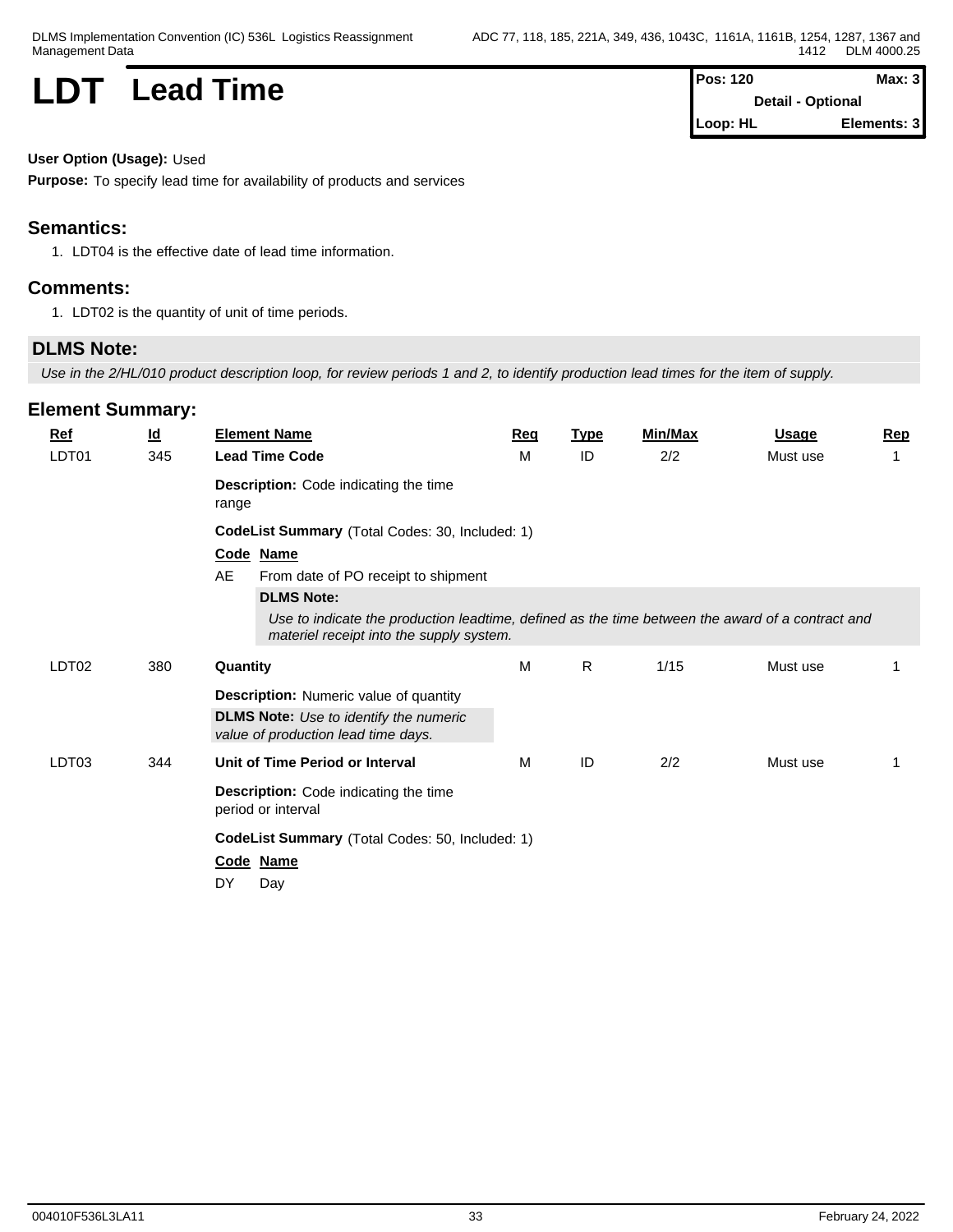# **MEA** Measurements **Pos:** 130 **Max:** 5

**Detail - Optional Loop: HL Elements: 3**

### **User Option (Usage):** Used

**Purpose:** To specify physical measurements or counts, including dimensions, tolerances, variances, and weights(See Figures Appendix for example of use of C001)

## **Syntax Rules:**

- 1. R03050608 At least one of MEA03, MEA05, MEA06 or MEA08 is required.
- 2. C0504 If MEA05 is present, then MEA04 is required.
- 3. C0604 If MEA06 is present, then MEA04 is required.
- 4. L07030506 If MEA07 is present, then at least one of MEA03, MEA05 or MEA06 is required.
- 5. E0803 Only one of MEA08 or MEA03 may be present.

## **Semantics:**

1. MEA04 defines the unit of measure for MEA03, MEA05, and MEA06.

## **Comments:**

1. When citing dimensional tolerances, any measurement requiring a sign (+ or -), or any measurement where a positive (+) value cannot be assumed, use MEA05 as the negative (-) value and MEA06 as the positive (+) value.

## **DLMS Note:**

*Use two repetitions in the 2/HL/010 product description loop, for review periods 1 and 2, to identify the maximum unit pack weight and cube associated with the item of supply.*

| <b>Ref</b> | <u>ld</u> | <b>Element Name</b>                                                                                                                                                                           | Req     | <b>Type</b> | Min/Max | Usage    | <b>Rep</b> |  |  |  |
|------------|-----------|-----------------------------------------------------------------------------------------------------------------------------------------------------------------------------------------------|---------|-------------|---------|----------|------------|--|--|--|
| MEA02      | 738       | <b>Measurement Qualifier</b>                                                                                                                                                                  | $\circ$ | ID          | 1/3     | Must use | 1          |  |  |  |
|            |           | Description: Code identifying a specific<br>product or process characteristic to which a<br>measurement applies                                                                               |         |             |         |          |            |  |  |  |
|            |           | CodeList Summary (Total Codes: 920, Included: 2)                                                                                                                                              |         |             |         |          |            |  |  |  |
|            |           | Code Name                                                                                                                                                                                     |         |             |         |          |            |  |  |  |
|            |           | G<br>Gross Weight                                                                                                                                                                             |         |             |         |          |            |  |  |  |
|            |           | <b>DLMS Note:</b>                                                                                                                                                                             |         |             |         |          |            |  |  |  |
|            |           | Use to identify the maximum gross weight of the unit pack.                                                                                                                                    |         |             |         |          |            |  |  |  |
|            |           | <b>UCB</b><br>Cube                                                                                                                                                                            |         |             |         |          |            |  |  |  |
|            |           | <b>DLMS Note:</b>                                                                                                                                                                             |         |             |         |          |            |  |  |  |
|            |           | Use to identify the maximum cube of the unit pack.                                                                                                                                            |         |             |         |          |            |  |  |  |
| MEA03      | 739       | <b>Measurement Value</b>                                                                                                                                                                      | X       | R           | 1/20    | Must use |            |  |  |  |
|            |           | Description: The value of the                                                                                                                                                                 |         |             |         |          |            |  |  |  |
|            |           | measurement                                                                                                                                                                                   |         |             |         |          |            |  |  |  |
|            |           | <b>DLMS Note:</b> 1. Express both the unit pack<br>weight and cube values as a whole number<br>with decimal positions.                                                                        |         |             |         |          |            |  |  |  |
|            |           | 2. A field size exceeding 5 positions (seven<br>for FSG 13, ammunition) may not be<br>received or understood by recipient's<br>automated processing system. See<br>introductory DLMS note 4d. |         |             |         |          |            |  |  |  |
| MEA04      | C001      | <b>Composite Unit of Measure</b>                                                                                                                                                              | X       | Comp        |         | Must use |            |  |  |  |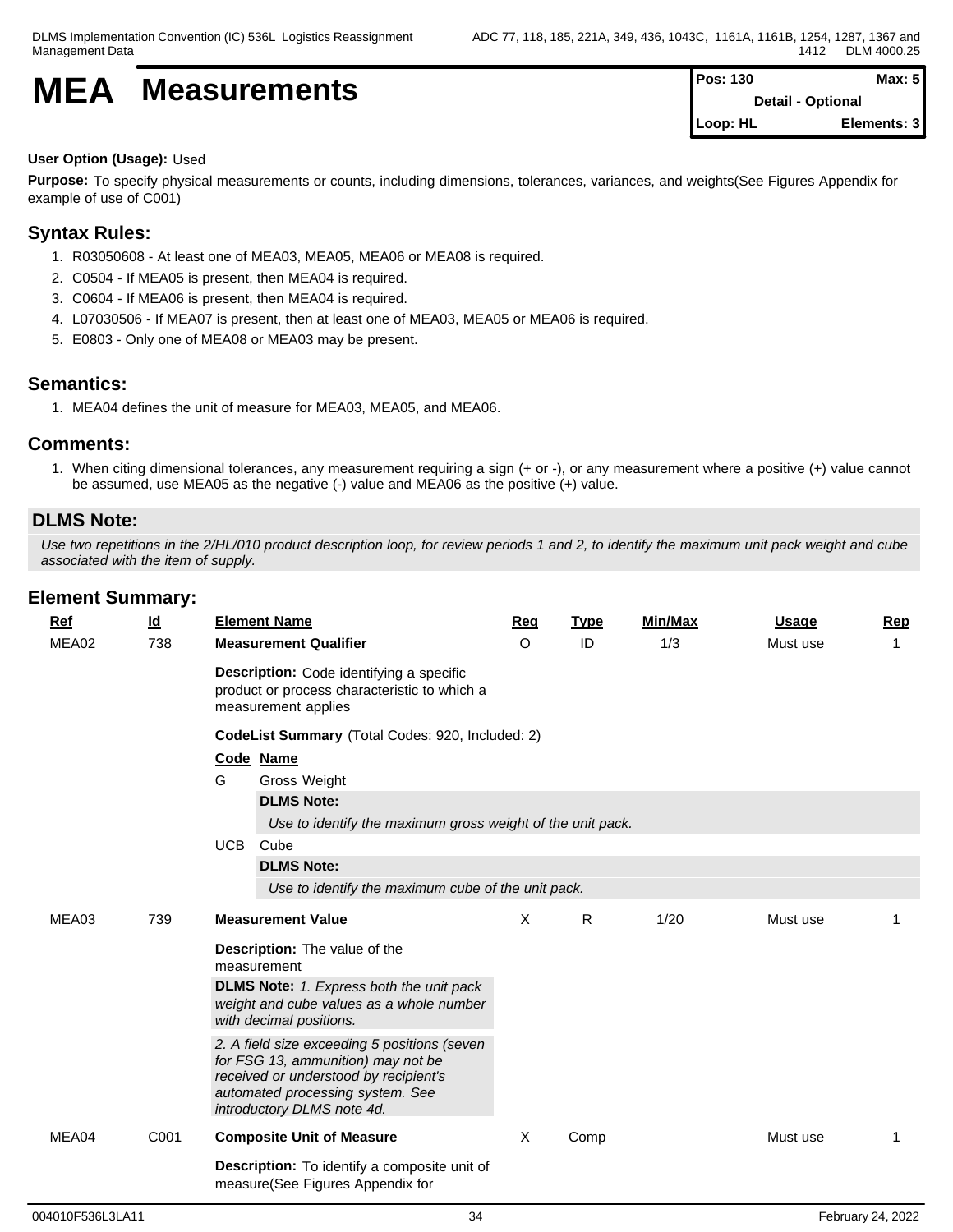| $Ref$    | $\underline{\mathsf{Id}}$ |           | <b>Element Name</b><br>examples of use)                                                                                                                                                             | Req | <b>Type</b> | Min/Max | <b>Usage</b> | <b>Rep</b> |
|----------|---------------------------|-----------|-----------------------------------------------------------------------------------------------------------------------------------------------------------------------------------------------------|-----|-------------|---------|--------------|------------|
| MEA04-01 | 355                       |           | Unit or Basis for Measurement Code                                                                                                                                                                  | М   | ID          | 2/2     | Must use     |            |
|          |                           | taken     | <b>Description:</b> Code specifying the units in<br>which a value is being expressed, or<br>manner in which a measurement has been<br>CodeList Summary (Total Codes: 794, Included: 2)<br>Code Name |     |             |         |              |            |
|          |                           | CF<br>LB. | <b>Cubic Feet</b><br><b>DLMS Note:</b><br>Use to indicate the unit pack cube in cubic feet.<br>Pound<br><b>DLMS Note:</b><br>Use to indicate the unit pack weight in pounds.                        |     |             |         |              |            |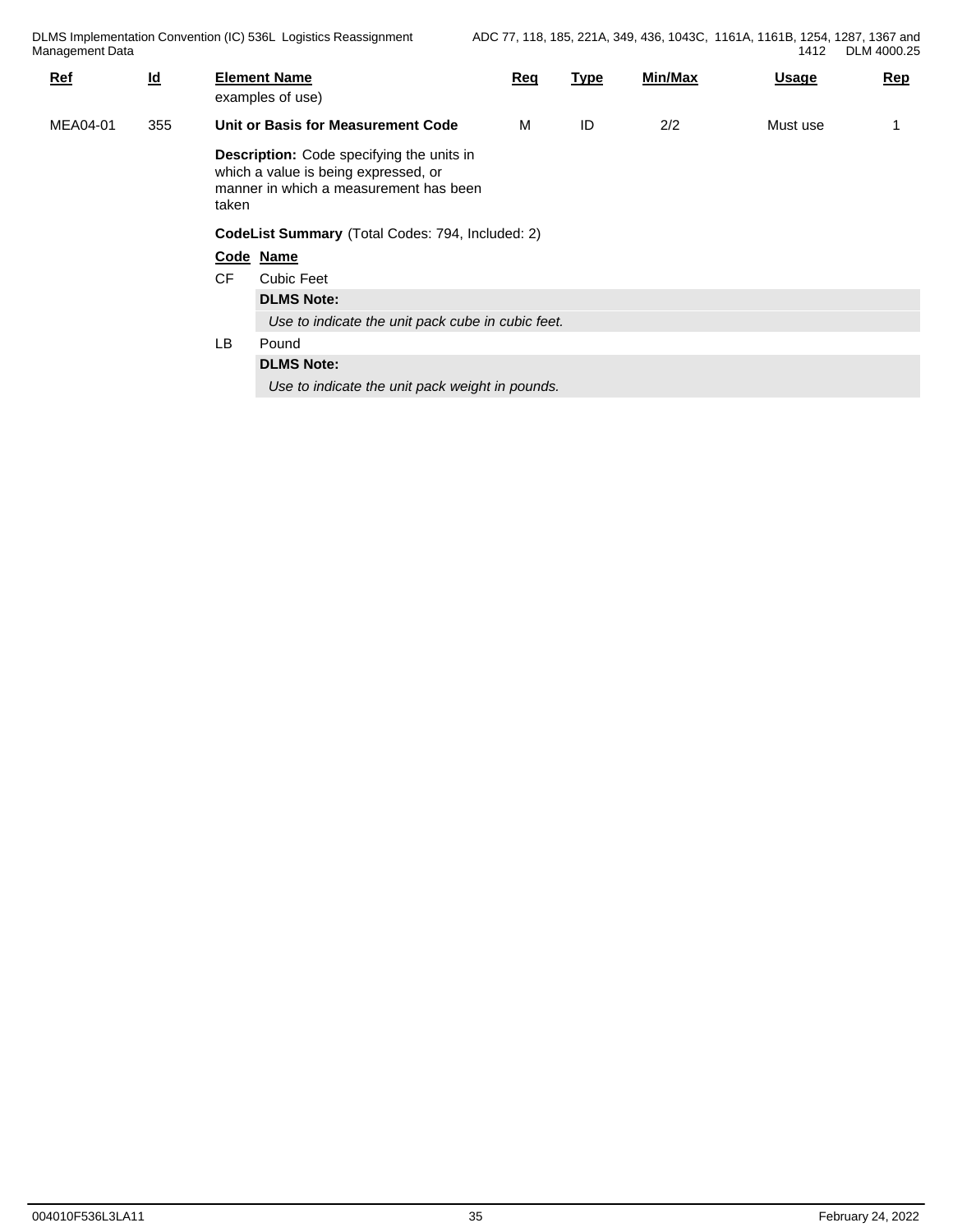**PWK** Paperwork **PWK Paperwork PWK Paperwork** 

**Loop: HL Elements: 5**

**User Option (Usage):** Used

**Purpose:** To identify the type or transmission or both of paperwork or supporting information

## **Syntax Rules:**

1. P0506 - If either PWK05 or PWK06 is present, then the other is required.

### **Comments:**

- 1. PWK05 and PWK06 may be used to identify the addressee by a code number.
- 2. PWK07 may be used to indicate special information to be shown on the specified report.
- 3. PWK08 may be used to indicate action pertaining to a report.

### **DLMS Note:**

*1. Use in the 2/HL/010 product description loop to identify general logistics reassignment information associated with the item of supply.*

- *2. If either PWK04, PWK05, or PWK06 is present, then the others are required.*
- *3. Must use in every 2/HL/010 quality characteristics loop to identify the PQDR report type and originator.*

| <b>Element Summary:</b> |                           |                                                                                                                                                                                                                                 |         |             |         |              |                |  |  |  |  |  |
|-------------------------|---------------------------|---------------------------------------------------------------------------------------------------------------------------------------------------------------------------------------------------------------------------------|---------|-------------|---------|--------------|----------------|--|--|--|--|--|
| Ref                     | $\underline{\mathsf{Id}}$ | <b>Element Name</b>                                                                                                                                                                                                             | Req     | <b>Type</b> | Min/Max | <b>Usage</b> | <b>Rep</b>     |  |  |  |  |  |
| PWK01                   | 755                       | <b>Report Type Code</b>                                                                                                                                                                                                         | M       | ID          | 2/2     | Must use     | $\overline{1}$ |  |  |  |  |  |
|                         |                           | Description: Code indicating the title or<br>contents of a document, report or<br>supporting item<br><b>DLMS Note:</b> 1. Use one of codes S5 or S6                                                                             |         |             |         |              |                |  |  |  |  |  |
|                         |                           | in every 2/HL/010 quality characteristics<br>loop to identify the PQDR as either a<br>category I or II report.                                                                                                                  |         |             |         |              |                |  |  |  |  |  |
|                         |                           | 2. DLMS enhancement; see introductory<br>DLMS note 4a.                                                                                                                                                                          |         |             |         |              |                |  |  |  |  |  |
|                         |                           | CodeList Summary (Total Codes: 522, Included: 3)                                                                                                                                                                                |         |             |         |              |                |  |  |  |  |  |
|                         |                           | Code Name                                                                                                                                                                                                                       |         |             |         |              |                |  |  |  |  |  |
|                         |                           | PG<br>Packaging Specification                                                                                                                                                                                                   |         |             |         |              |                |  |  |  |  |  |
|                         |                           | <b>DLMS Note:</b>                                                                                                                                                                                                               |         |             |         |              |                |  |  |  |  |  |
|                         |                           | Use only in the 2/HL/010 product description loop, for review periods 1 and 2, to indicate that specific<br>preservation, packaging, packing and marking data is available. Cite the following codes in PWK07 as<br>applicable: |         |             |         |              |                |  |  |  |  |  |
|                         |                           | Y - Specifications are available.<br>N - Specifications are not yet available.                                                                                                                                                  |         |             |         |              |                |  |  |  |  |  |
|                         |                           | S <sub>5</sub><br>Product Quality Deficiency Report Category I                                                                                                                                                                  |         |             |         |              |                |  |  |  |  |  |
|                         |                           | S <sub>6</sub><br>Product Quality Deficiency Report Category II                                                                                                                                                                 |         |             |         |              |                |  |  |  |  |  |
| PWK04                   | 98                        | <b>Entity Identifier Code</b>                                                                                                                                                                                                   | $\circ$ | ID          | 2/3     | Used         | 1              |  |  |  |  |  |
|                         |                           | Description: Code identifying an<br>organizational entity, a physical location,<br>property or an individual                                                                                                                    |         |             |         |              |                |  |  |  |  |  |
|                         |                           | DLMS Note: Use in every 2/HL/010 quality<br>characteristics loop only to identify the<br>PQDR originator.                                                                                                                       |         |             |         |              |                |  |  |  |  |  |
|                         |                           | CodeList Summary (Total Codes: 1312, Included: 1)                                                                                                                                                                               |         |             |         |              |                |  |  |  |  |  |
|                         |                           | Code Name                                                                                                                                                                                                                       |         |             |         |              |                |  |  |  |  |  |
|                         |                           | 41<br>Submitter                                                                                                                                                                                                                 |         |             |         |              |                |  |  |  |  |  |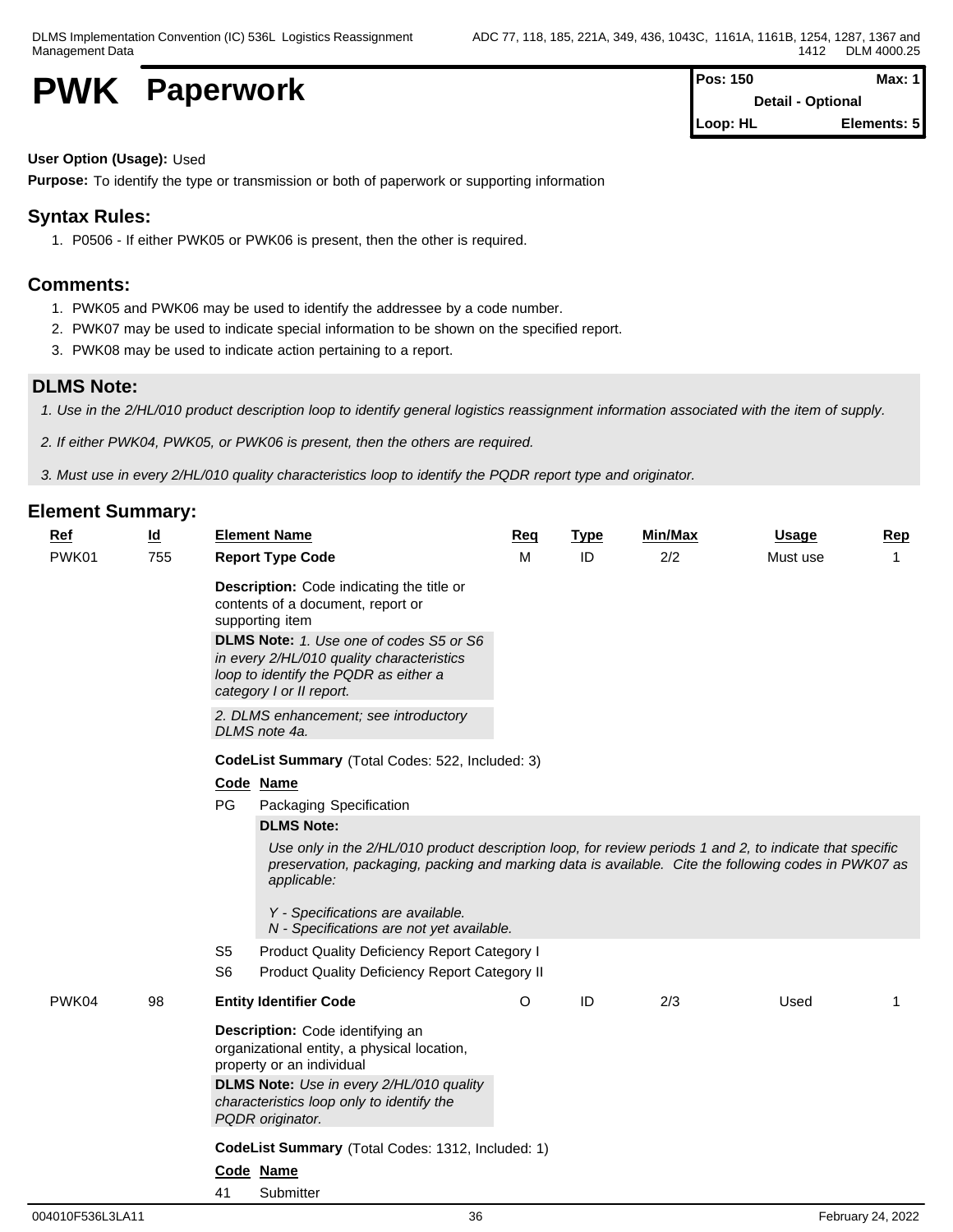|       |     | Code Name                                                                                                                                                                          |                                                                                                                                                                       |    |      |      |   |  |  |  |  |
|-------|-----|------------------------------------------------------------------------------------------------------------------------------------------------------------------------------------|-----------------------------------------------------------------------------------------------------------------------------------------------------------------------|----|------|------|---|--|--|--|--|
|       |     | <b>DLMS Note:</b>                                                                                                                                                                  |                                                                                                                                                                       |    |      |      |   |  |  |  |  |
|       |     | DLMS enhancement; see introductory DLMS<br>note 4a.                                                                                                                                |                                                                                                                                                                       |    |      |      |   |  |  |  |  |
| PWK05 | 66  | <b>Identification Code Qualifier</b>                                                                                                                                               | X                                                                                                                                                                     | ID | 1/2  | Used | 1 |  |  |  |  |
|       |     | Description: Code designating the<br>system/method of code structure used for<br>Identification Code (67)                                                                          |                                                                                                                                                                       |    |      |      |   |  |  |  |  |
|       |     | CodeList Summary (Total Codes: 215, Included: 3)                                                                                                                                   |                                                                                                                                                                       |    |      |      |   |  |  |  |  |
|       |     | Code Name                                                                                                                                                                          |                                                                                                                                                                       |    |      |      |   |  |  |  |  |
|       |     | 10<br>Department of Defense Activity Address Code (DODAAC)                                                                                                                         |                                                                                                                                                                       |    |      |      |   |  |  |  |  |
|       |     | <b>DLMS Note:</b>                                                                                                                                                                  |                                                                                                                                                                       |    |      |      |   |  |  |  |  |
|       |     | DLMS enhancement; see introductory DLMS note 4a.                                                                                                                                   |                                                                                                                                                                       |    |      |      |   |  |  |  |  |
|       |     | A2<br>Military Assistance Program Address Code (MAPAC)                                                                                                                             |                                                                                                                                                                       |    |      |      |   |  |  |  |  |
|       |     | <b>DLMS Note:</b>                                                                                                                                                                  |                                                                                                                                                                       |    |      |      |   |  |  |  |  |
|       |     |                                                                                                                                                                                    | Use to indicate the Security Assistance (SA) structured address data. Interpretation of this data may<br>require additional codes cited elsewhere in the transaction. |    |      |      |   |  |  |  |  |
|       |     | Department of Defense Routing Identifier Code (RIC)<br>M4                                                                                                                          |                                                                                                                                                                       |    |      |      |   |  |  |  |  |
| PWK06 | 67  | <b>Identification Code</b>                                                                                                                                                         | X                                                                                                                                                                     | AN | 2/80 | Used | 1 |  |  |  |  |
|       |     | <b>Description:</b> Code identifying a party or<br>other code                                                                                                                      |                                                                                                                                                                       |    |      |      |   |  |  |  |  |
| PWK07 | 352 | <b>Description</b>                                                                                                                                                                 | $\circ$                                                                                                                                                               | AN | 1/80 | Used | 1 |  |  |  |  |
|       |     | <b>Description:</b> A free-form description to<br>clarify the related data elements and their<br>content                                                                           |                                                                                                                                                                       |    |      |      |   |  |  |  |  |
|       |     | DLMS Note: 1. Use in the 2/HL/010<br>product description loop, for review periods<br>1 and 2, to identify coded information<br>defined in PWK01 code PG; otherwise, do<br>not use. |                                                                                                                                                                       |    |      |      |   |  |  |  |  |
|       |     | 2. DLMS enhancement; see introductory<br>DLMS note 4a.                                                                                                                             |                                                                                                                                                                       |    |      |      |   |  |  |  |  |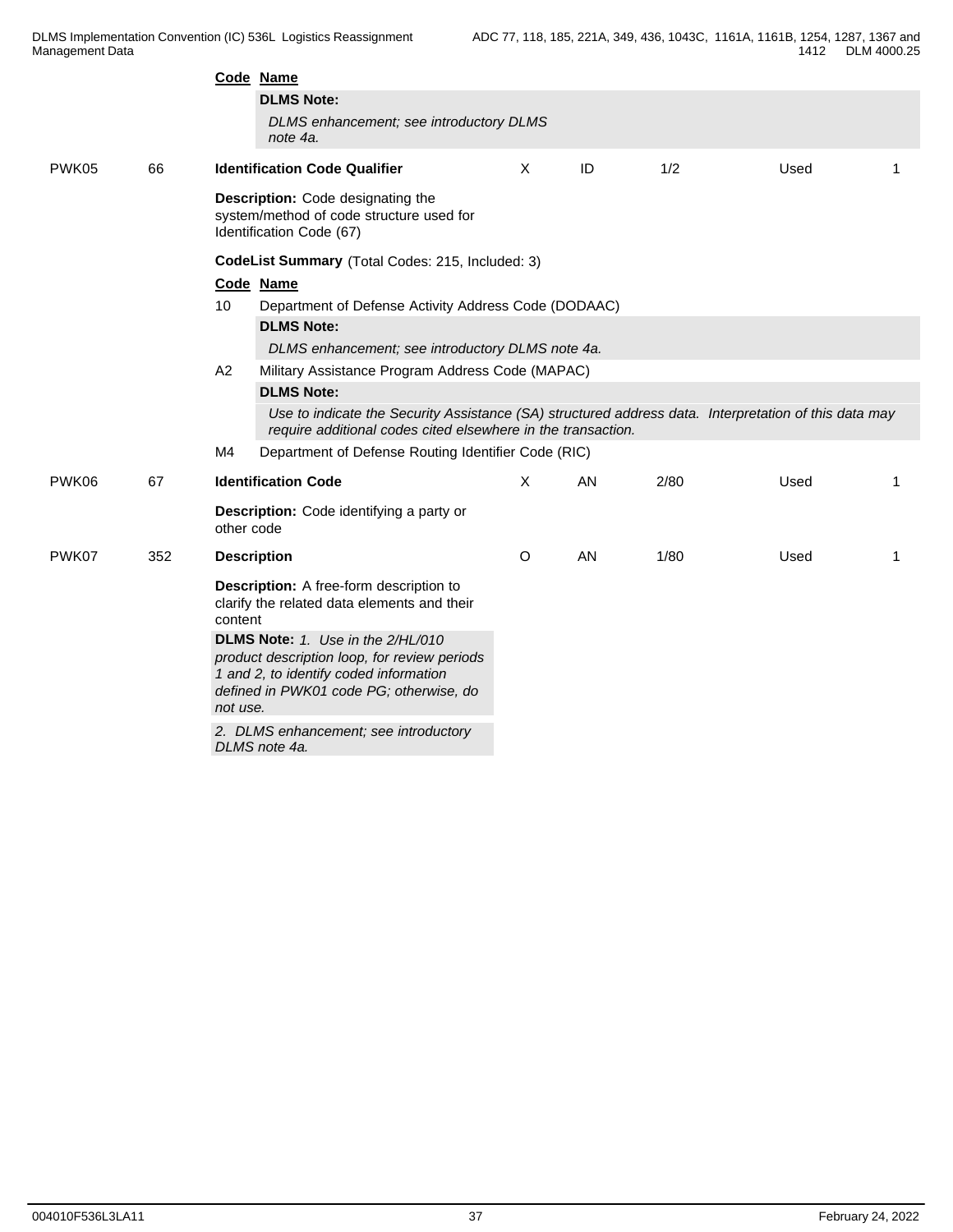# **MSG** Message Text **Pos: 160 Max: 10 Max: 10**

**Detail - Optional Loop: HL Elements: 1**

### **User Option (Usage):** Used

**Purpose:** To provide a free-form format that allows the transmission of text information

## **Syntax Rules:**

1. C0302 - If MSG03 is present, then MSG02 is required.

## **Semantics:**

1. MSG03 is the number of lines to advance before printing.

## **Comments:**

- 1. MSG02 is not related to the specific characteristics of a printer, but identifies top of page, advance a line, etc.
- 2. If MSG02 is "AA Advance the specified number of lines before print" then MSG03 is required.

## **DLMS Note:**

*Use multiple repetitions in the 2/HL/010 line detail loop only to identify the PQDR deficiency description, investigation results, and disposition.*

| <u>Ref</u> | <u>ld</u> | <b>Element Name</b>                                                   | <u>Req</u> | <u>Type</u> | Min/Max | <u>Usage</u> | <u>Rep</u> |
|------------|-----------|-----------------------------------------------------------------------|------------|-------------|---------|--------------|------------|
| MSG01      | 933       | <b>Free-Form Message Text</b>                                         | м          | ΑN          | 1/264   | Must use     |            |
|            |           | <b>Description:</b> Free-form message text                            |            |             |         |              |            |
|            |           | <b>DLMS Note:</b> DLMS enhancement; see<br>introductory DLMS note 4a. |            |             |         |              |            |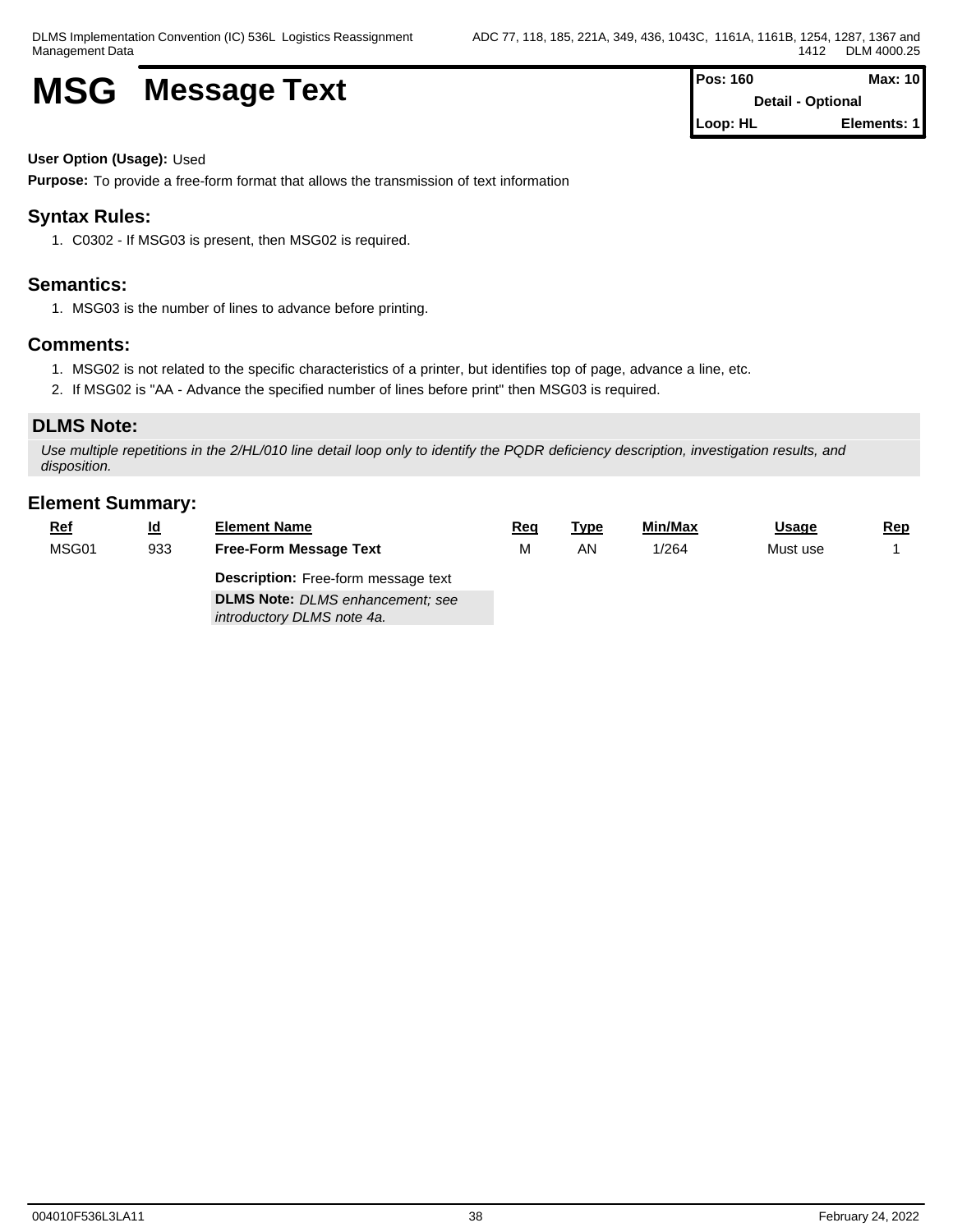## **LM** Code Source Information **Pos: 170** Max: 1

**Detail - Optional Loop: LM Elements: 1**

**User Option (Usage):** Must use

**Purpose:** To transmit standard code list identification information

## **Comments:**

1. LM02 identifies the applicable industry code list source information.

## **DLMS Note:**

*1. Must use this 2/LM/170 loop to identify coded information maintained in departmental or agency documentation.*

*2. Must use in the 2/HL/010 product description loop to identify the type of transaction and general management and materiel description information associated with the item of supply.*

*3. Must use in every 2/HL/010 item loop, in conjunction with 2/QTY/040 and the 2/N1/190 loop, to stratify the onhand inventory quantity by materiel condition, ownership, and storage location.*

*4. Must use in every 2/HL/010 order loop in conjunction with 2/G62/080, and the 2/LM/170 and 2/N1/190 loops, to stratify the due-in inventory quantity by due date, storage location, and type due-in.*

*5. Must use in every 2/HL/010 contract loop to identify coded information associated with the contract.*

| $Ref$ | $\underline{\mathsf{Id}}$ | <b>Element Name</b>                                                          | <u>Req</u> | <u>Type</u> | Min/Max | <b>Usage</b> | <u>Rep</u> |  |  |  |  |
|-------|---------------------------|------------------------------------------------------------------------------|------------|-------------|---------|--------------|------------|--|--|--|--|
| LM01  | 559                       | <b>Agency Qualifier Code</b>                                                 | М          | ID          | 2/2     | Must use     |            |  |  |  |  |
|       |                           | <b>Description:</b> Code identifying the agency<br>assigning the code values |            |             |         |              |            |  |  |  |  |
|       |                           | CodeList Summary (Total Codes: 176, Included: 1)                             |            |             |         |              |            |  |  |  |  |
|       |                           | Code Name                                                                    |            |             |         |              |            |  |  |  |  |
|       |                           | Department of Defense (DoD)<br>DF                                            |            |             |         |              |            |  |  |  |  |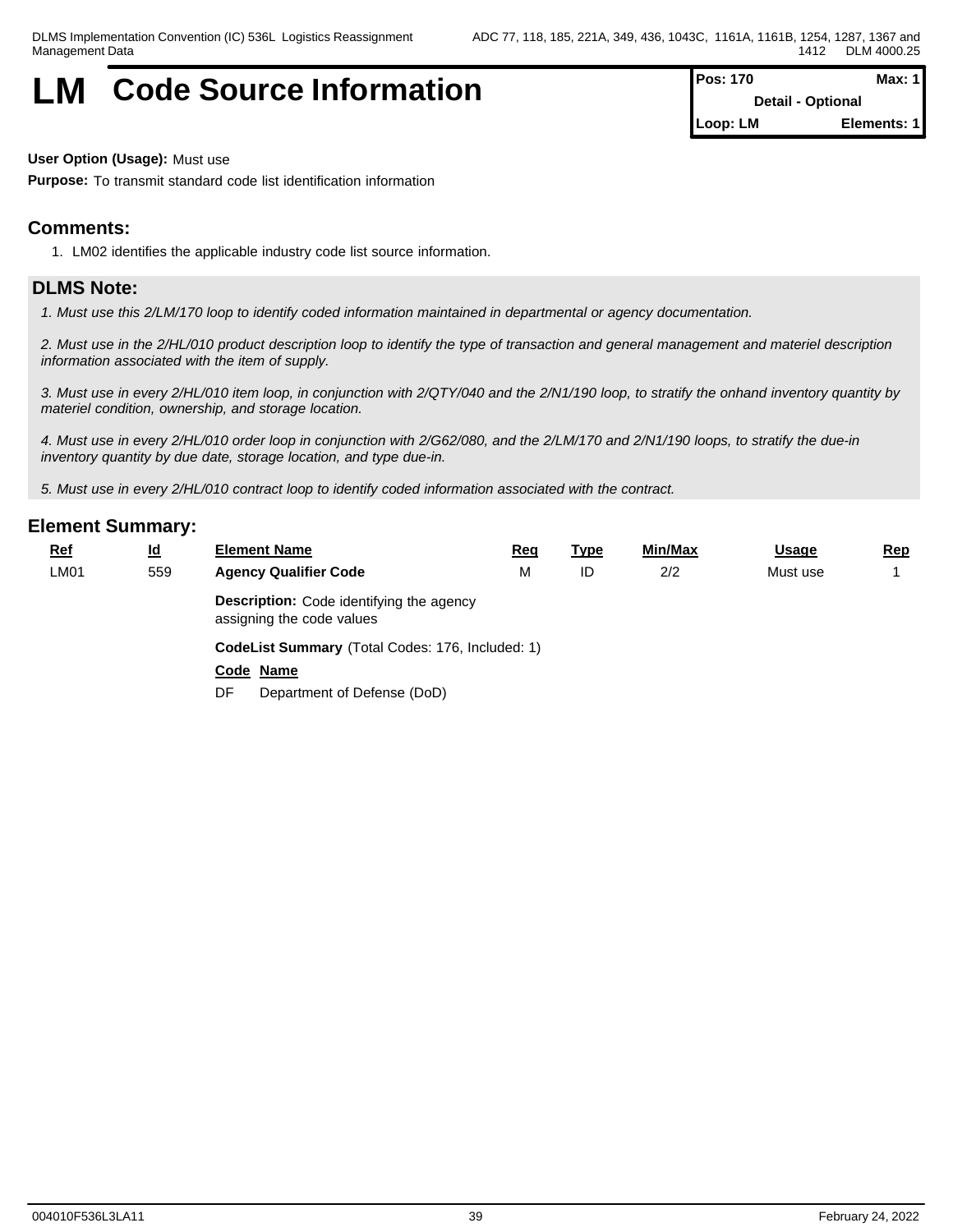

| Pos: 180                  | Max: 100    |
|---------------------------|-------------|
| <b>Detail - Mandatory</b> |             |
| Loop: LM                  | Elements: 2 |

**User Option (Usage):** Must use

**Purpose:** Code to transmit standard industry codes

## **Syntax Rules:**

1. C0102 - If LQ01 is present, then LQ02 is required.

## **DLMS Note:**

*Use to identify codes, as appropriate, consistent with management information requirements.*

|  | <b>Ref</b> | <u>ld</u> |                                                                                                                                                                                                                                                                        | <b>Element Name</b>                                                                                                                                                                                                                       | <b>Req</b> | <u>Type</u> | Min/Max | <b>Usage</b> | <b>Rep</b> |
|--|------------|-----------|------------------------------------------------------------------------------------------------------------------------------------------------------------------------------------------------------------------------------------------------------------------------|-------------------------------------------------------------------------------------------------------------------------------------------------------------------------------------------------------------------------------------------|------------|-------------|---------|--------------|------------|
|  | LQ01       | 1270      |                                                                                                                                                                                                                                                                        | <b>Code List Qualifier Code</b>                                                                                                                                                                                                           | $\circ$    | ID          | 1/3     | Must use     | 1          |
|  |            |           | Description: Code identifying a specific<br>industry code list<br>DLMS Note: 1. Use either code 99 or A1<br>(but not both), except for ammunition where<br>both codes may be used.<br>2. The following codes are authorized.<br>(Use of both codes for ammunition is a |                                                                                                                                                                                                                                           |            |             |         |              |            |
|  |            |           |                                                                                                                                                                                                                                                                        | DLMS enhancement (see introductory<br>DLMS note 4a.)                                                                                                                                                                                      |            |             |         |              |            |
|  |            |           |                                                                                                                                                                                                                                                                        | CodeList Summary (Total Codes: 558, Included: 23)                                                                                                                                                                                         |            |             |         |              |            |
|  |            |           |                                                                                                                                                                                                                                                                        | Code Name                                                                                                                                                                                                                                 |            |             |         |              |            |
|  |            |           | 0                                                                                                                                                                                                                                                                      | Document Identification Code                                                                                                                                                                                                              |            |             |         |              |            |
|  |            |           |                                                                                                                                                                                                                                                                        | <b>DLMS Note:</b>                                                                                                                                                                                                                         |            |             |         |              |            |
|  |            |           |                                                                                                                                                                                                                                                                        | 1. The legacy MISTRAP DIC is retained in the DLMS to facilitate transaction conversion in a mixed<br>DLSS/DLMS environment. Continued support of the legacy MILSTRAP DIC in a full DLMS environment<br>will be assessed at a future date. |            |             |         |              |            |
|  |            |           |                                                                                                                                                                                                                                                                        | 2. Future streamlined data; see introductory DLMS note 4c.                                                                                                                                                                                |            |             |         |              |            |
|  |            |           | $\overline{2}$                                                                                                                                                                                                                                                         | Type of Business Code                                                                                                                                                                                                                     |            |             |         |              |            |
|  |            |           |                                                                                                                                                                                                                                                                        | <b>DLMS Note:</b>                                                                                                                                                                                                                         |            |             |         |              |            |
|  |            |           |                                                                                                                                                                                                                                                                        | Use in the 2/HL/010 contract loop.                                                                                                                                                                                                        |            |             |         |              |            |
|  |            |           | 4                                                                                                                                                                                                                                                                      | Type of Contract Code                                                                                                                                                                                                                     |            |             |         |              |            |
|  |            |           |                                                                                                                                                                                                                                                                        | <b>DLMS Note:</b>                                                                                                                                                                                                                         |            |             |         |              |            |
|  |            |           |                                                                                                                                                                                                                                                                        | Use in the 2/HL/010 contract loop.                                                                                                                                                                                                        |            |             |         |              |            |
|  |            |           | 5                                                                                                                                                                                                                                                                      | <b>Criticality Designator Code</b>                                                                                                                                                                                                        |            |             |         |              |            |
|  |            |           |                                                                                                                                                                                                                                                                        | <b>DLMS Note:</b>                                                                                                                                                                                                                         |            |             |         |              |            |
|  |            |           |                                                                                                                                                                                                                                                                        | Use in the 2/HL/010 contract loop.                                                                                                                                                                                                        |            |             |         |              |            |
|  |            |           | 79                                                                                                                                                                                                                                                                     | <b>Priority Designator Code</b>                                                                                                                                                                                                           |            |             |         |              |            |
|  |            |           |                                                                                                                                                                                                                                                                        | <b>DLMS Note:</b>                                                                                                                                                                                                                         |            |             |         |              |            |
|  |            |           |                                                                                                                                                                                                                                                                        | Recommend using in all requisitions.                                                                                                                                                                                                      |            |             |         |              |            |
|  |            |           | 83                                                                                                                                                                                                                                                                     | <b>Supply Condition Code</b>                                                                                                                                                                                                              |            |             |         |              |            |
|  |            |           |                                                                                                                                                                                                                                                                        | <b>DLMS Note:</b>                                                                                                                                                                                                                         |            |             |         |              |            |
|  |            |           |                                                                                                                                                                                                                                                                        | Must use in every 2/HL/010 item loop to identify the materiel condition of the on hand quantity reported.                                                                                                                                 |            |             |         |              |            |
|  |            |           | 99                                                                                                                                                                                                                                                                     | Purpose Code<br><b>DLMS Note:</b>                                                                                                                                                                                                         |            |             |         |              |            |
|  |            |           |                                                                                                                                                                                                                                                                        | 1. Use in 2/HL/010 item loops to identify the purpose of the on hand quantity reported.                                                                                                                                                   |            |             |         |              |            |
|  |            |           |                                                                                                                                                                                                                                                                        |                                                                                                                                                                                                                                           |            |             |         |              |            |
|  |            |           |                                                                                                                                                                                                                                                                        | 2. DLMS enhancement; see introductory DLMS note 4a.                                                                                                                                                                                       |            |             |         |              |            |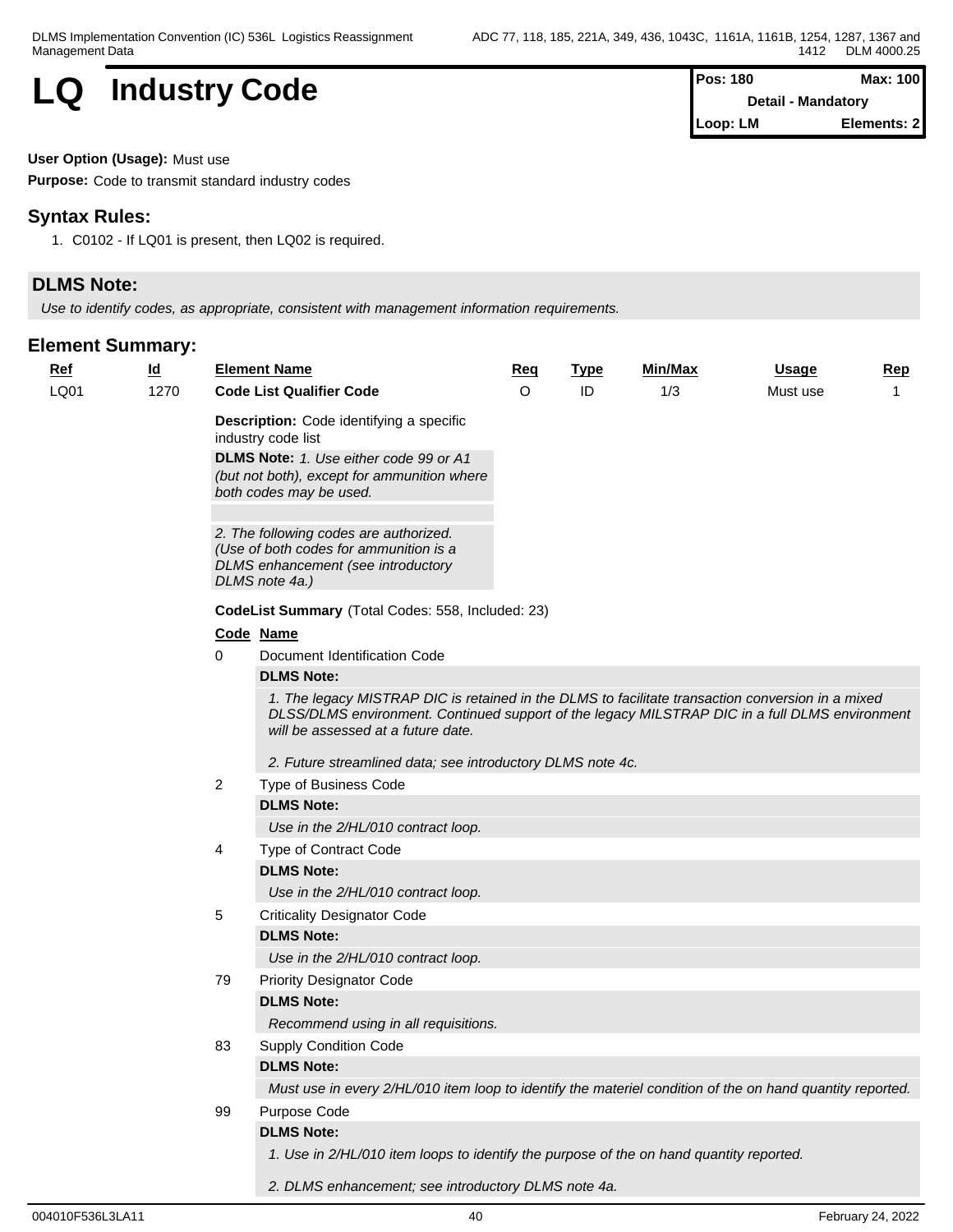|     | Code Name                                                                                                                                                                                            |
|-----|------------------------------------------------------------------------------------------------------------------------------------------------------------------------------------------------------|
| A1  | Ownership Code                                                                                                                                                                                       |
|     | <b>DLMS Note:</b>                                                                                                                                                                                    |
|     | Use in the 2/HL/010 item loops to identify the ownership of the on hand quantity reported.                                                                                                           |
| A9  | Supplemental Data                                                                                                                                                                                    |
|     | <b>DLMS Note:</b>                                                                                                                                                                                    |
|     | 1. Use to identify supplemental address/data.                                                                                                                                                        |
|     | 2. Future streamlined data; see introductory DLMS note 4c.                                                                                                                                           |
| AH  | <b>Acquisition Method Suffix Code</b>                                                                                                                                                                |
|     | <b>DLMS Note:</b>                                                                                                                                                                                    |
|     | Use in the 2/HL/010 contract loop.                                                                                                                                                                   |
| AI  | <b>Acquisition Method Code</b>                                                                                                                                                                       |
|     | <b>DLMS Note:</b>                                                                                                                                                                                    |
|     | Use in the 2/HL/010 contract loop.                                                                                                                                                                   |
| AJ  | <b>Utilization Code</b>                                                                                                                                                                              |
|     | <b>DLMS Note:</b>                                                                                                                                                                                    |
|     | 1. Under DLSS, this is the first position of the document serial number.                                                                                                                             |
|     | 2. DLMS enhancement; see introductory DLMS note 4a.                                                                                                                                                  |
| AL  | Special Requirements Code                                                                                                                                                                            |
|     | <b>DLMS Note:</b>                                                                                                                                                                                    |
|     | 1. Under DLSS, this is carried in the required delivery date field.                                                                                                                                  |
|     | 2. DLMS enhancement; see introductory DLMS note 4a.                                                                                                                                                  |
| EH. | Type Due-In Indicator                                                                                                                                                                                |
|     | <b>DLMS Note:</b>                                                                                                                                                                                    |
|     | Must use in every 2/HL/010 order loop to identify the type due-in indicator code for the due-in quantity<br>reported.                                                                                |
| EV  | <b>Review Period Indicator Code</b>                                                                                                                                                                  |
|     | <b>DLMS Note:</b>                                                                                                                                                                                    |
|     | Must use in every 2/HL/010 product description loop.                                                                                                                                                 |
| EZ  | <b>Type Inspection Code</b>                                                                                                                                                                          |
|     | <b>DLMS Note:</b>                                                                                                                                                                                    |
|     | Use in the 2/HL/010 product description loop, only for review periods 1 and 2.                                                                                                                       |
| FF. | <b>Essentiality Code</b>                                                                                                                                                                             |
|     | <b>DLMS Note:</b>                                                                                                                                                                                    |
|     | Use in the 2/HL/010 product description loop, only for review periods 1 and 2.                                                                                                                       |
| FG  | Source Maintenance and Recoverability Code                                                                                                                                                           |
|     | <b>DLMS Note:</b>                                                                                                                                                                                    |
|     | Use in the 2/HL/010 product description loop, only for review periods 1 and 2.                                                                                                                       |
| GQ. | <b>Group Qualifier Code</b>                                                                                                                                                                          |
|     | <b>DLMS Note:</b>                                                                                                                                                                                    |
|     | Use to identify the Material Management Aggregation Code (MMAC) for NSNs to be managed by a<br>specific manager (i.e., System, program, aggregation, selected FSC, technology group). This is an Air |
|     | Force-unique data element meaningful to the Air Force only. Non-Air Force components perpetuate<br>without action.                                                                                   |
|     |                                                                                                                                                                                                      |
|     | A data maintenance action was approved in version 5010. The approved code/name is "MAC - Material                                                                                                    |
|     | Management Aggregation Code". The code source is identified as the Air Force Manual (AFMAN)<br>23-110, Volumes 1 and 2.                                                                              |
|     | COG Cognizance Symbol                                                                                                                                                                                |
|     | <b>DLMS Note:</b>                                                                                                                                                                                    |

*1. Use to identify the material cognizance symbol (COG) of the end item. Indicate NSL for non-stock numbered listed items. This is a Navy-unique data element meaningful to Navy only; Non-Navy Components are to perpetuate without action.*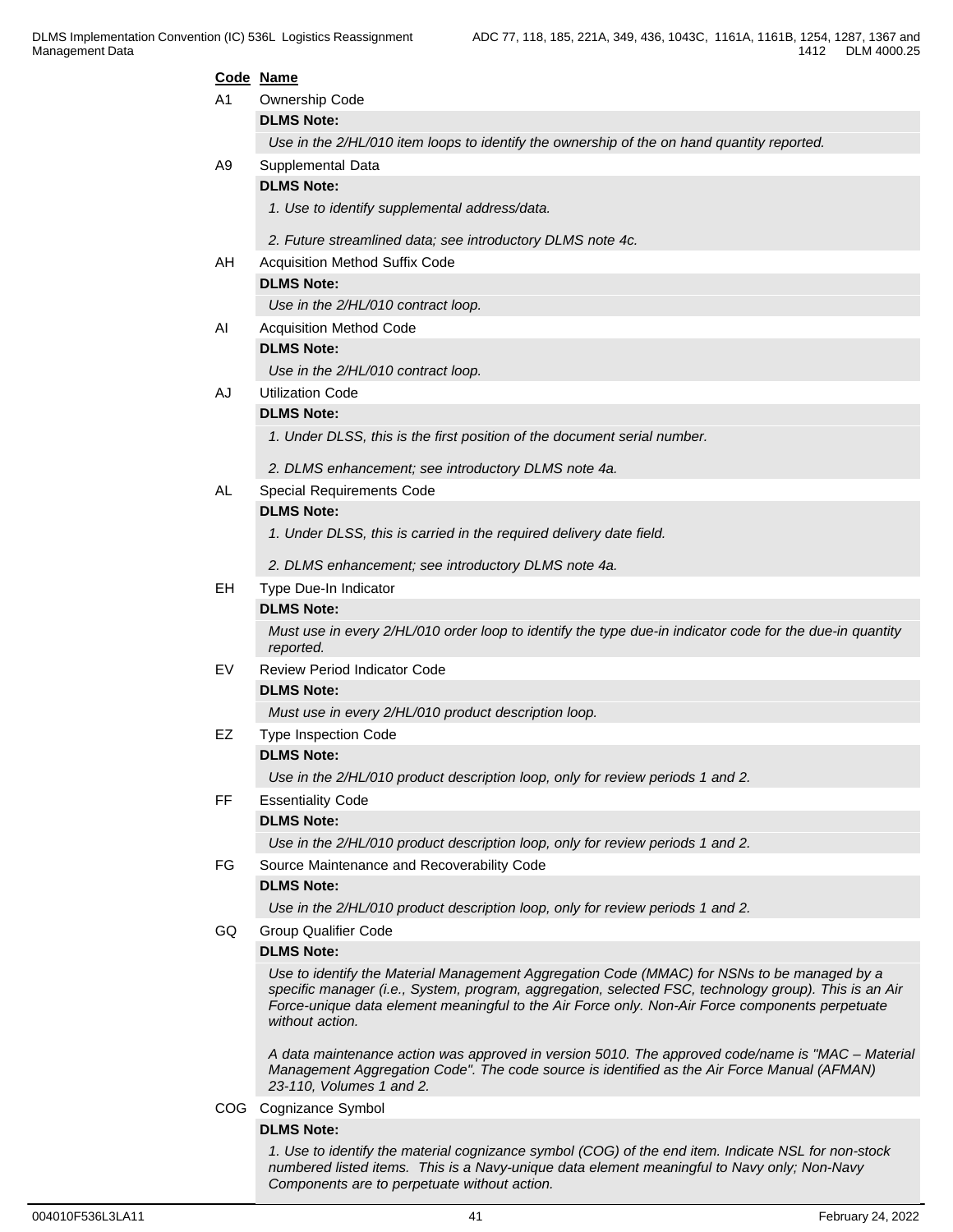#### **Code Name**

#### *2. DLMS enhancement.*

IMC Item Management Code

#### **DLMS Note:**

*1. Use to identify the Item Management Code (IMC) for integrated material management. This is a Navy-unique data element meaningful to Navy only; Non-Navy Components are to perpetuate without action.*

*2. DLMS enhancement.*

#### MCC Material Control Code

### **DLMS Note:**

*1. Use to identify the Material Control Code (MCC) for special inventory reporting. This is a Navy-unique data element meaningful to Navy only; Non-Navy Components are to perpetuate without action.*

#### *2. DLMS enhancement.*

SMI Special Material Identification Code

*2. DLMS enhancement.*

#### **DLMS Note:**

*1. Use to identify the Special Material Identification Code (SMIC) for an end item. This is a Navy-unique data element meaningful to Navy only; Non-Navy Components are to perpetuate without action.*

| LQ02 | 1271 | <b>Industry Code</b>                              | AN | 1/30 | Must use |  |
|------|------|---------------------------------------------------|----|------|----------|--|
|      |      | <b>Description:</b> Code indicating a code from a |    |      |          |  |

specific industry code list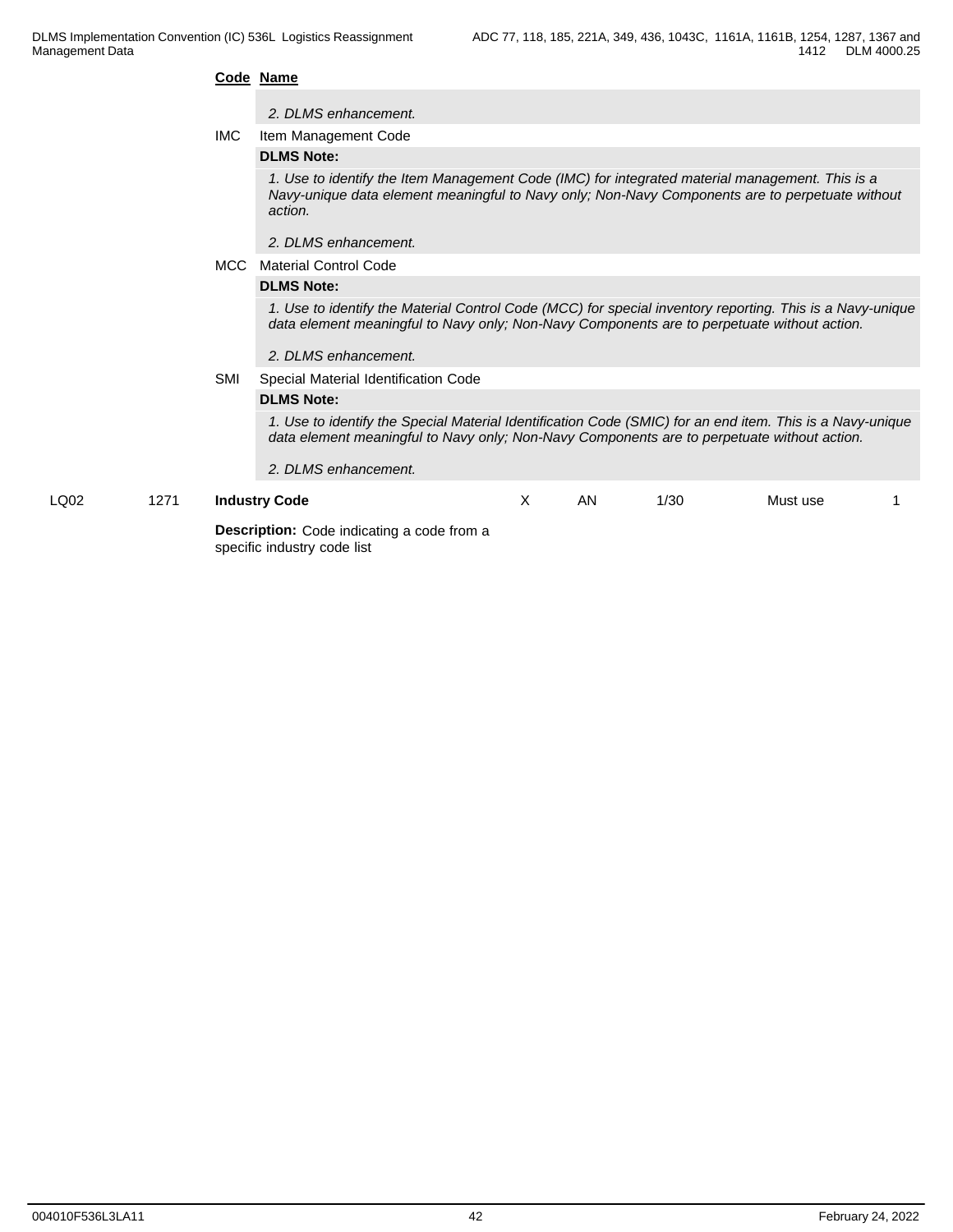| <b>N1</b> | <b>Name</b> | <b>Pos: 190</b>          | <b>Max: 1</b> |  |
|-----------|-------------|--------------------------|---------------|--|
|           |             | <b>Detail - Optional</b> |               |  |
|           |             | Loop: N1                 | Elements: 4   |  |

**User Option (Usage):** Used

**Purpose:** To identify a party by type of organization, name, and code

## **Syntax Rules:**

- 1. R0203 At least one of N102 or N103 is required.
- 2. P0304 If either N103 or N104 is present, then the other is required.

## **Comments:**

- 1. This segment, used alone, provides the most efficient method of providing organizational identification. To obtain this efficiency the "ID Code" (N104) must provide a key to the table maintained by the transaction processing party.
- 2. N105 and N106 further define the type of entity in N101.

## **DLMS Note:**

- *1. Must use one iteration of this 2/N1/190 loop to identify the organization to receive the transaction.*
- *2. Use additional iterations to identify other organizations associated with the transaction.*

*3. Must use in the 2/HL/010 item loop, in conjunction with 2/QTY/040 and the 2/LM/170 loop, to stratify the onhand inventory quantity by materiel condition, ownership, and storage location.*

*4. Must use in the 2/HL/010 order loop, in conjunction with 2/G62/080 and the 2/LM/170 and 2/N1/190 loops, to stratify the due-in inventory quantity by due date, storage location, and type due-in.* 

*5. Use in every 2/HL/010 contract loop to identify organizations associated with the contract.*

*6. Use in every 2/HL/010 quality characteristics loop to identify organizations associated with the PQDR.*

| Ref              | <u>ld</u> |                | <b>Element Name</b>                                                                                                                                       | <b>Reg</b> | <b>Type</b> | Min/Max | Usage    | Rep |
|------------------|-----------|----------------|-----------------------------------------------------------------------------------------------------------------------------------------------------------|------------|-------------|---------|----------|-----|
| N <sub>101</sub> | 98        |                | <b>Entity Identifier Code</b>                                                                                                                             | м          | ID          | 2/3     | Must use |     |
|                  |           | authorized.    | Description: Code identifying an<br>organizational entity, a physical location,<br>property or an individual<br><b>DLMS Note:</b> The following codes are |            |             |         |          |     |
|                  |           |                | CodeList Summary (Total Codes: 1312, Included: 8)                                                                                                         |            |             |         |          |     |
|                  |           |                | Code Name                                                                                                                                                 |            |             |         |          |     |
|                  |           | C <sub>4</sub> | <b>Contract Administration Office</b>                                                                                                                     |            |             |         |          |     |
|                  |           |                | <b>DLMS Note:</b>                                                                                                                                         |            |             |         |          |     |
|                  |           |                | Use in the 2/HL/010 contract loop to identify the applicable contract administration services component<br><i>identifier.</i>                             |            |             |         |          |     |
|                  | DG        |                | Design Engineering                                                                                                                                        |            |             |         |          |     |
|                  |           |                | <b>DLMS Note:</b>                                                                                                                                         |            |             |         |          |     |
|                  |           |                | Use in the 2/HL/010 contract loop to identify the original equipment manufacturer or design control<br>activity.                                          |            |             |         |          |     |
|                  |           | MF             | Manufacturer of Goods                                                                                                                                     |            |             |         |          |     |
|                  |           |                | <b>DLMS Note:</b>                                                                                                                                         |            |             |         |          |     |
|                  |           |                | 1. Must use in every 2/HL/010 quality characteristics loop to identify the manufacturer or prime<br>contractor for the materiel reported on the PQDR.     |            |             |         |          |     |
|                  |           |                | 2. DLMS enhancement; see introductory DLMS note 4a.                                                                                                       |            |             |         |          |     |
|                  |           | <b>PL</b>      | Party to Receive Purchase Order                                                                                                                           |            |             |         |          |     |
|                  |           |                | <b>DLMS Note:</b>                                                                                                                                         |            |             |         |          |     |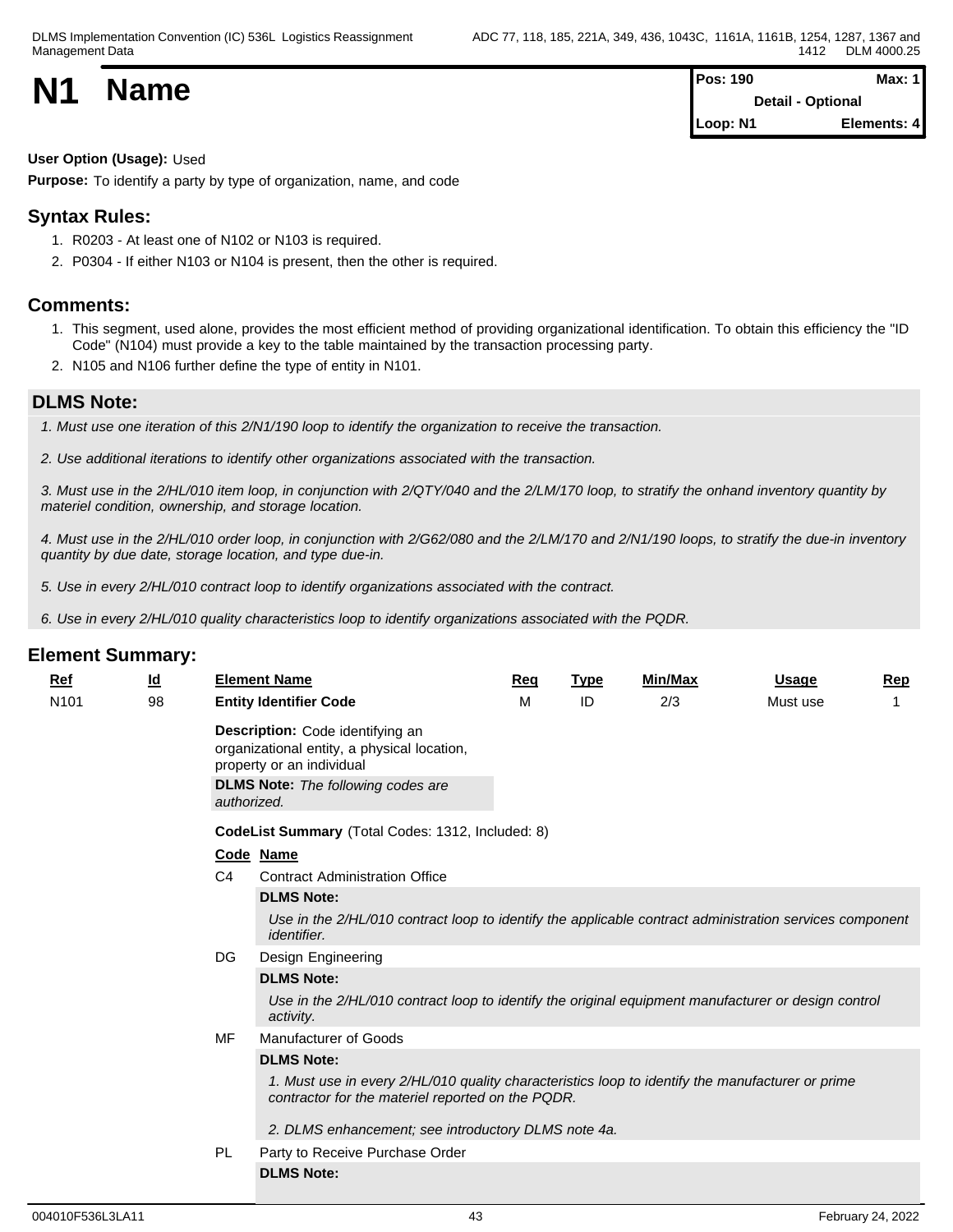|                  |    |                                                  | Code Name                                                                                                             |   |    |      |          |   |  |  |
|------------------|----|--------------------------------------------------|-----------------------------------------------------------------------------------------------------------------------|---|----|------|----------|---|--|--|
|                  |    |                                                  | Must use in every 2/HL/010 contract loop to identify the contract awardee.                                            |   |    |      |          |   |  |  |
|                  |    | RC                                               | Receiving Location                                                                                                    |   |    |      |          |   |  |  |
|                  |    |                                                  | <b>DLMS Note:</b>                                                                                                     |   |    |      |          |   |  |  |
|                  |    |                                                  | Must use in every 2/HL/010 order loop to identify the receiving storage location for the due-in quantity<br>reported. |   |    |      |          |   |  |  |
|                  |    | <b>SB</b>                                        | Storage Area                                                                                                          |   |    |      |          |   |  |  |
|                  |    |                                                  | <b>DLMS Note:</b>                                                                                                     |   |    |      |          |   |  |  |
|                  |    |                                                  | Must use in every 2/HL/010 item loop to identify the storage location of the on hand quantity reported.               |   |    |      |          |   |  |  |
|                  |    | <b>ZP</b>                                        | <b>Gaining Inventory Manager</b>                                                                                      |   |    |      |          |   |  |  |
|                  |    |                                                  | <b>DLMS Note:</b>                                                                                                     |   |    |      |          |   |  |  |
|                  |    |                                                  | Use in the 2/HL/010 product description loop to identify the gaining item manager to receive the<br>transaction.      |   |    |      |          |   |  |  |
|                  |    | ZQ                                               | <b>Screening Point</b>                                                                                                |   |    |      |          |   |  |  |
|                  |    |                                                  | <b>DLMS Note:</b>                                                                                                     |   |    |      |          |   |  |  |
|                  |    |                                                  | 1. Must use in the 2/HL/010 quality characteristics loop to identify the designated screening point for the<br>PQDR.  |   |    |      |          |   |  |  |
|                  |    |                                                  | 2. DLMS enhancement; see introductory DLMS note 4a.                                                                   |   |    |      |          |   |  |  |
| N <sub>103</sub> | 66 |                                                  | <b>Identification Code Qualifier</b>                                                                                  | X | ID | 1/2  | Must use | 1 |  |  |
|                  |    |                                                  | Description: Code designating the<br>system/method of code structure used for<br>Identification Code (67)             |   |    |      |          |   |  |  |
|                  |    | CodeList Summary (Total Codes: 215, Included: 3) |                                                                                                                       |   |    |      |          |   |  |  |
|                  |    |                                                  | Code Name                                                                                                             |   |    |      |          |   |  |  |
|                  |    | 10                                               | Department of Defense Activity Address Code (DODAAC)                                                                  |   |    |      |          |   |  |  |
|                  |    | 33                                               | Commercial and Government Entity (CAGE)                                                                               |   |    |      |          |   |  |  |
|                  |    |                                                  | <b>DLMS Note:</b>                                                                                                     |   |    |      |          |   |  |  |
|                  |    |                                                  | Use as needed with N101 codes DG, MF, and PL when no DODAAC is assigned.                                              |   |    |      |          |   |  |  |
|                  |    | M4                                               | Department of Defense Routing Identifier Code (RIC)                                                                   |   |    |      |          |   |  |  |
| N <sub>104</sub> | 67 |                                                  | <b>Identification Code</b>                                                                                            | Χ | AN | 2/80 | Must use | 1 |  |  |
|                  |    | other code                                       | <b>Description:</b> Code identifying a party or                                                                       |   |    |      |          |   |  |  |
| N <sub>106</sub> | 98 |                                                  | <b>Entity Identifier Code</b>                                                                                         | O | ID | 2/3  | Used     | 1 |  |  |
|                  |    |                                                  | Description: Code identifying an<br>organizational entity, a physical location,<br>property or an individual          |   |    |      |          |   |  |  |
|                  |    |                                                  | CodeList Summary (Total Codes: 1312, Included: 1)                                                                     |   |    |      |          |   |  |  |
|                  |    |                                                  | Code Name                                                                                                             |   |    |      |          |   |  |  |
|                  |    | TO                                               | Message To                                                                                                            |   |    |      |          |   |  |  |
|                  |    |                                                  | <b>DLMS Note:</b>                                                                                                     |   |    |      |          |   |  |  |
|                  |    |                                                  | Must use with the 2/N101/190 code ZP to indicate the organization cited in N104 is receiving the<br>transaction.      |   |    |      |          |   |  |  |
|                  |    |                                                  |                                                                                                                       |   |    |      |          |   |  |  |